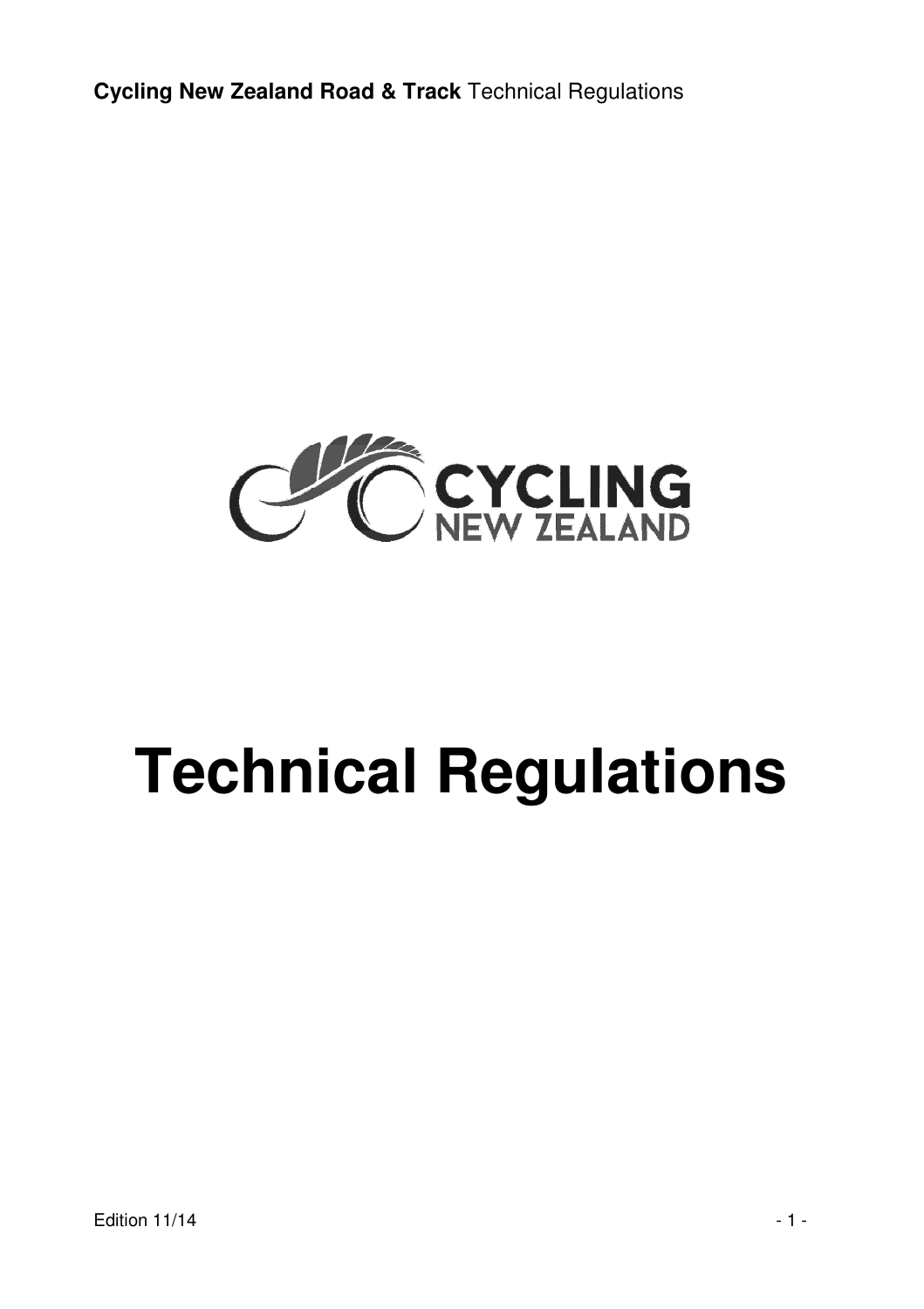| <b>Section A: General</b> |                                                        |                |
|---------------------------|--------------------------------------------------------|----------------|
| 1.                        | Licences                                               | 5              |
| 2.                        | Clothing                                               | 6              |
| 3.                        | Helmets                                                | 6              |
| 4.                        | Numbers                                                | 7              |
| 5.                        | Equipment                                              | $\overline{7}$ |
| 6.                        | Own Risk                                               | 8              |
| 7.                        | <b>Entries and Scratchings</b>                         | 8              |
|                           | 8. Handicap Races                                      | 9              |
|                           | 9. Definition of Open Races                            | 9              |
|                           | 10. Winning                                            | 9              |
|                           | 11. At the Start                                       | 9              |
|                           | 12. Finish                                             | 10             |
|                           | 13. Prizes                                             | 10             |
|                           | 14. Protests - Deleted                                 |                |
|                           | 15. Appeals - Deleted                                  |                |
|                           | 16. Disqualification                                   | 10             |
|                           | 17. Refusal to attend Inquiry                          | 10             |
|                           | 18. Offensive and Undesirable Language                 | 10             |
|                           | 19. Control                                            | 11             |
|                           | 20. General                                            | 11             |
|                           | 21. Junior Under 17                                    | 12             |
|                           | 22 Junior Under 15                                     | 12             |
|                           | 23 Junior Under 19 (MJ & WJ)                           | 12             |
|                           | 24. Sanctions                                          | 13             |
|                           | <b>Section B: Track Racing</b>                         |                |
|                           | 30. Track Markings                                     | 14             |
|                           | 31. Equipment                                          | 14             |
|                           | 32. Timing                                             | 15             |
|                           | 33. Judging of the Finish                              | 15             |
|                           | 34. Record Attempts                                    | 15             |
|                           | 35. Maximum Number of Starters for Mass Start Events   | 16             |
|                           | 36. Maximum Number of Starters - U17, U15              | 16             |
|                           | 37. Deleted                                            |                |
|                           | 38. Deleted                                            |                |
|                           | 39. Deleted                                            |                |
|                           | 40. Madison                                            | 16             |
|                           | 41. Elimination Race                                   | 16             |
|                           | 42. Omnium                                             | 16             |
|                           | 43. Other Events - Australian Pursuit, Danish Pts Race | 16             |
| 43                        | Derby, 250m Time Trial (Standing Start)                | 17             |
| Edition 11/14             |                                                        | - 2 -          |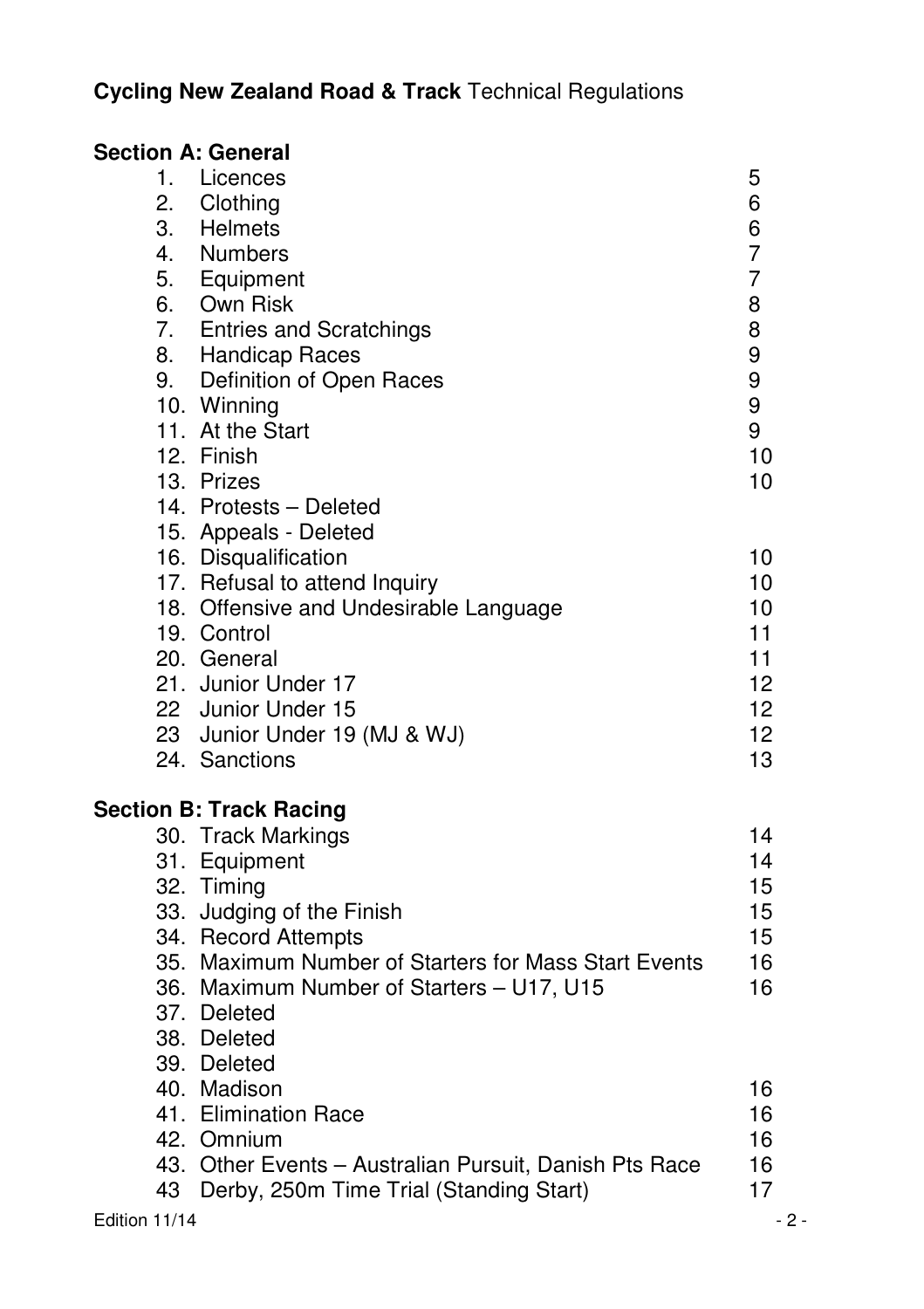|             | <b>Section C: Road Racing</b>                   |    |
|-------------|-------------------------------------------------|----|
|             | 50. Traffic Safety                              | 19 |
|             | 51. Warming Up                                  | 19 |
|             | 52. At the Start                                | 19 |
|             | 53. Turning Point                               | 19 |
|             | 54. Finishing Line                              | 19 |
|             | 55. Time Trials                                 | 19 |
|             | 56. Handicap Races                              | 20 |
|             | 57. Criteriums                                  | 20 |
|             | 58. Outside Assistance                          | 20 |
|             | 59. General                                     | 20 |
|             | 60. Junior Gear Limits (U15, U17, U19)          | 21 |
|             | Section D: N.Z. Championships - General         |    |
| 70. Control |                                                 | 22 |
| 71. Entries |                                                 | 22 |
|             | 72. Team Managers                               | 23 |
|             | 73. Centre & Club Colours                       | 23 |
|             | 74. Time of Championships                       | 24 |
|             | 75. Officials                                   | 24 |
|             | 76. Technical Delegate                          | 24 |
|             | 77. Commissaires Panel                          | 25 |
|             | 78. Entry Eligibility                           | 25 |
|             | 79. Public Address System                       | 26 |
|             | 80. Track Events Maximum Entries                | 26 |
|             | 81. Qualifying Times                            | 26 |
|             | 82. Road Events                                 | 26 |
|             | 83. Trophies                                    | 27 |
|             | <b>Section E: NZ Championships - Track</b>      |    |
| 100.        | Sprint                                          | 28 |
|             | 101. Kilometre Time Trial                       | 28 |
|             | 102. Individual Pursuit                         | 28 |
|             | 103. Teams Pursuit                              | 28 |
|             | 104. Points Race                                | 28 |
|             | 105. Scratch Races (4,000m, 8,000m and 15,000m) | 28 |
| 106. Keirin |                                                 | 28 |
| 107.        | Junior Under 17                                 | 28 |
|             | 108. Team Sprint                                | 29 |
|             | 109. Points Shield                              | 29 |
| 110.        | Pool System                                     | 29 |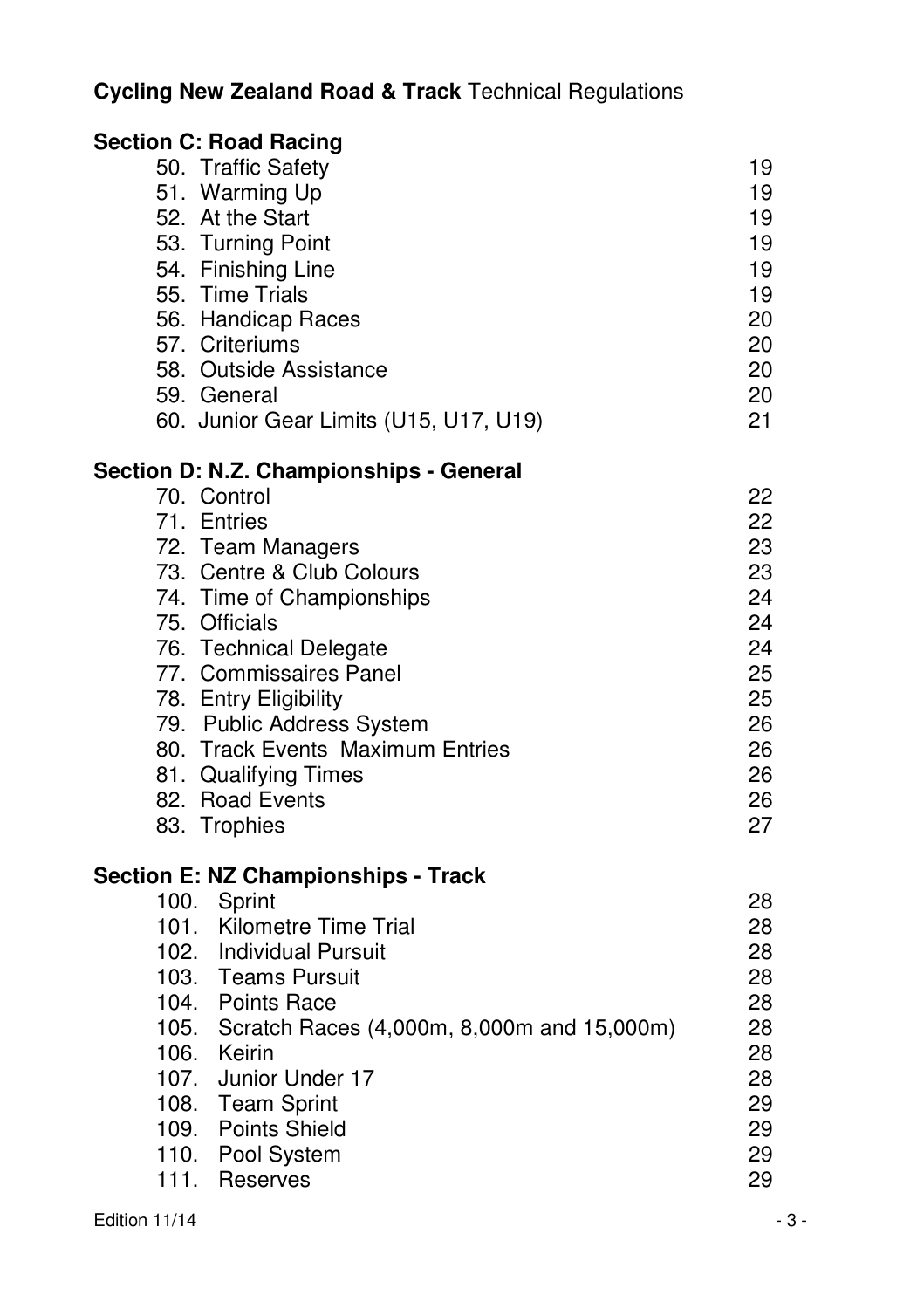|                   | <b>Section F: NZ Championships - Road</b>            |       |
|-------------------|------------------------------------------------------|-------|
|                   | 120. Individual Race                                 | 30    |
|                   | 121. Individual Time Trial                           | 30    |
|                   | 122. Criterium                                       | 31    |
|                   | 123. Team Time Trial Champs                          | 32    |
|                   | 124. Points Shield                                   | 33    |
|                   | 125. Criteria for Combining Masters Events           | 33    |
|                   | 126. Road Championship Medals                        | 34/35 |
|                   | <b>Section G: New Zealand Trade Teams</b>            |       |
|                   | 131 General Provisions                               | 35    |
|                   | 132 Licencing                                        | 35    |
|                   | 133 Sponsorship                                      | 35    |
|                   | 134 Race Entry                                       | 35/36 |
|                   | 135 Race Attire                                      | 36    |
|                   | 136 Team Composition                                 | 36    |
|                   | 137 NZ Continental Trade Teams                       | 36    |
|                   | 138 Annual Fees                                      | 36    |
| Appendix 1        |                                                      |       |
|                   | Guidelines to imposing Sanctions in Competition      | 38-46 |
| <b>Appendix 2</b> |                                                      |       |
|                   | <b>Guidelines to Road Championship Distances</b>     | 47    |
| <b>Appendix 3</b> |                                                      |       |
|                   | <b>Entry Limits for National Track Championships</b> | 48-50 |
| <b>Appendix 4</b> | Events for which NZ National Records will be held    | 51/52 |
|                   |                                                      |       |
| Index             |                                                      | 53-55 |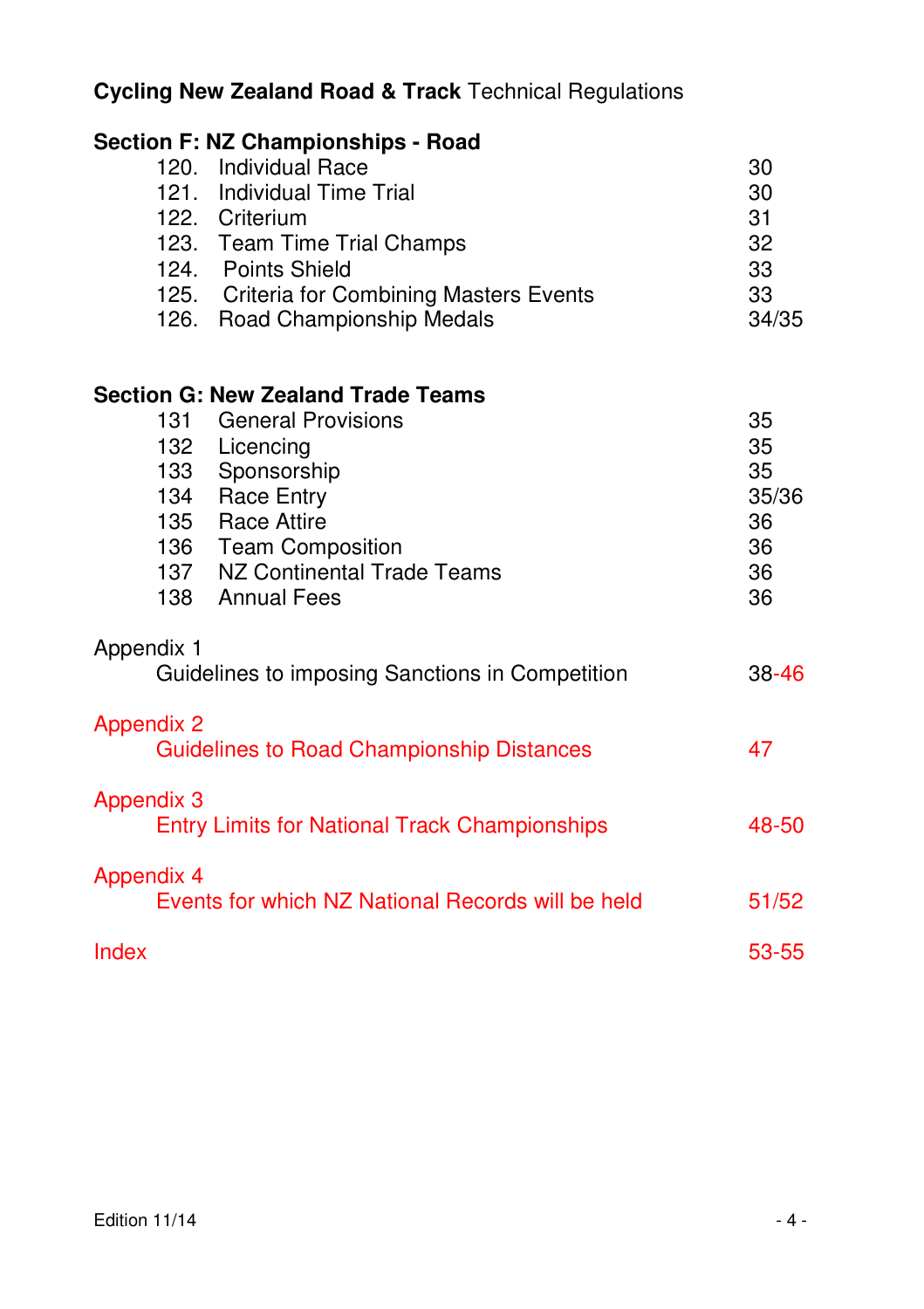# **Section A: General**

#### **1 LICENCES:**

- 1.1 All Members, Competitors and Officials shall be licensed.
- 1.2 The following categories are available:
	- a. ME Mens Elite Riders 23 to 34 years of age.
	- b. WE Womens Elite Riders 19 to 34 years of age
	- c. MU Men Under 23 Riders 19 to 22 years of age.
	- d. MJ & WJ Junior Under 19 Riders 17 to 18 years of age.
	- e. Junior Under 17 Riders 15 to 16 years of age.
	- f. Junior Under 15 Riders under 15 years of age
	- g. Masters 35 and over in 5 year age brackets ( Masters1 to Masters 8. MM1 = Men Masters 1, WM2 = Womens Masters 2 etc) for ROAD events
	- h. Masters Track Category 1 Riders 35 to 44 years of age.
	- i. Masters Track Category 2 Riders 45 to 54 years of age.
	- j. Masters Track Category 3 Riders 55 and over
	- k. Official / Technical for team & club officials and handlers who are not otherwise licensed under 1a. to i. inclusive.
	- l. Commissaire
- 1.3 Licences are valid until 31 December of the year in which an age limit is attained (refer 1.4 below for exception to this). Licence category cannot be changed during a UCI Calendar year.
- 1.4 New licences for the following year may be taken out as from 1 November. Once that licence has been issued, the previous licence becomes invalid and the competitor must compete in the new licence category.
- 1.5 Eligibility for age limits will be published annually by BikeNZ Road & Track, along with the Licence classes available.
- 1.6 The various licences are issued to riders by BikeNZ after application on line or through an affiliated Club and Centre (Refer Section G for details on Trade Teams).
- 1.7 Commissaires may licence directly with BikeNZ.
- 1.8 Advertising sponsors and Trade Teams shall be recorded on the Licence by the BikeNZ Membership Services Officer from details supplied by the applicant. (text modified 01/08/10)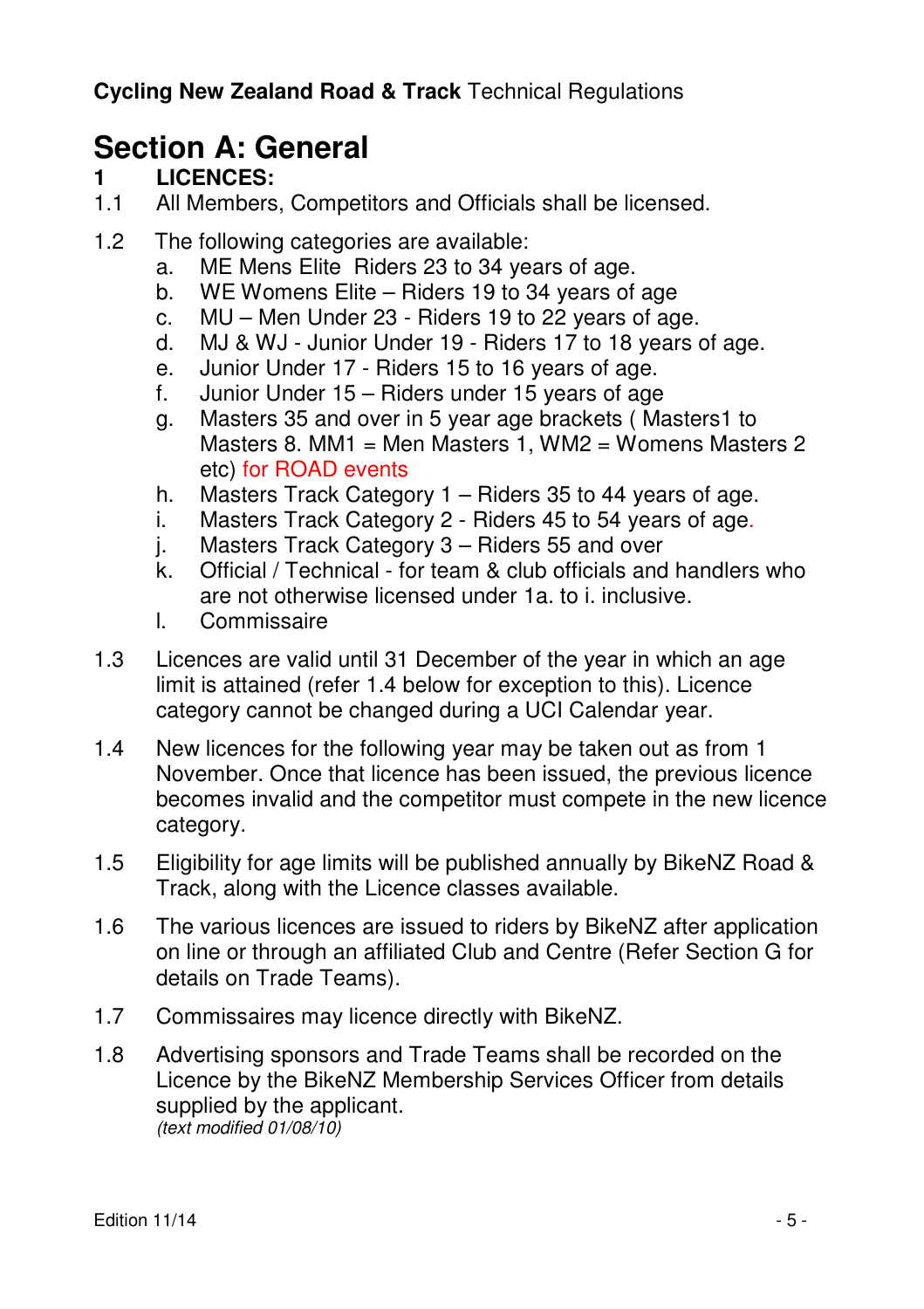- 1.9 Licence Types
	- a. Ride Membership for use only within riders own club NOT for Centre or Open events
	- b. Race Membership For use in any club, Centre, Open Event or Club Road National & Age Group Track National event in NZ.
	- c. Race Elite Membership For riders competing at any UCI Calendar event within NZ, including the Elite/U23 Road National champs, Elite/U23 Track champs, Criterium Champs and for competing outside New Zealand.

#### 1.10 Deleted

#### **2. CLOTHING:**

- 2.1 Each Club and Centre must register with the BikeNZ office the uniform design and colours that will be worn by their representatives at National Championships. Competitors may only wear the approved Club or Centre uniform, with the exception of shorts, which may contain advertising for those sponsors as listed on their race licence in accordance with the article 2.4.
- 2.2 In Events other than National Championships, competitors shall wear clothing in accordance with UCI Regulations 1.3.026 – 1.3.034. The clothing may contain advertising for Licensed sponsors in accordance with Rules 2.3 & 2.4

#### 2.3 JERSEY

 The name, style or trademark of the sponsor or sponsors may be freely disposed. In addition the jersey may bear other lettering which may even differ from one race or centre to another, without any limitation in the number.

#### 2.4 SHORTS

 Sponsors will be in a lateral strip of maximum 9cm wide on each leg and the manufacturer's label, maximum size 50mm x 50mm.

#### **3. HELMETS:**

- 3.1 The wearing of an approved Crash Helmet is compulsory in all racing and track training by riders and pacers.
- 3.2 Helmets used in road events must comply with NZ Traffic Regulations and be Standards approved. These standards are listed on the NZ Transport Agency website. **www.nzta.govt.nz/resources/factsheets/01/cycles-rulesequipment.html** Refer UCI Cycling Regulations 1.3.031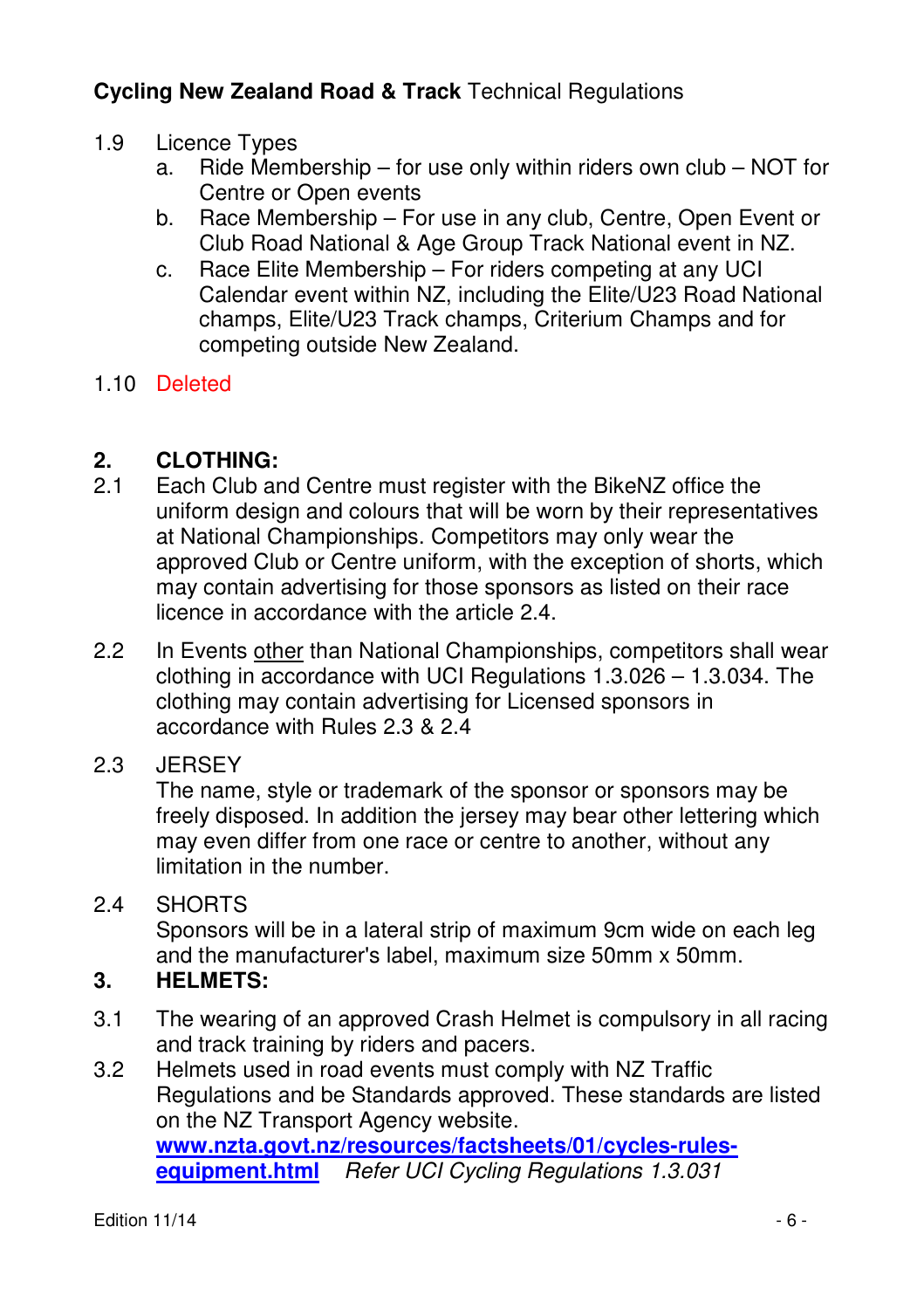#### **4. NUMBERS:**

- 4.1 The wearing of numbers shall be compulsory for all competitors on road and track. The number shall be attached securely and worn as directed. The number may not be folded or reduced in size, and shall be in full view. Transponders must be used when stipulated.
- 4.2 Maximum size: Refer UCI Cycling Regulations 1.3.075
- 4.3 Advertising: Refer UCI Cycling Regulations 1.3.075
- 4.4 Riders shall wear two body numbers except for the 500m & kilometre time trial, Individual & Team Pursuit, Team Sprint and Road Time Trials, where one number shall be worn. (Refer UCI 1.3.075)
- 4.5 Frame number plates are recommended for road events. They should be fitted behind the headset or seat post, and carry the same number as on the rider<sup>1</sup>s body number. Size: Refer UCI Cycling Regulations 1.3.075

#### **5. EQUIPMENT:**

#### **5.1 GENERAL PROVISIONS**

 Each licence-holder shall ensure that his equipment (bicycle with accessories and other devices fitted, headgear, apparel etc.) does not, by virtue of its quality, materials or design, constitute any danger to himself or to others.

 BikeNZ Road & Track shall not be liable for any consequences deriving from the choice of the equipment used by licence-holders, nor for any defects it may have or its non-compliance. In no case shall the fact that the rider or any other licence-holder has been able to take the start incur the liability of BikeNZ as any verification of equipment that might have been conducted by the commissaires is limited to ensuring compliance of the overall external appearance of that equipment with purely sporting requirements.

#### **5.2 BICYCLES**

#### **Refer UCI Cycling Regulations 1.3.001 to 1.3.024**

#### **5.3.1 TECHNICAL INNOVATIONS**

 No technical innovation (bicycle or accessory) may be used until approved by the UCI Executive Committee or the BikeNZ Technical Panel. Requests for approval shall be submitted to the UCI before 31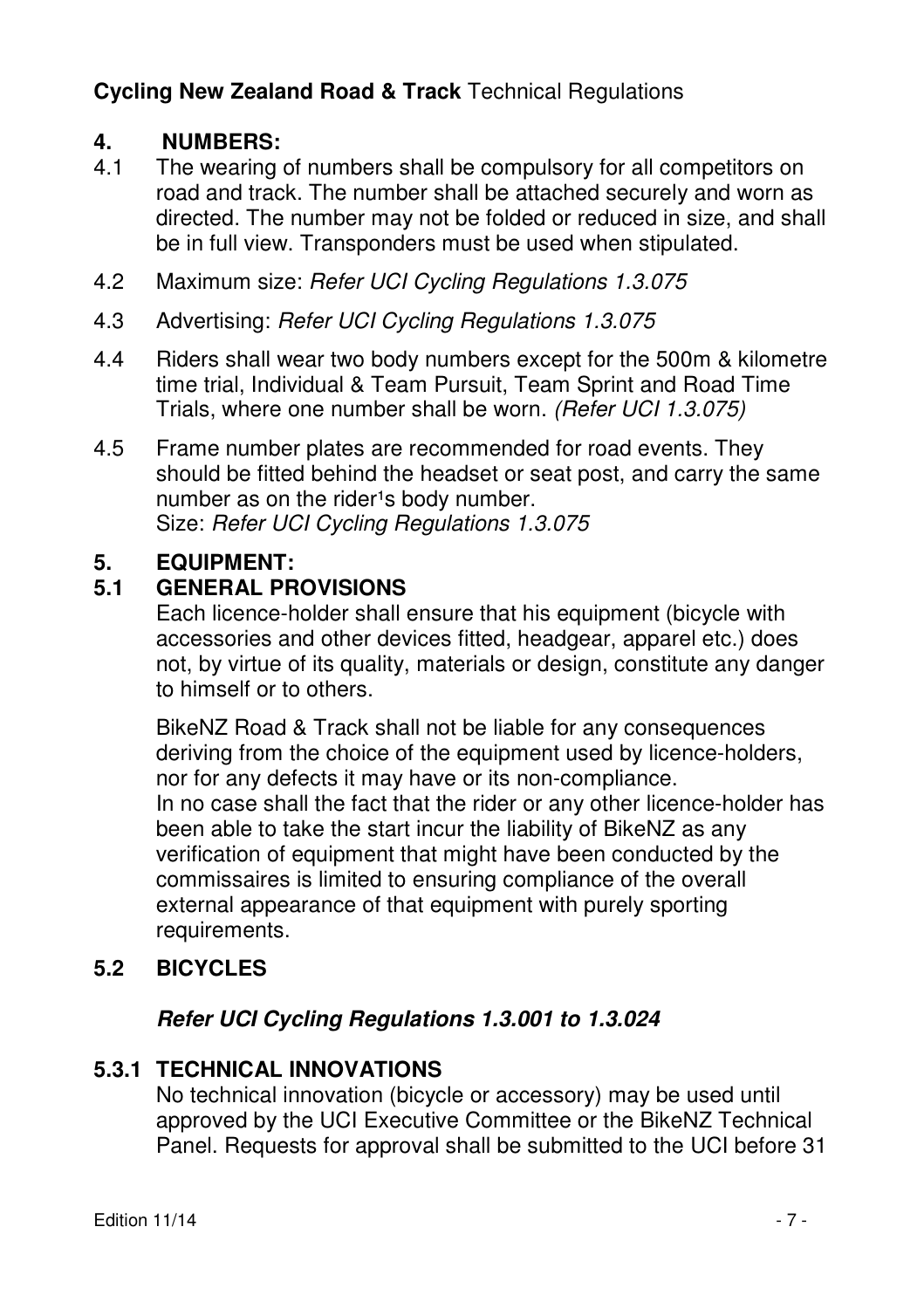August of any year, accompanied by all necessary documentation. If accepted, the innovation will be permitted only as from 1 January of the following year.

- 5.3.2 Acceptance shall refer solely to the fact that the innovation will be acceptable from a sporting point of view.
- 5.3.3 If at the start of a race or stage, the Commissaires' Panel considers that a rider is presenting with a technical innovation not yet accepted by the UCI or the BikeNZ Technical Panel , it shall refuse to permit a rider who does not renounce the use of such innovation to start the race.
- 5.3.4 In the event of usage during a race the rider is automatically eliminated or disqualified.
- 5.3.5 There shall be no right to appeal against the decision of the Commissaires' Panel.

#### **6. OWN RISK:**

 Riders shall be accepted as competitors on the condition that they race at their own risk and under the rules of BikeNZ and the UCI.

#### **7. ENTRIES AND SCRATCHINGS:**

- 7.1 Entries for open events shall be forwarded to the Secretary of the meeting by the stipulated time. All questions shall be answered and the necessary fee or electronic payment shall accompany the form or electronic entry. Failure to remit the fee shall render the entry invalid and the rider shall not be permitted to start.
- 7.2 A scratched rider is not entitled to recover the entrance fee without provision of a medical certificate.
- 7.3 Incorrect names, false or misleading information supplied on an entry form shall render the applicant liable to disqualification and any other penalty as the centre may impose.
- 7.4 A club or centre shall not enter a rider for an event without his/her permission.
- 7.5 A suspended rider shall forfeit the entrance fees already paid for subsequent races.
- 7.6 It shall be obligatory on a Club or Centre to accept an entry of an applicant providing they are financial and are not under suspension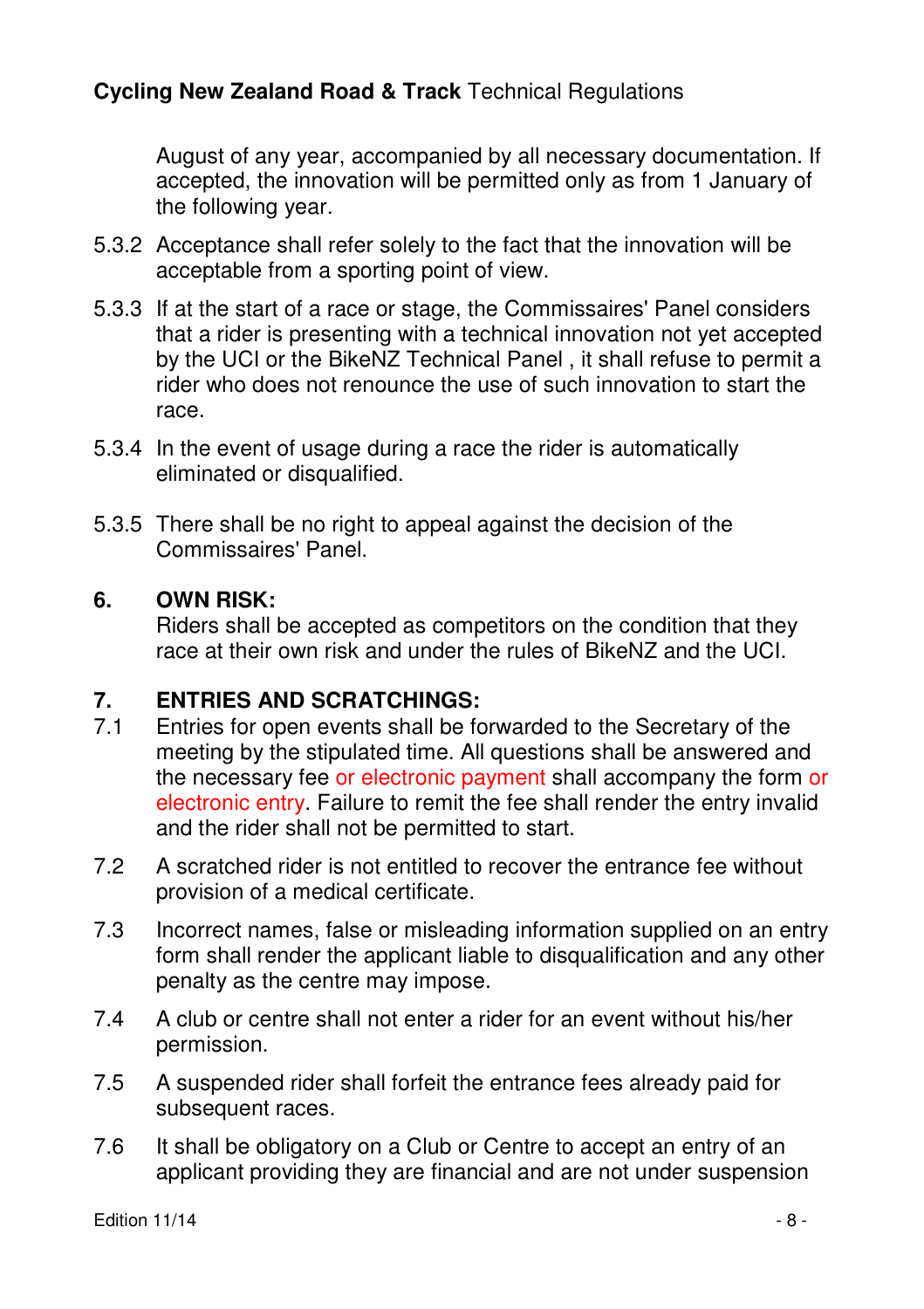or where the conditions of entry as stated on the entry form have been met.

- 7.7 Where previous performances are requested for handicapping purposes only open performances shall be entered on the entry form and performances so entered shall be for the type of race entered for. In the case of a first season rider with no open performances in the type of racing entered for, club performances shall be used for the first open meeting contested.
- 7.8 Entries shall be binding and entrants shall compete in the events for which their entries have been accepted unless absolutely prevented from doing so.

#### **8. HANDICAP RACES:**

- 8.1 Handicapping shall be done by the Official Handicapper.
- 8.2 In the event of there being only one cycling event at a meeting or when post entries only are accepted or in the case of a "local" district or confined race, Regulation 8.1 may be suspended.
- 8.3 A rider winning a first prize in an Open Handicap after lodging an entry for another Open Handicap may be subject to re-handicapping. The handicapper shall be advised of any such win. Competitors must at all times start from their mark as declared by the Handicapper.
- 8.4 Riders whose names have been inadvertently omitted from a programme shall be permitted to compete but the Clerk of the Course shall inform competitors of the fact together with the handicap.

#### **9. DEFINITION OF OPEN RACES:**

 An Open Event is one in which holders of a Licence can compete without loss of status i.e. holders of a licence with category of Masters, Elite (Senior), Under 23 or Junior U/19 may compete without loss of status.

#### **10. WINNING:**

Competitors shall ride to win.

#### **11. AT THE START:**

- 11.1 Riders shall be ready to start when instructed by the Clerk of the Course.
- 11.2 If, in the opinion of the commissaires, a cycle is unsafe for riding, the rider shall not be permitted to start on that machine.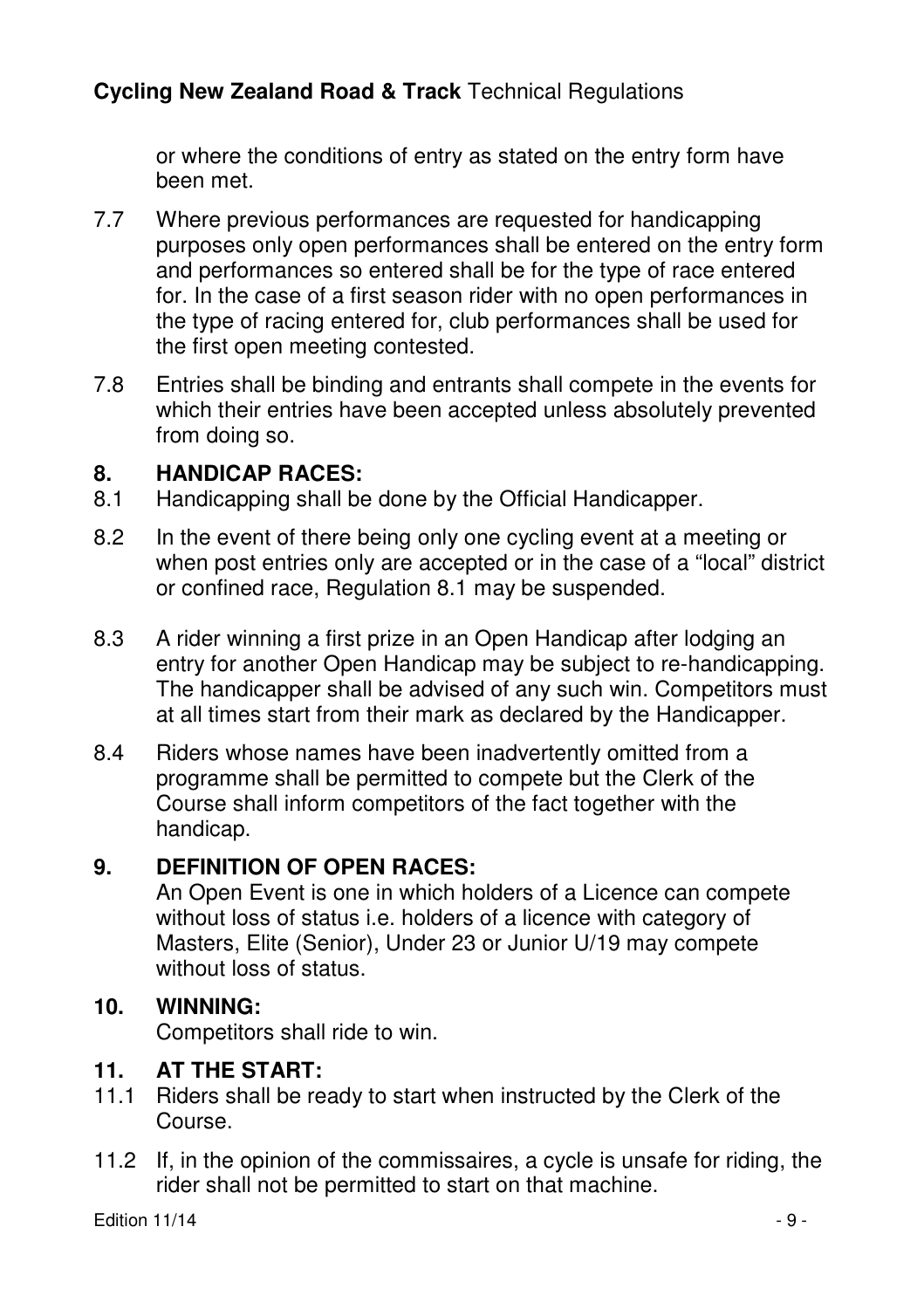#### **12. FINISH:**

- 12.1 The finish shall be judged from the tip of the front wheel at the point formed by a tangency with a vertical plane extended above the finishing line.
- 12.2 Riders may be penalised if they remove both hands from the bars unless they are 100 metres past the finishing line.
- 12.3 It is an offence to cross the finish line more than once. On no account should a rider cross the finish line in the opposite direction.

#### **13. PRIZES:**

- 13.1 To qualify for prizes riders shall cover the full distance of the event.
- 13.2 Riders who fall or dismount may cover the distance by carrying, dragging or pushing their machines without any assistance provided that they do not interfere with other competitors.
- 13.3 In the event of a dead heat, the riders shall be entitled to share the respective prizes. If trophies are donated the Commissaires shall arrange a run off.

#### **14. PROTESTS:**

Deleted, refer UCI Cycling Regulations 1.2.132

**15. APPEALS AGAINST THE DECISION OF THE COMMISSAIRES:**  Deleted, refer UCI Cycling Regulations 1.2.132

#### **16. DISQUALIFICATION:**

 When disqualification is inflicted it shall be for the race in question and the event.

#### **17. REFUSAL TO ATTEND AN INQUIRY:**

 Refusal to give evidence at an inquiry or hindering the administration of these rules shall render the offender subject to sanctions as listed in Rule 24.

 Failure to attend an inquiry when requested to do so shall render the offender subject to sanctions as listed in Rule 24.

#### **18. OFFENSIVE AND UNDESIRABLE LANGUAGE:**

 Offensive and undesirable language shall be grounds for disqualification by the Commissaires or by the Meeting Manager.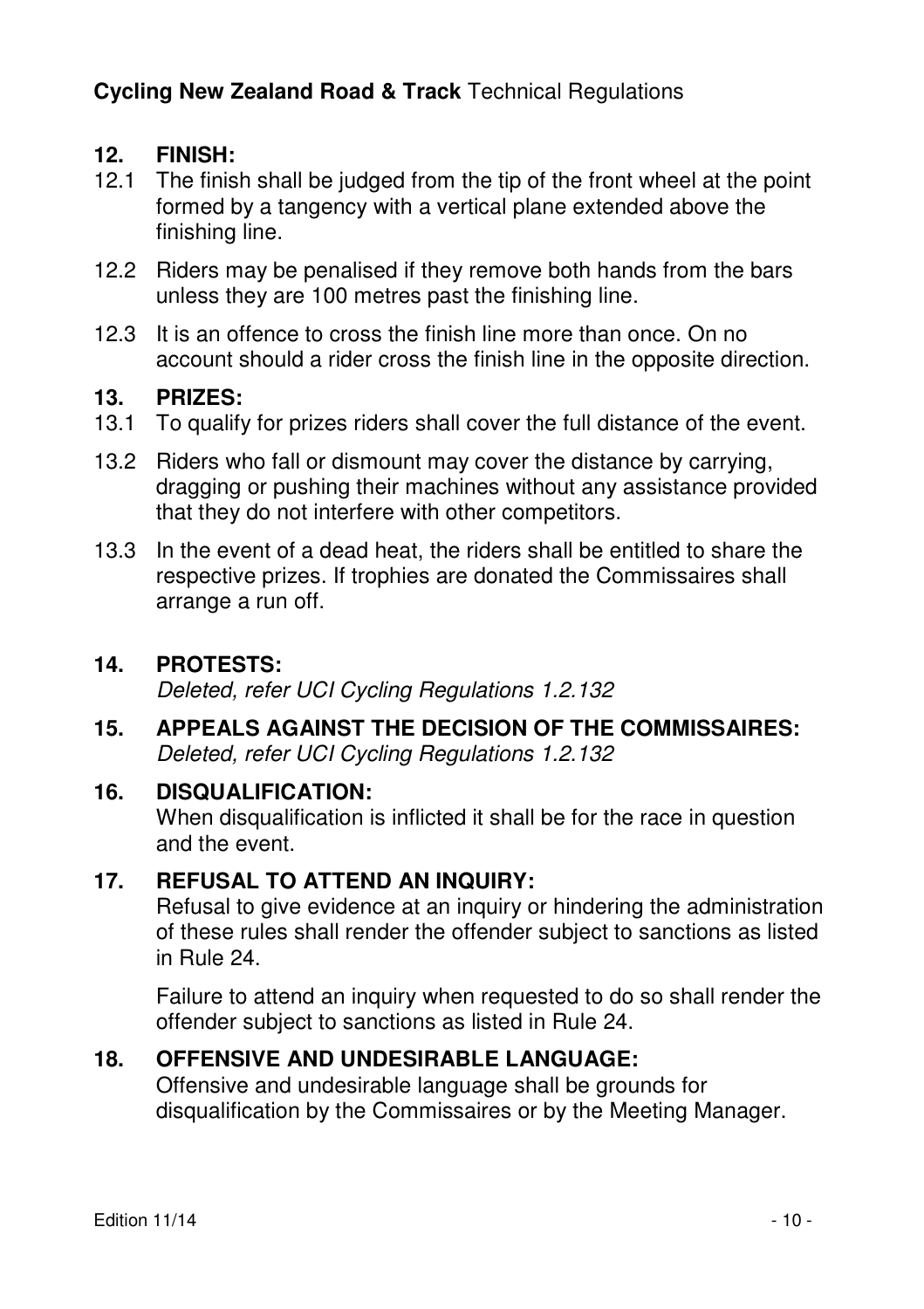#### **19. CONTROL:**

- 19.1 Competitors and Club Members shall be under the control of the respective Officials during meetings.
- 19.2 Officials shall at all times have power to postpone or cancel a race on account of weather conditions or insufficient entries.
- 19.3 Officials shall have power to declare a "no race" if in their opinion the race has been unfairly contested or the full distance has not been covered.
- 19.4 In cases not provided for, the decision of the Officials shall be final.
- 19.5 Breaches of the racing rules may render the offender(s) liable to one or more sanctions as listed under Rule 24.
- 19.6 Riders and members suspended for breaches of these rules shall not start in a race or officiate in any way whatsoever until the expiration of the term of suspension.

#### **20. GENERAL:**

- 20.1 Riders who push an opponent, cross his/her path, hinder his/her progress, wrongfully use their elbows, or act in a manner considered to be dangerous to any other competitor or person may be subject to sanctions as listed in Rule 24.
- 20.2 Riders must at all times ride a true course and a steady wheel.
- 20.3 At all times the greatest care and discretion shall be observed.
- 20.4 Riders shall be responsible for the results of any accident they may cause.
- 20.5 The rider is solely responsible for his tyres being securely fixed to the rims of his cycle and spare wheels. A tyre coming off the rim through faulty adhesion shall render him subject to penalty.
- 20.6 On Open Roads, riders must keep left at all times. Riders who cross the centre line will be subject to sanctions as listed in Rule 24
- 20.7 Riders must not drop litter on the circuit. Litter includes drink bottles and energy sachet packets.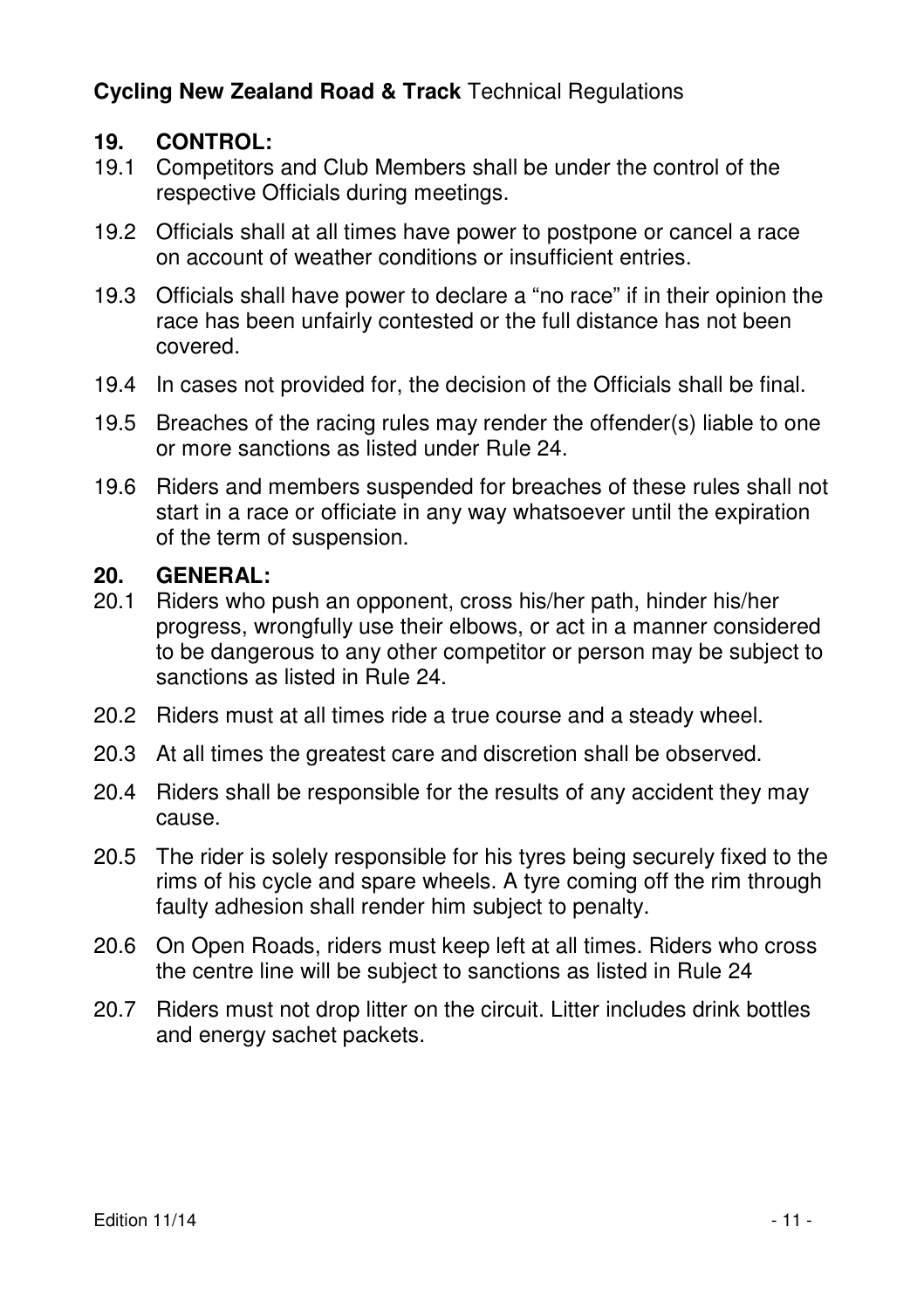#### **21. JUNIOR UNDER 17:**

- 21.1 A Junior Under 17 rider is one under the age of 17 years on 31st December and may compete in Junior Under 17 events only.
- 21.2 A maximum gearing of 7.0 metres rollout applies to all Junior Under 17 racing. (text modified 01/07/14)
- 21.3 Wheels must have a minimum of 16 spokes and rims must not be made from composite materials.
- 21.4 Handlebars must be of a standard or classic style, but bolt on handlebar extensions are permitted for Time Trial Events and Individual Pursuit & Team Pursuit events
- 21.5 In stage races, the same bicycle shall be used in all stages, including any Time Trial. The only exception permitted will be in the event of a breakage.

(text modified 17.05.09)

#### **22. JUNIOR UNDER 15:**

- 22.1 A Junior under 15 rider is one under the age of 15 years on the 31 $^{\rm st}$ December and may compete in Junior Under 15 events only.
- 22.2 A maximum gearing of 6.00 metres rollout applies to all Junior Under 15 racing.
- 22.3 Wheels must have a minimum of 16 spokes and rims must not be made from composite materials.
- 22.4 Handlebars must be of a standard or classic style. Handlebar extensions are NOT permitted in any Junior Under 15 racing
- 22.5 In stage races, the same bicycle shall be used in all stages, including any Time Trial. The only exception permitted will be in the event of a breakage. (text modified 17.05.09)
- 22.6 Helmets must be of a standard style for all events, including Time Trials. Aero helmets are not permitted for Junior Under 15 riders (text modified 01/07/14)

#### **23. MJ & WJ – MENS & WOMENS JUNIOR U19**

- 23.1 A Junior under 19 rider is one under the age of 19 years on the  $31<sup>st</sup>$ December
- 23.2 Where a U19 race is being held, MJ & WJ riders must compete in that race. Where no separate race is being held, they may compete in the Open race Category.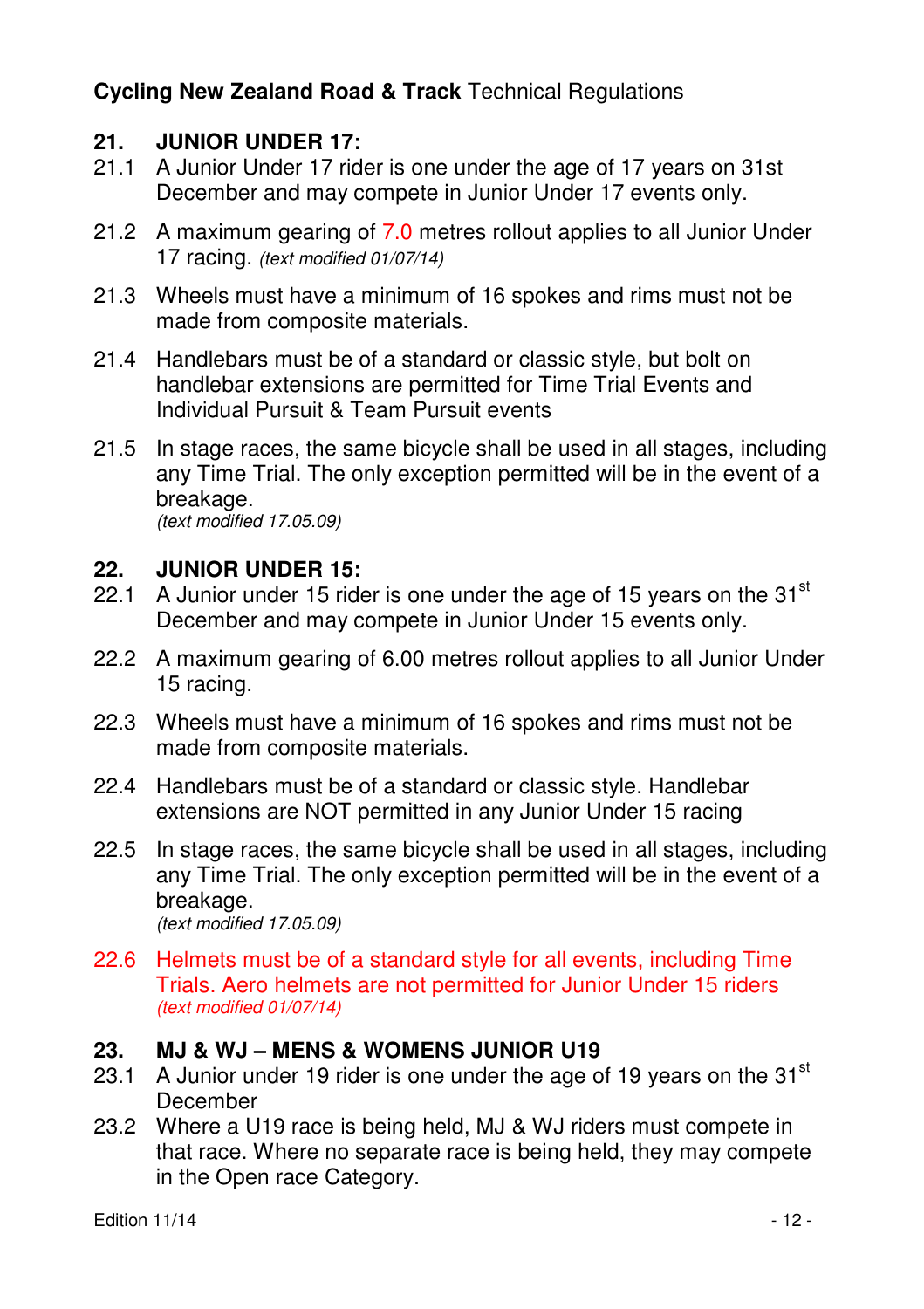- 23.2 A maximum gearing of 7.93 metres rollout applies to Junior Under 19 Road events.
- 23.3 When competing in Open events, no gear restrictions apply

#### **24. SANCTIONS:**

- 24.1 The following sanctions may be imposed on members:
	- warning
	- relegation
	- disqualification
	- fine
	- suspension
	- withdrawal of licence

The Guide for Sanctions is located in Appendix 1 of these Rules

- 24.2 Process for Suspension at an Event
	- 1. The Commissaires Panel at an event will have the power to suspend a riders licence for race related incidents only.
	- 2. This power is not available to an individual Commissaire. They must refer on to either the Commissaires Panel for the event, or where one doesn't exist, to the Technical Panel.
	- 3. Process Timeframe maximum of 10 working days.
	- 4. Maximum Suspension period 14 days
	- 5. Rider has the right to explain their actions to the Commissaires Panel as part of the process
	- 6. Rider has the right to have their team manager or support person with them when being interviewed by the Panel
	- 7. No appeal, the decision of the Commissaires Panel is final (as per UCI Regs)
	- 8. The decision must be documented
	- 9. The offences that can have a rider suspended are listed in the Guide for Sanctions (Appendix 1)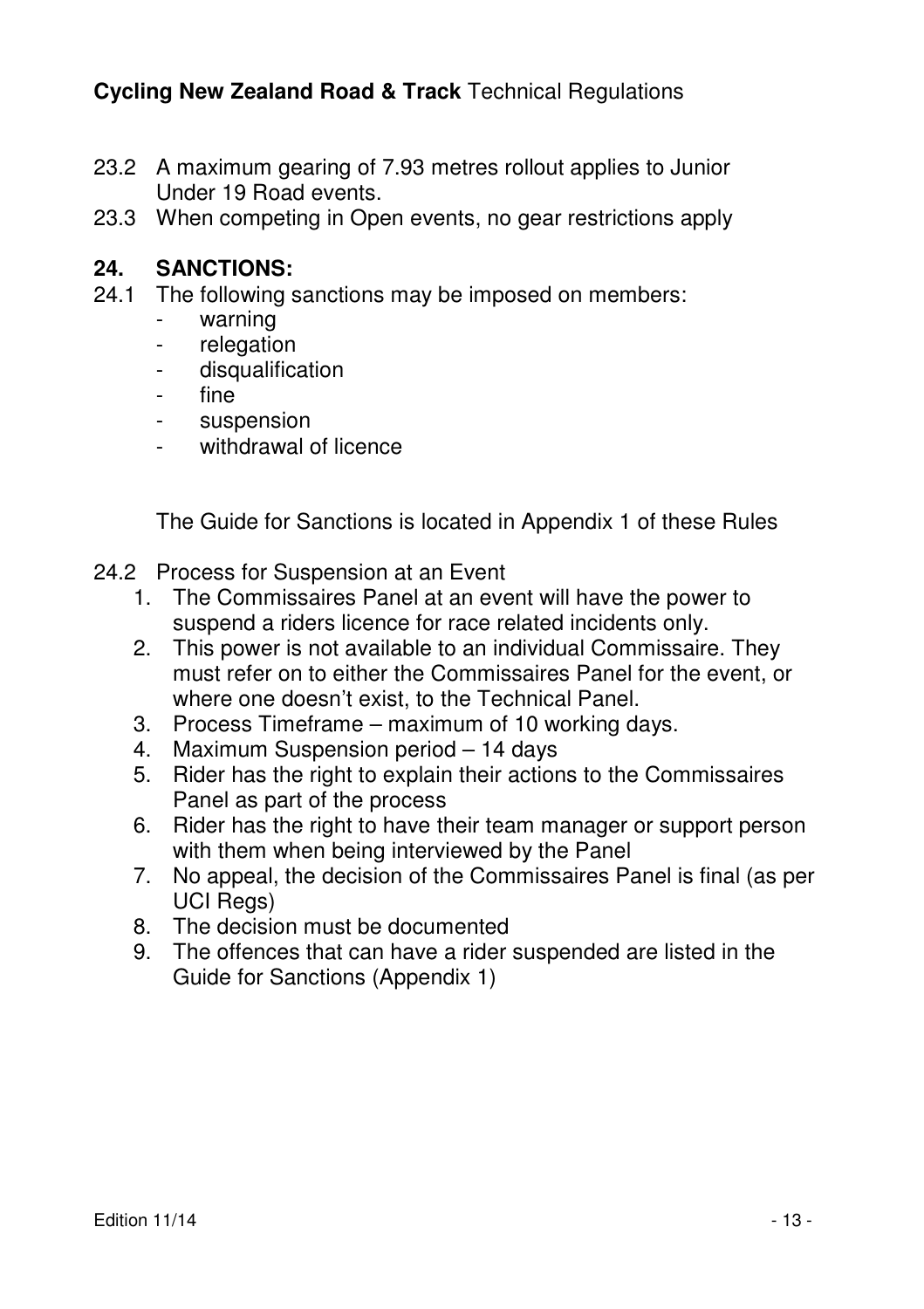# **Section B: Track Racing**<br>30 TRACK MARKINGS:

#### **30. TRACK MARKINGS:**

- 30.1 A black line, **5** cm wide, known as the "measuring line" to be marked at a constant distance of 20 cm from the inside edge of the track. This line shall be marked every five metres and numbered every ten metres.
- 30.2 A red line, **5** cm wide known as the "sprinters line" to be marked at a constant distance of **85** cm from the inside edge of the track.
- 30.3 A blue line **5** cm wide known as the "stayers or safety line" to be marked approximately one-third of the width, or 2.45 metres (whichever is the greater) from the inside edge of the track.
- 30.4 A blue band at least 20 cm wide to be marked on the inside edge of the track.
- 30.5 The "Finish" line will be a 4 cm black line with a 34cm white strip on either side, and extended to a vertical plane on the safety fence.
- 30.6 A white line 4 cm wide, will be marked across the track. Exactly 200 metres from the finish line.
- 30.7 Commencing points for Pursuit and Time Trials must be clearly marked. The finishing line for Pursuit events shall be a 4 cm wide red line marked across half the width of the track in the centre of each straight, exactly opposite to each other.
- 30.8 Other colours may be used where track surfaces do not assist distinctive markings. Non skid paints must be used. (text modified 17.05.09) refer also UCI Cycling Regulations 3.6.076 to 3.6.084

#### **31. EQUIPMENT:**

- 31.1 Flags, lap numbers (two sets), bells (two), pursuit indicator lights, foam strips, electronic timing device if available, photo finish equipment if available, six manual stopwatches, with a split lap or display capability, recording in hundredths of a second.
- 31.2 For all official track record attempts, time trials and individual or team pursuits, the "blue band" must be made impracticable to ride on in the bends, by placing foam rubber strips (50cm long, 8 cm square) every five metres, 20 cm below the measuring line.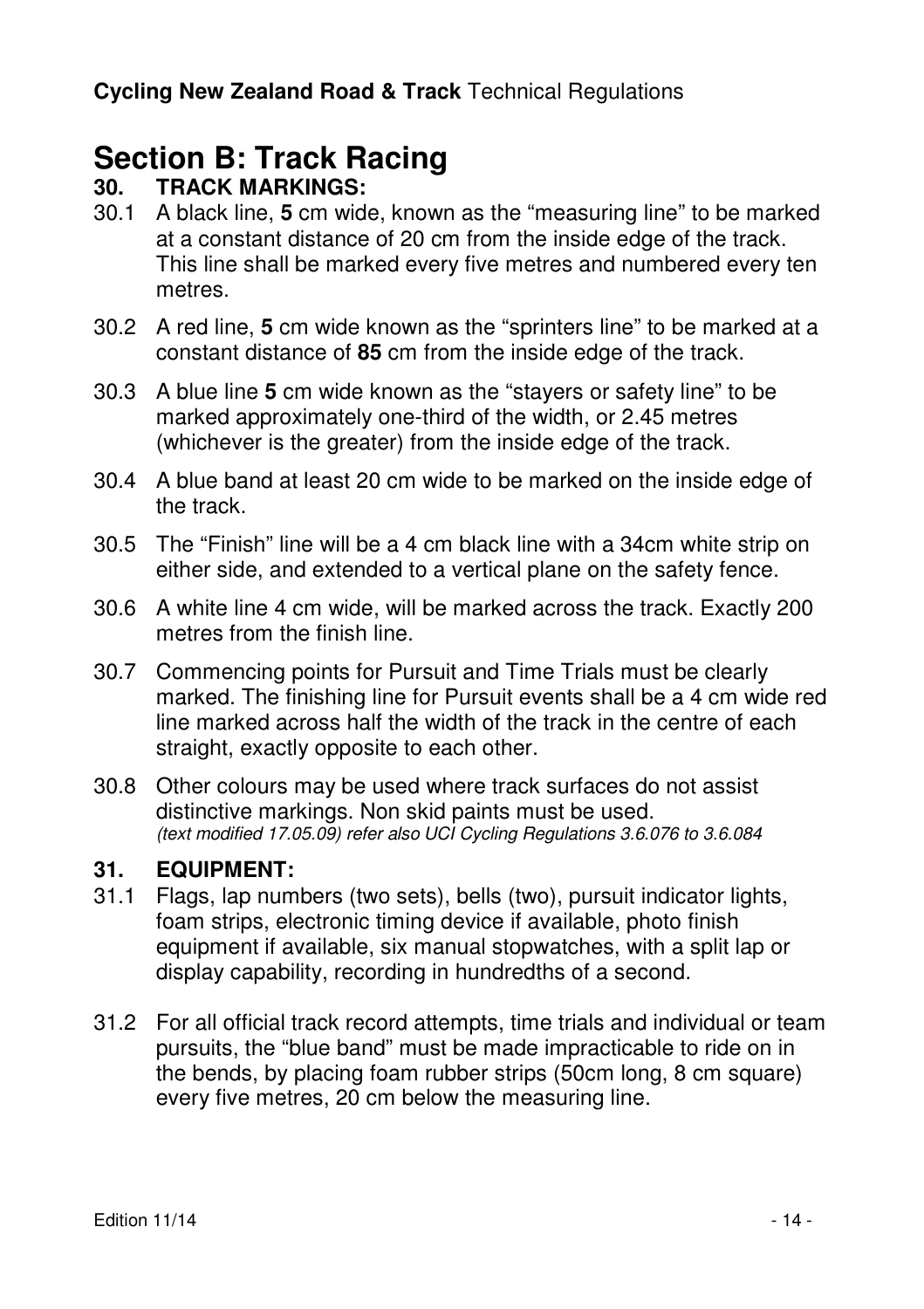#### **32. TIMING:**

- 32.1 An electronic timing device shall be used, if available, such devices being supported by manual timekeepers for each event. The electronic timing device will be tested by the operator in the presence of the Chief Commissaire and at least three timekeepers prior to the commencement of Racing.
- 32.2 Times must be recorded in hundredths of a second and in the event of a dead heat and when an electronic timing device is fitted with calibration of thousandths of a second, this unit shall be used to break the dead heat.

#### **33. JUDGING OF THE FINISH:**

- 33.1 The finish shall be judged from the tip of the front wheel at the point of the tangency with a vertical plane extended above the finishing line.
- 33.2 In elimination races the rider to be eliminated shall be the one whose rear wheel crosses the finish line last.

#### **34. NZ RECORDS:**

 All New Zealand record attempts must be electronically timed. Full print-outs shall be submitted with application. A NZ National Commissaire must be present. A manual back up system shall also be used. Records will be held only for UCI Recognised events and race distances, as per Regulation 34.1

34.1 List of Recognised distances and events for New Zealand Records are listed in Appendix 4

#### 34.2 The following records shall be maintained

- 1. New Zealand Records fastest time set by a New Zealand rider anywhere in the world.
- 2. Championship Records fastest time set in competition at a New Zealand Championship.
- 3. All Comers Records fastest time set in New Zealand by a cyclist of any nationality.

#### 34.3 INTERNATIONAL RECORD ATTEMPTS

 International record attempts must be electronically timed. Drug Testing is also mandatory and must be arranged prior to the record attempt. Note that there may be costs for this. Any UCI regulations and requirements will apply. A UCI Commissaire may be required.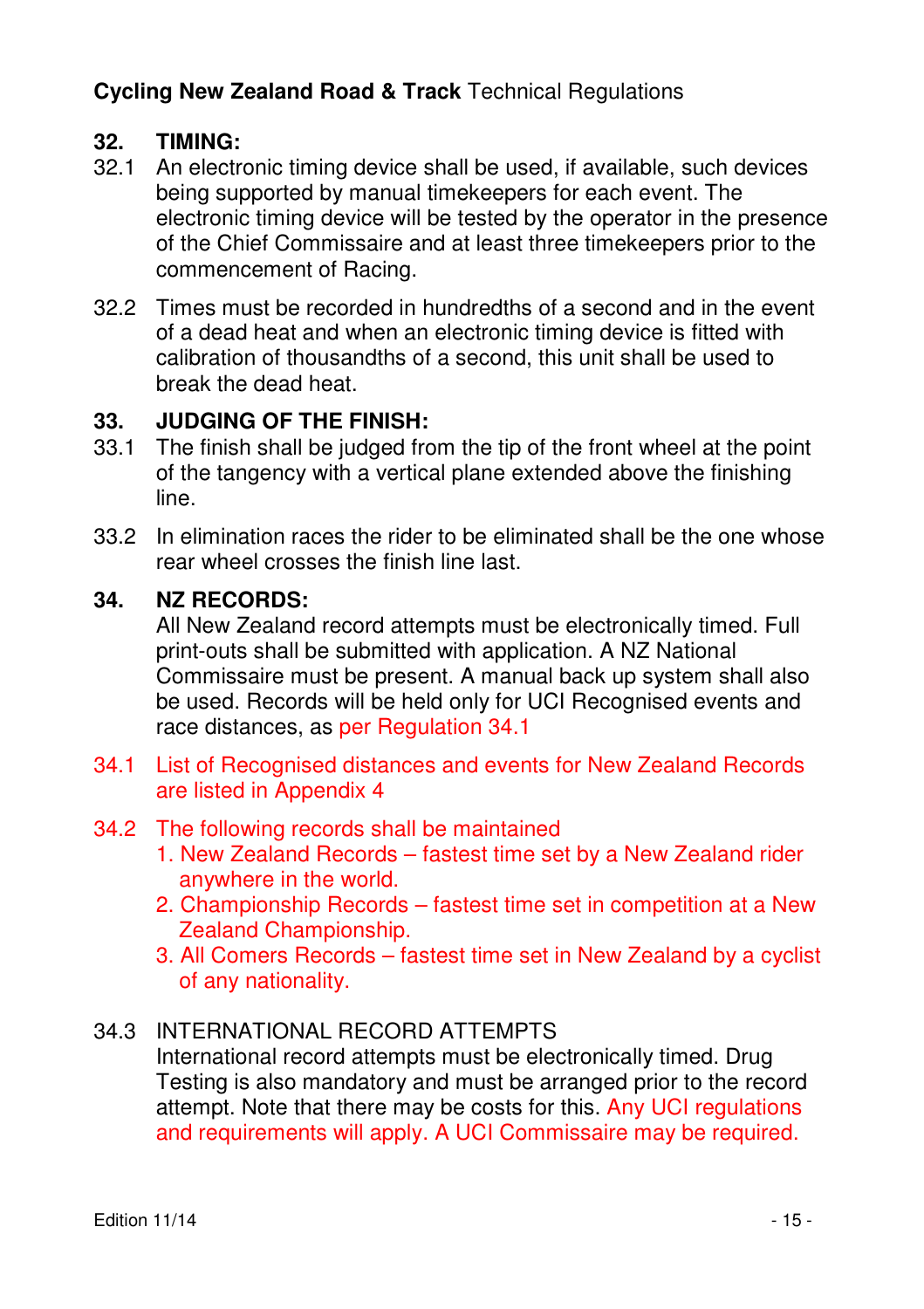- 34.4 Ultra-distance Achievements BikeNZ will record achievements of ultra-distance rides, such as 24 hour velodrome attempts. These are NOT New Zealand records, but a recognition of the ride and an official recording for posterity.
- 35. MAXIMUM NUMBER OF STARTERS FOR MASS START EVENTS U19 , U23, Elite and Masters,  $250m$  track = 24 riders U19, 250m track = Consideration should be given to limiting U19 events to 20 riders, depending on experience levels U19, U23, Elite and Masters, 333m track and longer = 30 riders  $Madison = 18$  teams Refer also UCI Reg 3.1.009
- 36. MAXIMUM NUMBER OF STARTERS U17 & U15  $250m$  track = 16 riders 333m track and longer = 16 riders Consideration should be given to limiting U15 events to 14 riders, depending on experience levels.
- 37. Deleted
- 38. Deleted
- 39. Deleted

#### **40. MADISON:**

Refer UCI Cycling Regulations 3.2.156 to 3.2.183

#### **41. ELIMINATION RACE OR DEVIL TAKES THE HINDMOST OR MISS AND OUT:**

Refer UCI Cycling Regulations 3.2.218 to 3.2.226

#### **42. OMNIUM:**

Refer UCI Cycling Regulations 3.2.247 to 3.2.252

#### **43. OTHER EVENTS:**

- 43.1 AUSTRALIAN PURSUIT:
	- a. Eight (8) to sixteen (16) riders can start (depending on the size of the track) with the same distance between each rider (e.g. 400 metre track, 1 rider at every 50 metre mark).
	- b. Each rider shall be held at the start and released when the gun is fired.
	- c. Each rider shall have his own time keeper.
	- d. Each rider shall be in a different race jersey for identification.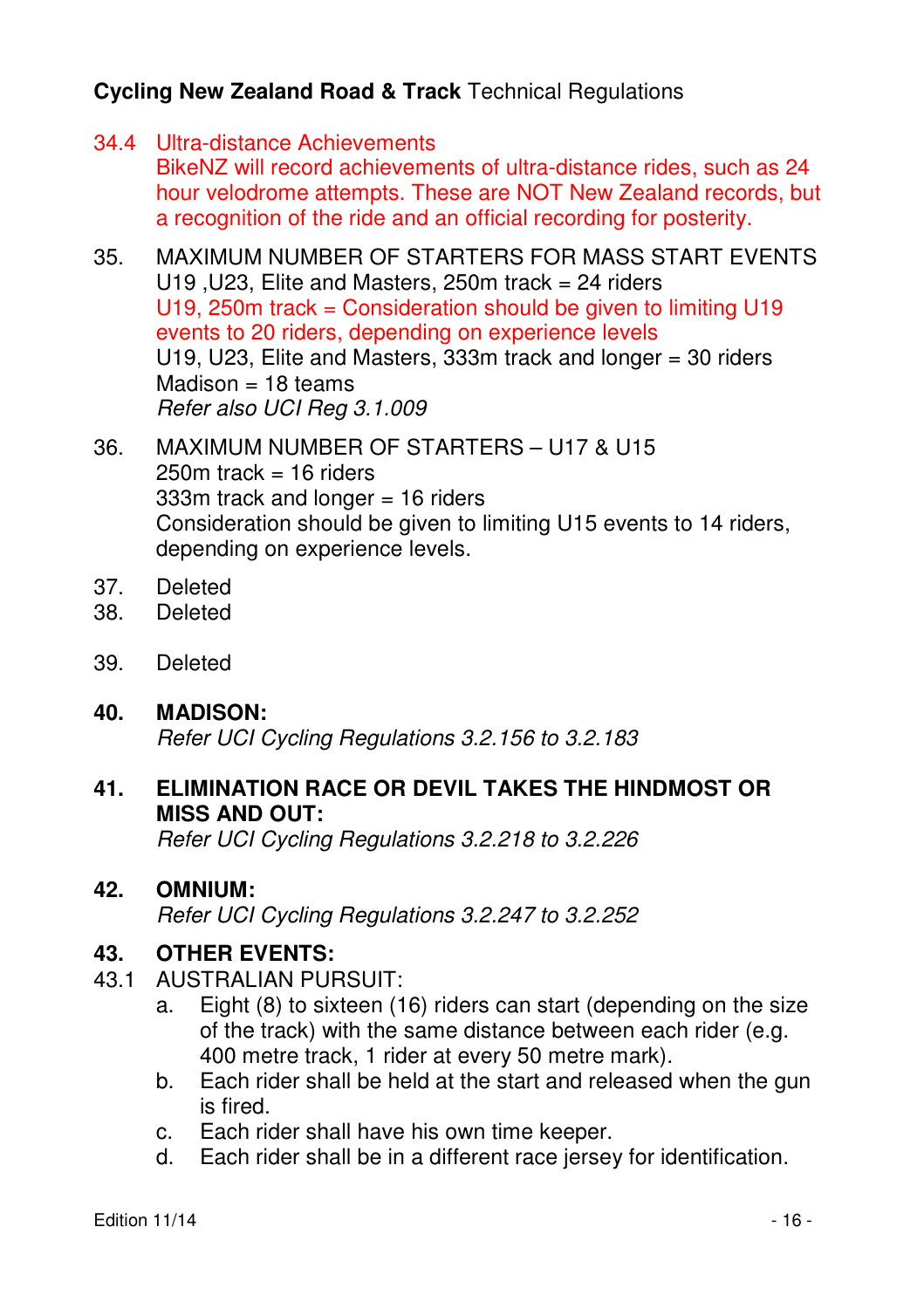- e. When the rider catches the rider in front of him, he must make every effort to overtake him and the overtaken rider must leave the track.
- f. As with the normal Pursuit races, a rider is caught when the two (2) front wheels are in line with each other.
- g. The distance of the race can be 3, 4 or 5 kilometres (i.e. between 10-20 laps) depending on the size of the track.
- h. The Chief Commissaire can withdraw a rider from the race if he remains more than half a lap immediately behind his/her rivals, without trying to overtake him.
- 43.2 DANISH POINTS RACE:
	- a. This is a combination of a point race with usual points for the points race (i.e. 5-3-2-1) and double on the last lap. Followed by up to (4) free laps for the points tally to be totalled.
	- b. The second part of the race is an elimination race "refer to elimination race rules".
	- c. The object of the race is to obtain as many points as you can and then to remain and win the elimination race.
	- d. The first rider eliminated gains one point, the second rider 2 points and so on until the finish where the winner gains 1 point for every rider in the race.
	- e. The placings are determined by adding together the points gained in each part of the race.
- 43.3 DERBY
	- a. Normally run over 3 laps of a 250m track
	- b. Heats and repecharges shall be held, depending on number, to have a final of 5 riders
	- c. Start shall be signalled by a whistle
	- d. Normal sprint regulations apply
	- e. Time is taken over the last 200 metres only
- 43.4 250 metre Time Trial (Standing Start)
	- a. This race shall be an individual time trial from a standing start, run as per UCI Regulations for the Kilometre and 500 metre Time Trial
	- b. The races shall be ridden directly as a final.
	- c. The races will be ridden with two riders on the track.
	- d. The blue band shall be rendered impassable for the full distance of both bends by pads placed at 5 metre intervals.
	- e. All competitors must ride the course at the same session.
	- f. In the case of a false start, the riders shall restart immediately.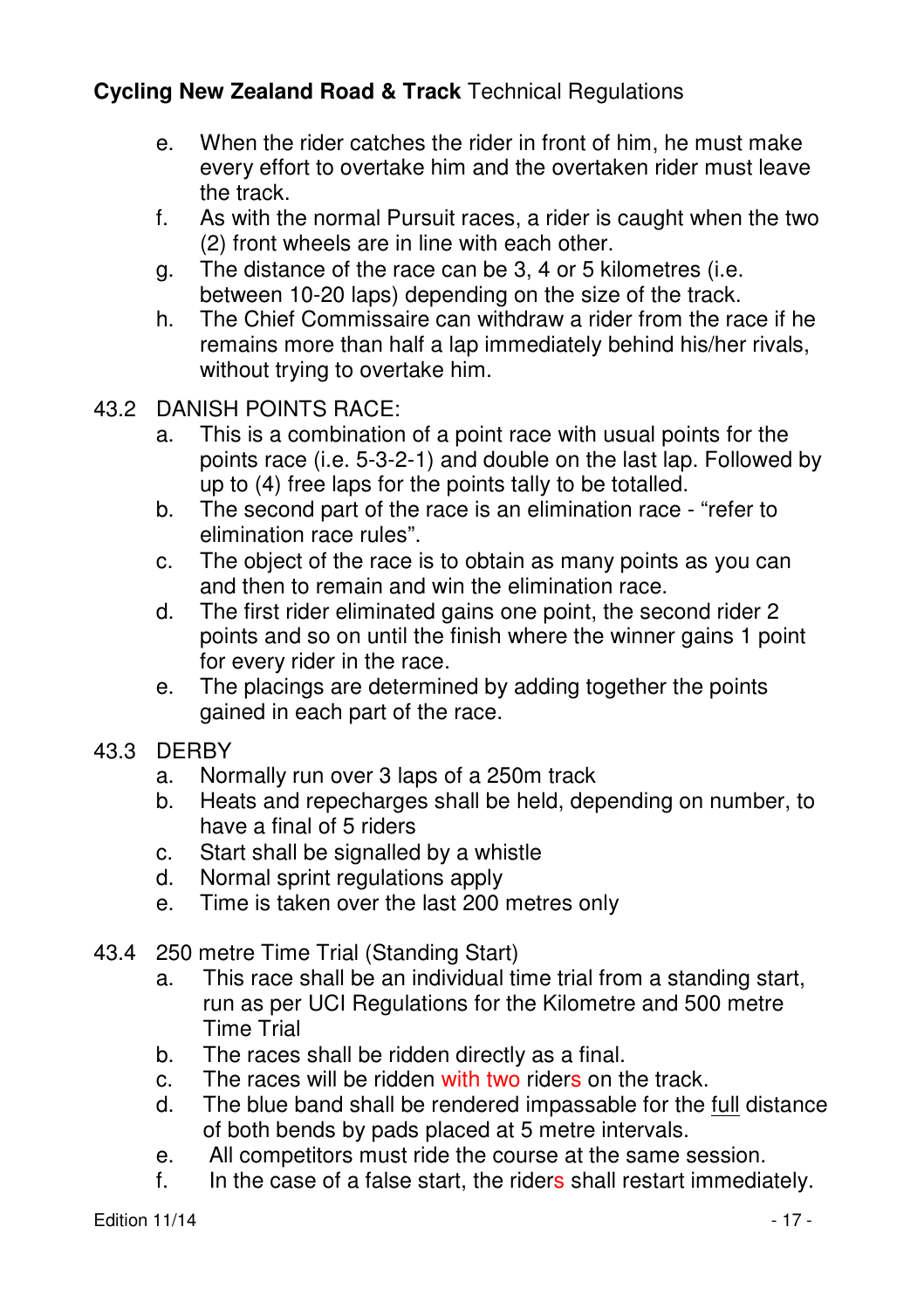- g. In the case of a mishap, the rider shall take a restart after a rest of approximately 10 minutes.
- h. A rider may be only permitted to have a total of 2 starts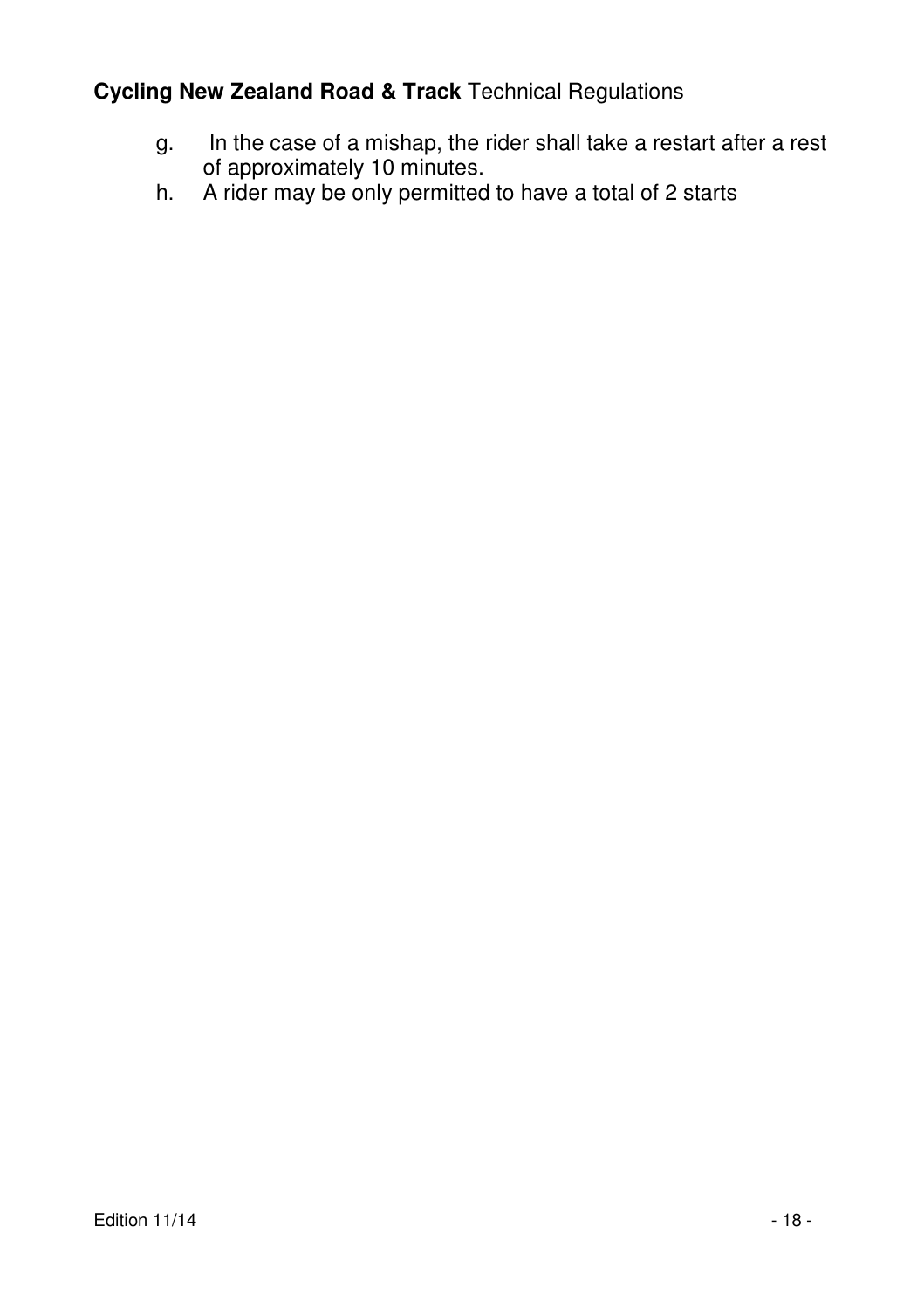# **Section C: Road Racing**<br>50 **TRAFFIC SAFFTY**

### **50. TRAFFIC SAFETY:**

- 50.1 Competitors and Officials shall pay strict attention to The Code of Practice for Temporary Traffic Management, Traffic Safety Regulations and directions of Police and any other Traffic Safety authority.
- 50.2 All cycling personnel shall be held responsible for the observance of these laws and regulations. Offenders shall be subject to sanctions listed in Rule 24.

#### **51. WARMING UP:**

 Riders are forbidden to warm up on the course, or to cross the start/finish line.

#### **52. AT THE START:**

- 52.1 Riders shall be ready and mounted on their machines, with one foot in contact with the ground, when the signal is given to start.
- 52.2 Riders falling or colliding may remount and continue the race. The rest of the field shall not be recalled for a fresh start.
- 52.3 Assistance to riders at the start shall not be allowed.

#### **53. TURNING POINT:**

- 53.1 A marshall shall be stationed at the turning point.
- 53.2 Riders failing to go round the turning point shall be automatically disqualified and shall withdraw.
- 53.3 Riders who fail to reach the turning point and who ride with, pace riders, or ride over the finishing line shall be disqualified by the Commissaires.

#### **54. FINISHING LINE:**

- 54.1 The finishing line shall be indicated by a white line on the road.
- 54.2 The finish point shall be indicated by a sign placed approximately 1,000 metres before the finishing line.
- 54.3 A chequered flag shall be held aloft at the finish line as riders approach.

#### **55. ROAD TIME TRIALS:**

 During Road Time Trials it is forbidden to ride in the wake of an opponent who is less than 25 metres ahead. A rider who wants to pass another must approach and pass on a parallel of not less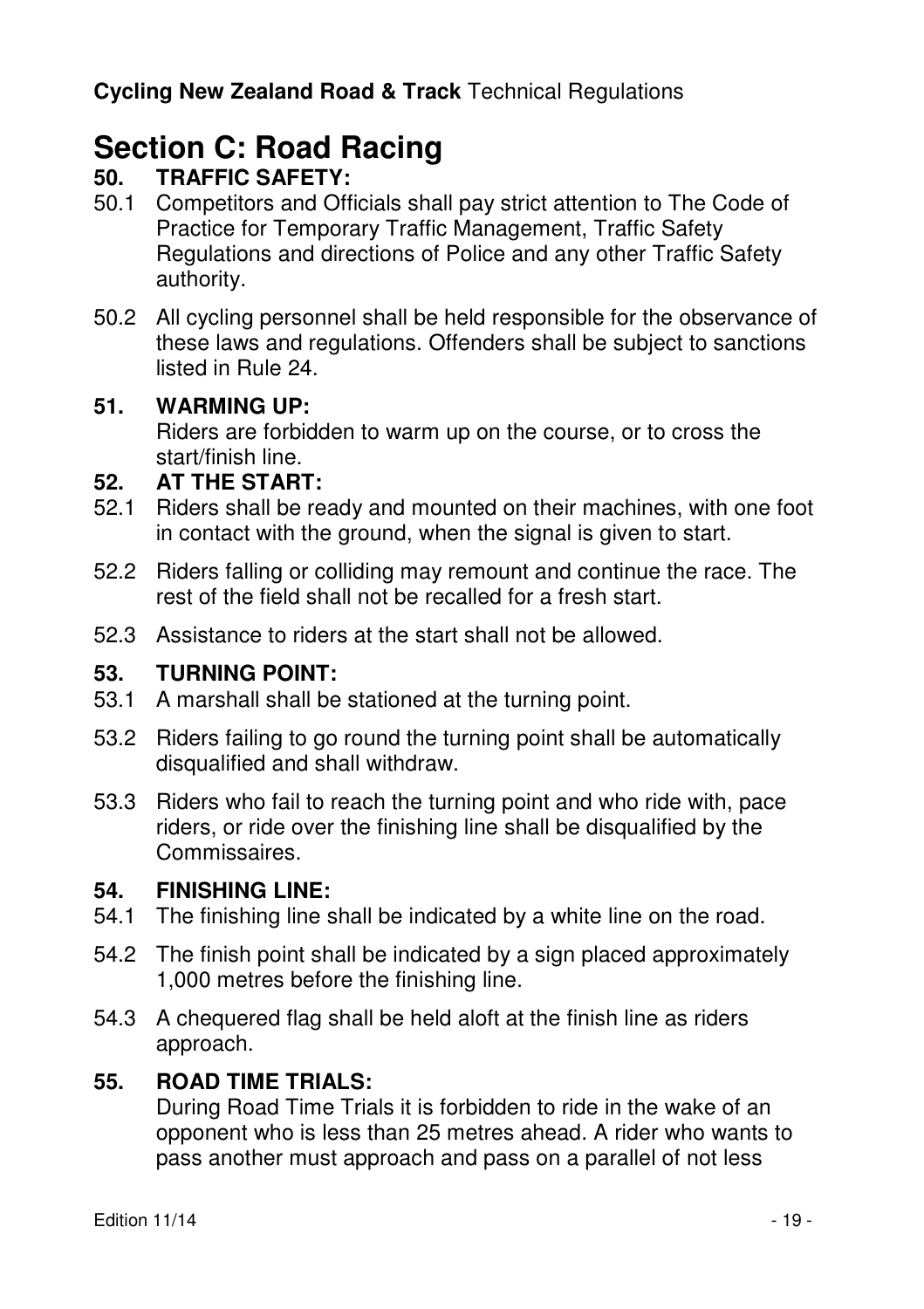than 2 metres apart. See also UCI Cycling Regulations 2.4.001 to 2.4.031

#### **56. HANDICAP RACES:**

- 56.1 A handicap event is a race in which riders are graded and given a start by time or distance.
- 56.2 The starting position must be known to the riders prior to the commencement of the event.
- 56.3 The official Handicapper shall decide what time or distance mark is allowed to each competitor. In order to assist the handicapper, the rider must supply accurate information of previous performances on the entry form.
- 56.4 Riders must start on the handicap given by the official handicapper.

#### **57. CRITERIUMS:**

Refer UCI Cycling Regulations 2.7.001 to 2.7.024

#### **58. OUTSIDE ASSISTANCE:**

- 58.1 Riders taking or accepting outside pace or assistance shall be disqualified by the Commissaires.
- 58.2 "Outside Pace" shall be defined as riding behind or on either side of non-competitors or of a moving vehicle in such a way that in the opinion of the Commissaires the rider secures an advantage over other competitors.

#### **59. GENERAL ROAD RACING RULES:**

- 59.1 Food may be carried either in the rider<sup>1</sup>s pockets or in metal or plastic bidons. Glassware of any kind must not be used to carry food or used to pass on to a rider at control areas.
- 59.2 In circuit races, lapped riders may be withdrawn when they are too far behind to affect the result. When such riders are permitted to continue, they must not assist or interfere with any other competitor and shall not take pace from the riders who have lapped them.
- 59.4 Riders who have withdrawn from a race shall immediately remove their race number and then advise finish line officials or the Commissaire of their withdrawal.
- 59.5 On Open Roads, riders must keep left at all times. Riders who cross the centre line will be subject to sanctions as listed in Rule 24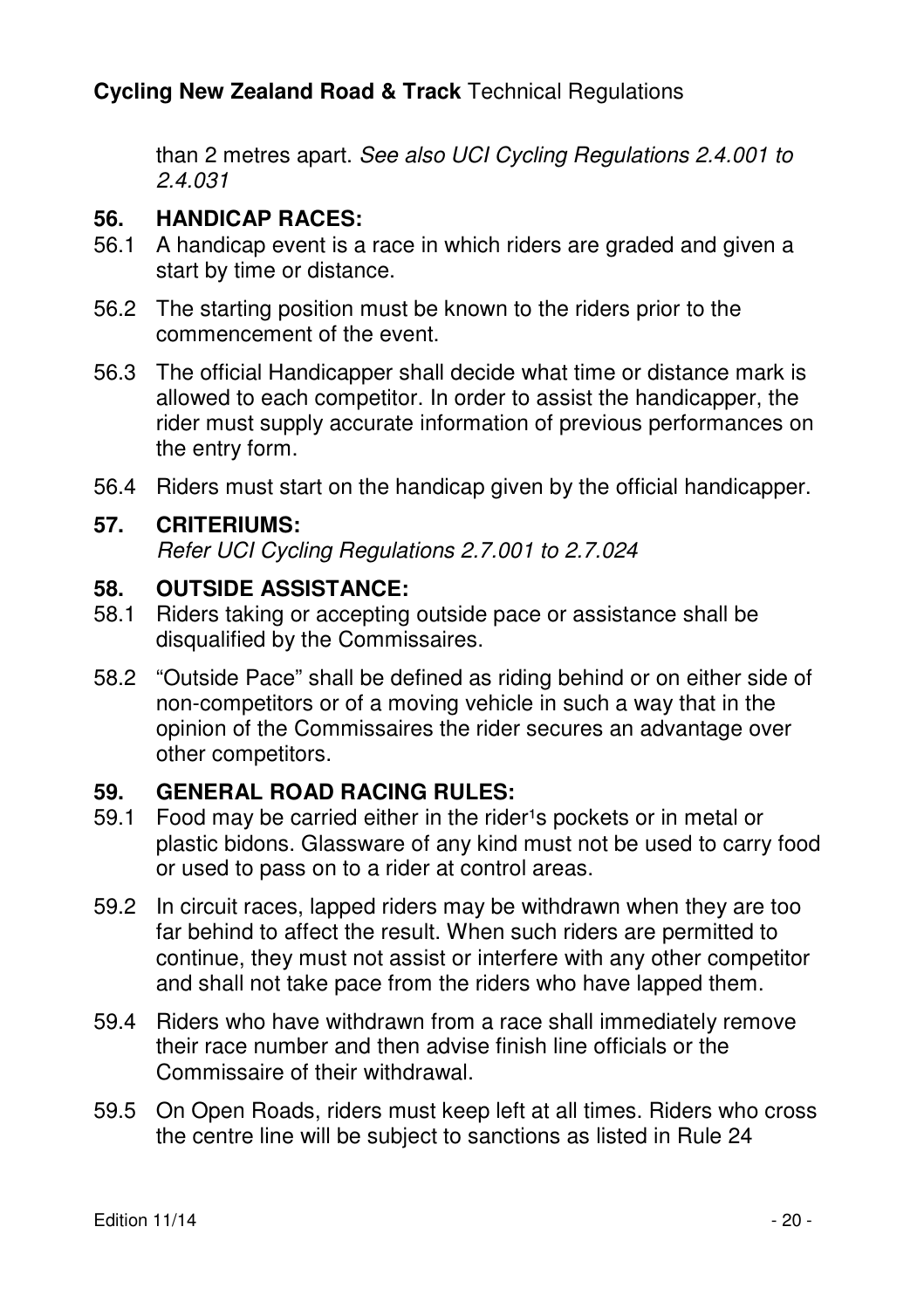#### **60. JUNIOR GEAR LIMITS:**

- 60.1 A maximum gearing of 6.00 metres rollout applies to all Junior Under 15 events.
- 60.2 A maximum gearing of 7.0 metres rollout applies to all Junior Under 17 events.
- 60.3 A maximum gearing of 7.93 metres rollout applies to Junior Under 19 **Road** events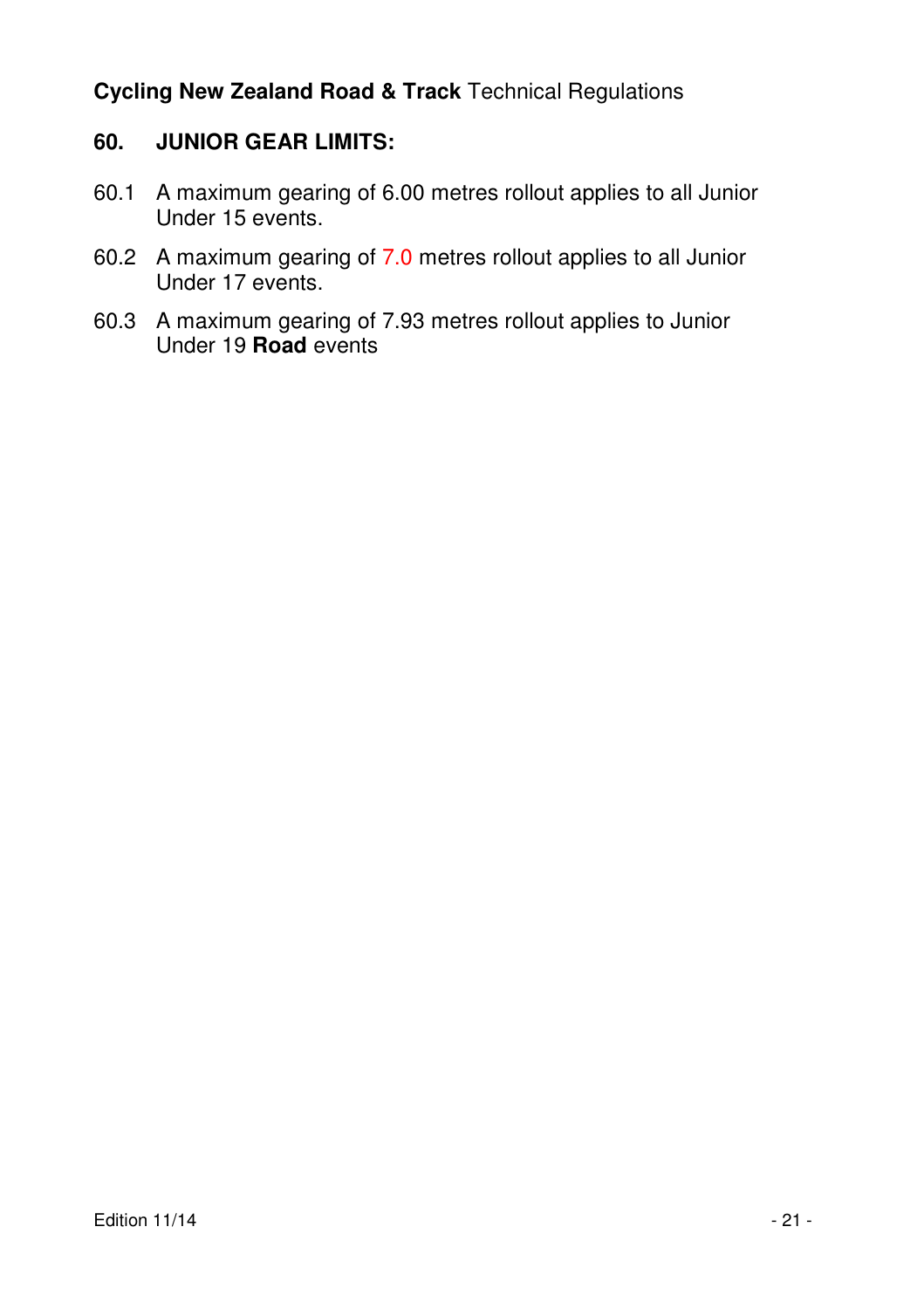# **Section D: New Zealand Championships**

New Zealand Championships shall be allocated based on decision by the **BikeNZ Road & Track** Council, who shall call for expressions of interest at least 12 months prior to the event.

#### **70 CONTROL OF CHAMPIONSHIPS**

- 70.1 Championship meetings shall be managed by the Centre, Club or Event Promoter to whom the meeting has been allocated.
- 70.2 The Centre, Club or Event Promoter shall be responsible to Council for the proper administration of the meeting.
- 70.3 Unless otherwise authorised by Council, championship meetings shall be held at one place and at one time.
- 70.4 In the event of a Centre, Club or Event Promoter failing to conduct the meeting the Council shall have authority to reallocate the championships to another host.
- 70.5 Should a financial loss result from a reallocated championship meeting the loss shall be borne by the Centre, Club or Event Promoter to whom the original allocation was made.
- 70.6 At National Championships a programme shall be printed showing against each event:
	- a. The present champion,
	- b. The champions time,
	- c. The New Zealand record, (if any)
	- d. All events shall be numbered.

#### **71. ENTRIES**

- 71.1 Entries on the Federation's Championship entry form together with fees shall be forwarded to the Organiser conducting the championships at least 14 days before the date of the meeting. Entries may be made electronically where this service is available. All entries are provisional until accepted by the riders club or centre and the Commissaires Secretary has verified eligibility to compete
- 71.2 Deleted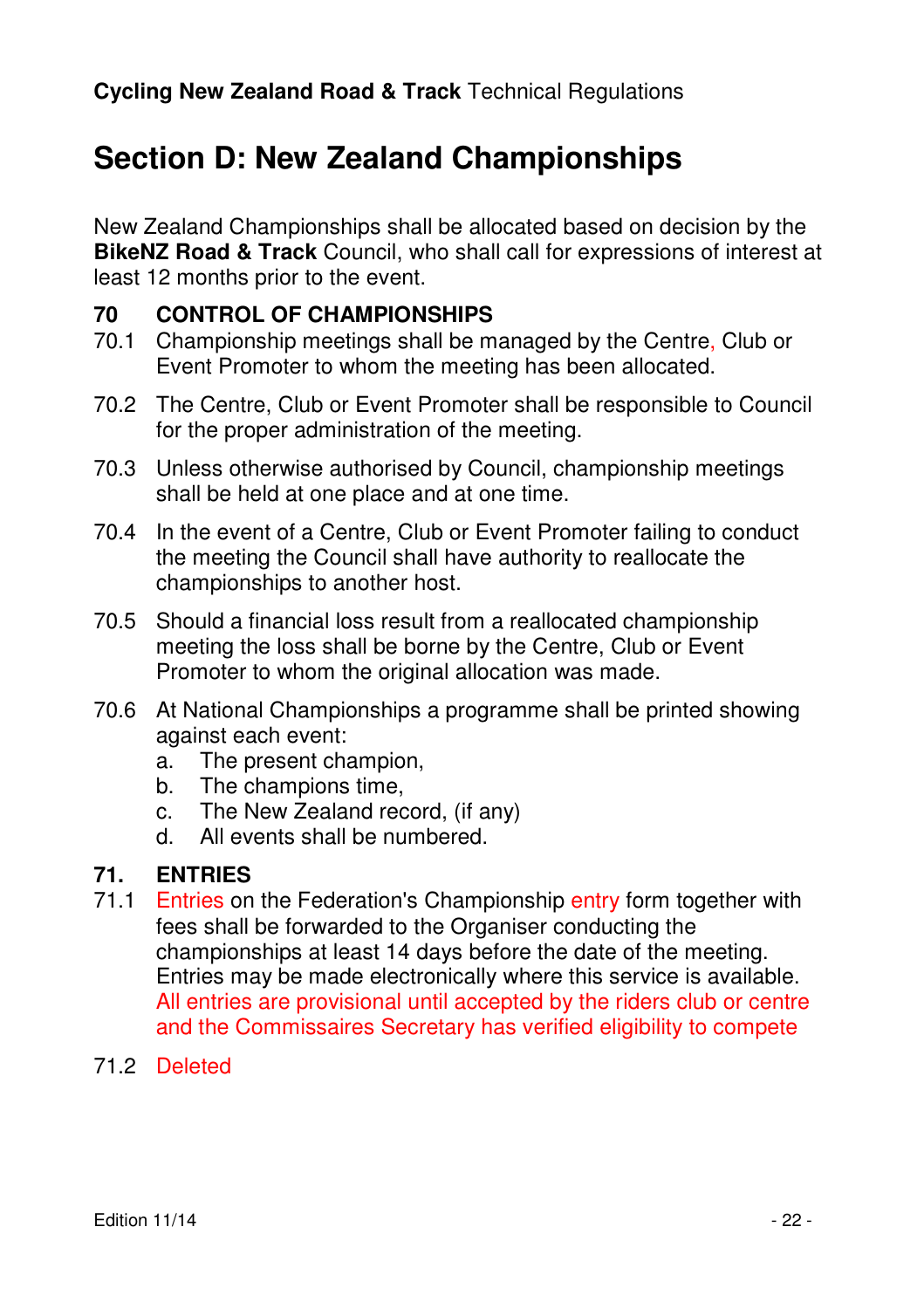- 71.3 Entries shall be binding on Centre/Club and riders. Entrants are under an obligation to ride in the events where their entry has been accepted by the Commissaires Secretary
- 71.4 The team manager shall notify the Chief Commissaire at least 15 minutes before the event of any rider in his team unable to start.
- 71.5 Failure to notify the team manager shall render the rider liable to sanction by BikeNZ if it so chooses.
- 71.6 Riders nominated for the championship shall be seeded by their Centre.

#### **72. TEAM MANAGERS & OTHER TEAM OFFICIALS**

- 72.1 Clubs, Centres and NZ Trade Teams shall notify the Race Organiser and the Commissaires Secretary of the name of the person appointed team manager and all other team officials. All team personnel shall hold a current licence.
- 72.2 Riders nominated by the Club, Centre or Trade Team shall be under the sole control of the team manager.
- 72.3 A rider disregarding or disobeying the instructions and directions of the team manager or committing subversive acts or acts impairing the good name of the team shall be dealt with by the manager who shall have power to cancel the entry of such offenders and report such offences to his Club, Centre or Trade Team.
- 72.4 A rider whose entry has been cancelled by the manager shall not entitle the Club, Centre or Team to a refund of the entry fee.
- 72.5 All matters between riders and the Centre conducting the meeting shall be handled by the team manager.
- 72.6 A meeting of team managers will be called by the meeting manager to give instructions concerning the meeting.
- 72.7 Deleted

# **73. CENTRE & CLUB COLOURS/UNIFORM**

- At New Zealand Track Championships riders shall wear their Centre's colours.
- 73.2 Deleted
- 73.3 Deleted.
- 73.4 Deleted.

Edition 11/14 - 23 -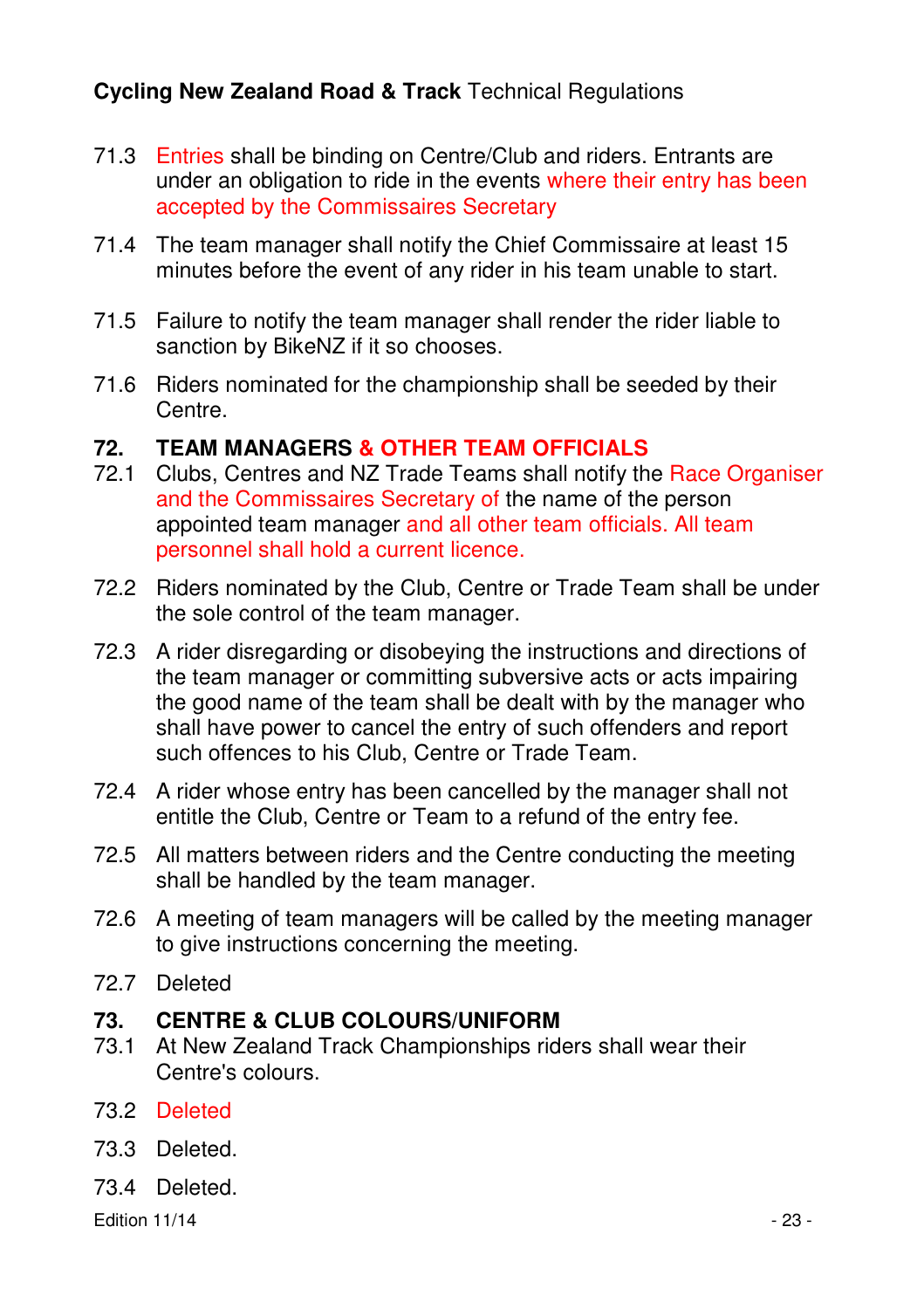- 73.5 At New Zealand National Club Road Championships, riders shall wear their Club colours. Riders who are members of a UCI Trade Team or Registered NZ Trade Team are permitted to wear their trade team shorts only and must wear club jerseys
- 73.6 At New Zealand Elite / U23 National Road Championships, riders shall wear their Centres colours. Riders who are members of a UCI Trade Team or Registered NZ Trade Team are permitted to wear their full team uniform.

#### **74. TIME OF CHAMPIONSHIPS**

 Championships shall be held at a time set down by the BikeNZ Road & Track Council, on recommendation from the Events Panel. The Council shall have discretionary power to vary these limits to suit local conditions.

#### **75. OFFICIALS**

 Senior Technical Officials will be appointed by Council on a recommendation of the Technical Commission. BikeNZ will inform those officials of their appointments and may award a travel subsidy.

#### **76. TECHNICAL DELEGATE**

- 76.1 BikeNZ Road & Track shall be represented by the Technical Delegate at all championships. The Technical Delegate shall be appointed by the Technical Panel.
- 76.2 The duties of the Technical Delegate shall be that of an advisor to the Chief Commissaire and Race organiser, to ensure that the event is run in accordance with the requirements of the Federation. They shall also be charged with resolving any unforeseen problems which may arise by liaising with the Technical Panel, Council or BikeNZ as required
- 76.2 He shall be required to file a written report on the conduct of the meeting to the next Council Meeting. He shall provide the Technical Panel with a report on the Chief Commissaire
- 76.3 Deleted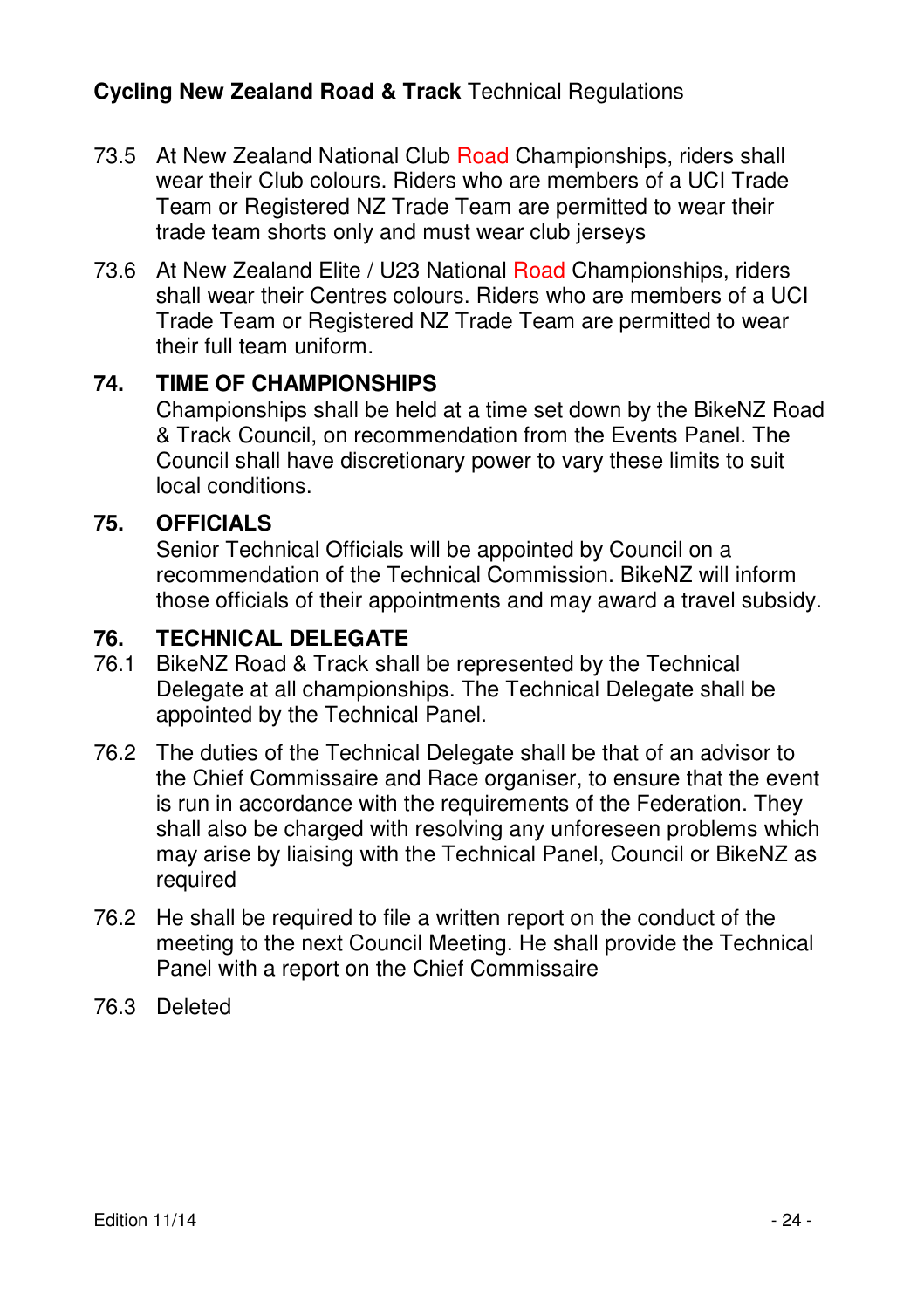#### **77. COMMISSAIRES PANEL**

- 77.1 A Panel, against whose decision there shall be no appeal, shall be set up at all Championship meetings.
- 77.2 The Panel shall consist of at least three Commissaires and shall be appointed by the Technical Commission
- 77.3 The Panels role shall be to assist the Commissaires on rulings regarding sporting aspects of the event

#### **78 ENTRY ELIGIBILITY**

78.1 **New Zealand Elite/U23 Road Championships & New Zealand Elite/U23 Track Championships** are open ONLY to New Zealand riders, i.e. riders with NZL on their racing licence. A Race Elite Membership is required for these two events.

**New Zealand Age Group Track Championships** are open to New Zealand riders only, with two exceptions:

- 1. Junior teams from Australia where invited by the Federation to participate. (Ref Council Minutes 2 August 2003 Item 9.2)
- 2. Australian Masters may enter, provided they hold a Cycling Australia International Licence (Council Oct 2012)

Placegetters, regardless of nationality, shall receive relevant medals and prizemoney

The first placed New Zealander shall be acknowledged as the Champion for the event

78,2 New Zealand Club National Road Championships are open to New Zealand and Australian riders. The entry criteria for Australian riders shall be the same as for New Zealand riders; i.e entry via clubs only, not individual entry. Trade Teams are excluded from this event (Refer 2011 AGM)

 Placegetters, regardless of nationality, shall receive relevant medals and prizemoney

The first placed New Zealander shall be acknowledged as the Champion for the event

78.3 The National Madison Championship, when held separately to the National Track Championships, are open to New Zealand and International Riders.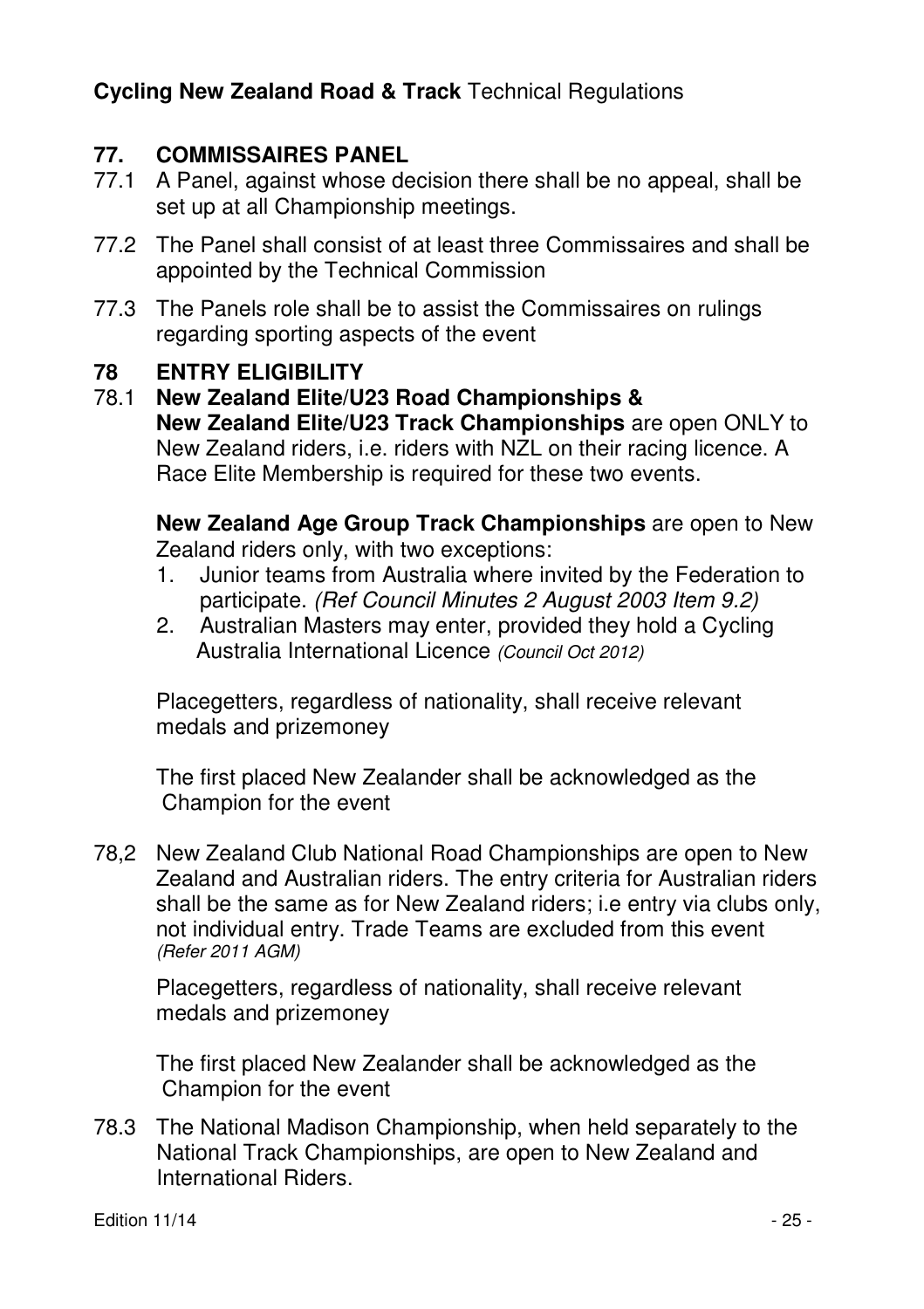- International Riders must have an international Licence
- International Riders must have written permission of their National Federation to compete
- Of the 16 teams, at least half must be New Zealand teams
- Placegetters, regardless of nationality, shall receive relevant medals and prizemoney
- The first placed New Zealander shall be acknowledged as the Champion for the event

(Ref: BRT Council Meeting 08/08/09, 10/08/10)

- 78.4 NZ Riders must hold a BikeNZ Race Membership, Race Elite Membership or International Licence at the time of entry.
- 78.5 Note that riders may have one licence only a BikeNZ Race Membership will not be issued to any rider holding a current licence issued by another Federation.

#### **79. PUBLIC ADDRESS SYSTEM:**

- 79.1 Announcements or commentaries on racing shall be allowed by commentators with the approval of the Commissaires and meeting management.
- 79.2 Commentators shall not give information which may be of advantage to competitors in an event.

#### **80. TRACK EVENTS - MAXIMUM ENTRIES:**

 Entries shall be restricted to the numbers showing on the current Entry Form published by BikeNZ and as listed in Appendix 3

#### **81. QUALIFYING TIMES:**

- 81.1 Current qualifying times, where applicable, will be printed on the Entry Form and are also listed in Appendix 3.
- 81.2 To be accepted as a valid entry the qualifying time must have been recorded in the current season before the closing date for entries, and certified as valid by the Centre Secretary.

#### **82. ROAD EVENTS:**

Distances for Road Events are as printed on the Entry Form.

The guidelines for distances are listed in Appendix 2. Note that there will be variations to suit the difficulty of the course and the logistics involved in managing the races, including (but not limited to) running multiple events on a circuit, available support resources, field size, combined grades and traffic management requirements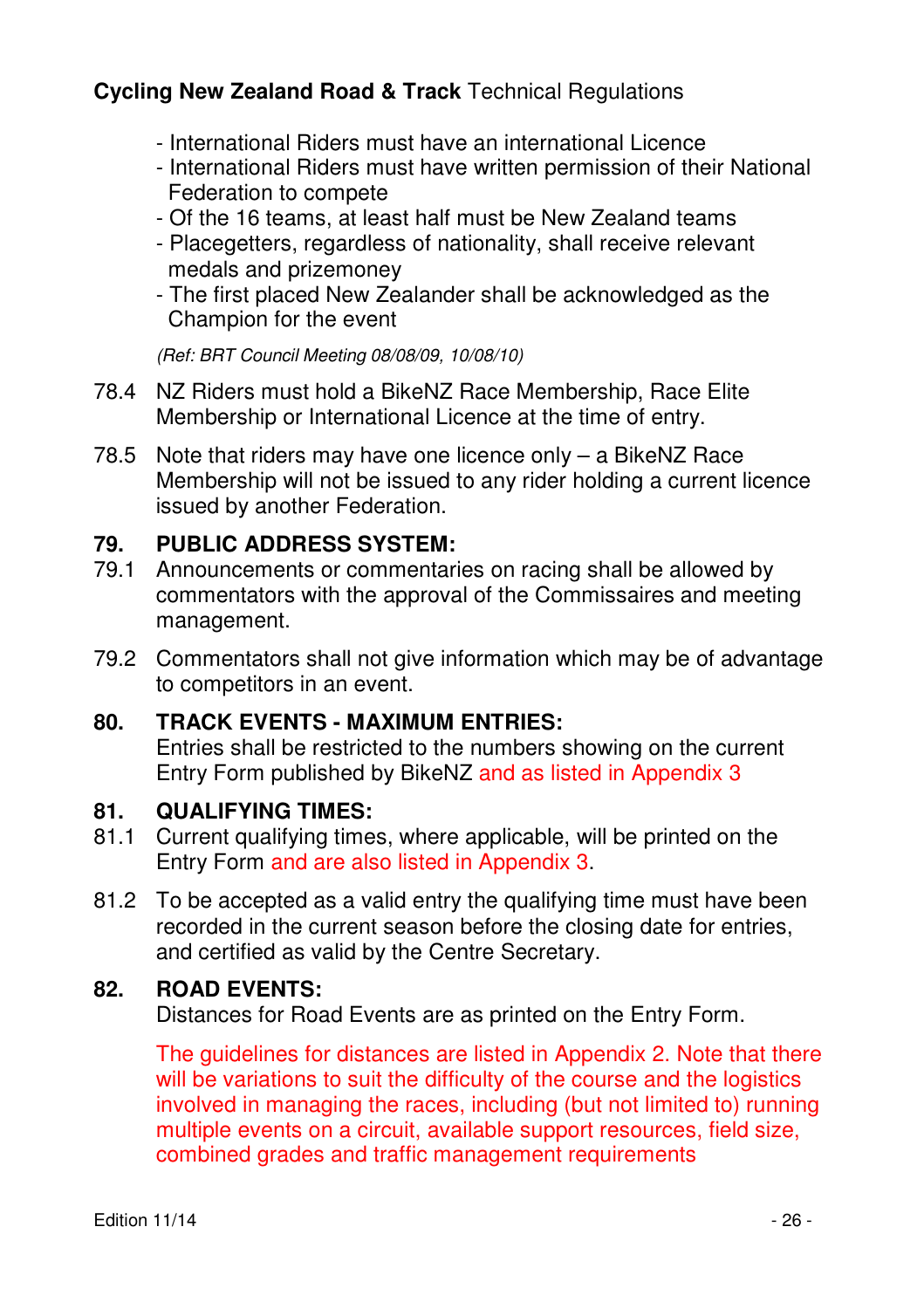#### **83. TROPHIES:**

 The host shall be responsible for the engraving of trophies for the previous year. This will ensure that trophies are up to date when presented.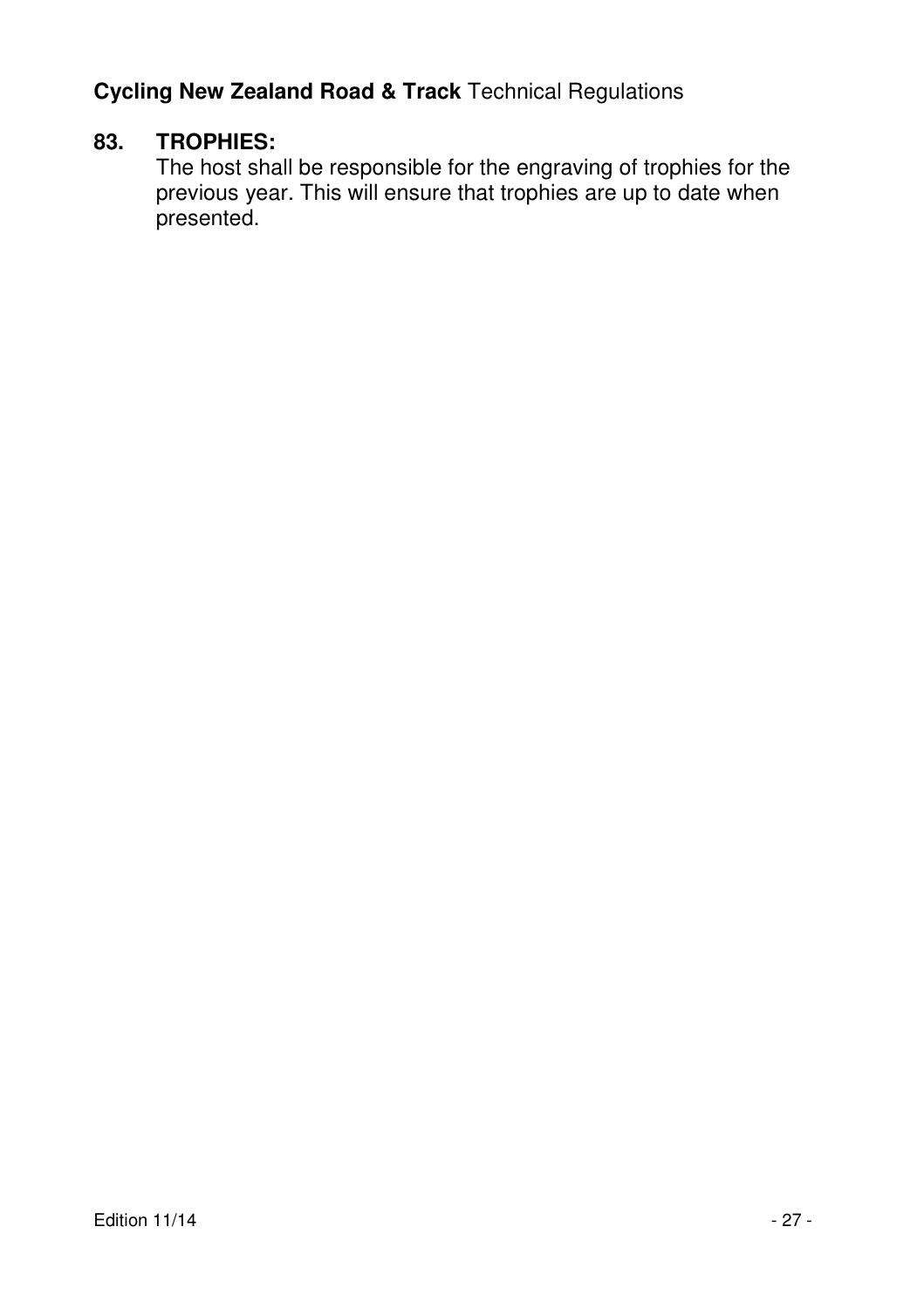# **Section E: Track Championships**

#### **100. SPRINT:**  Refer UCI Cycling Regulations 3.2.034 to 3.2.050

- 100.1 For the Sprint Qualifying Round only, pads shall be placed on the bends from the 200m line and aero helmets are permitted.
- **101. KILOMETRE and 500m TIME TRIAL**  Refer UCI Cycling Regulations 3.2.101 to 3.2.113
- **102. INDIVIDUAL PURSUIT**  Refer UCI Cycling Regulations 3.2.051 to 3.2.076
- **103 Team Pursuit**  Refer UCI Cycling Regulations 3.2.077 to 3.2.100
- **104 Points Race**  Refer UCI Cycling Regulations 3.2.114 to 3.2.113
- **105. SCRATCH RACE**  Refer UCI Cycling Regulations 3.2.173 to 3.2.183

#### **106. KEIRIN**  Refer UCI Cycling Regulations 3.2.134 to 3.2.143

#### **107. JUNIOR UNDER 17 CHAMPIONSHIPS**

- 107.1 500 Metre Time Trial This event shall be run under Rule 101 kilometre/500m Time Trial.
- 107.2 Sprint This event shall be run under Rule 100 Sprint.
- 107.3 2,000 Metres Individual Pursuit This event shall be run under Rule 102 Individual Pursuit. Distances (except the first 30 metres) shall be halved when applied to this event.
- 107.4 Deleted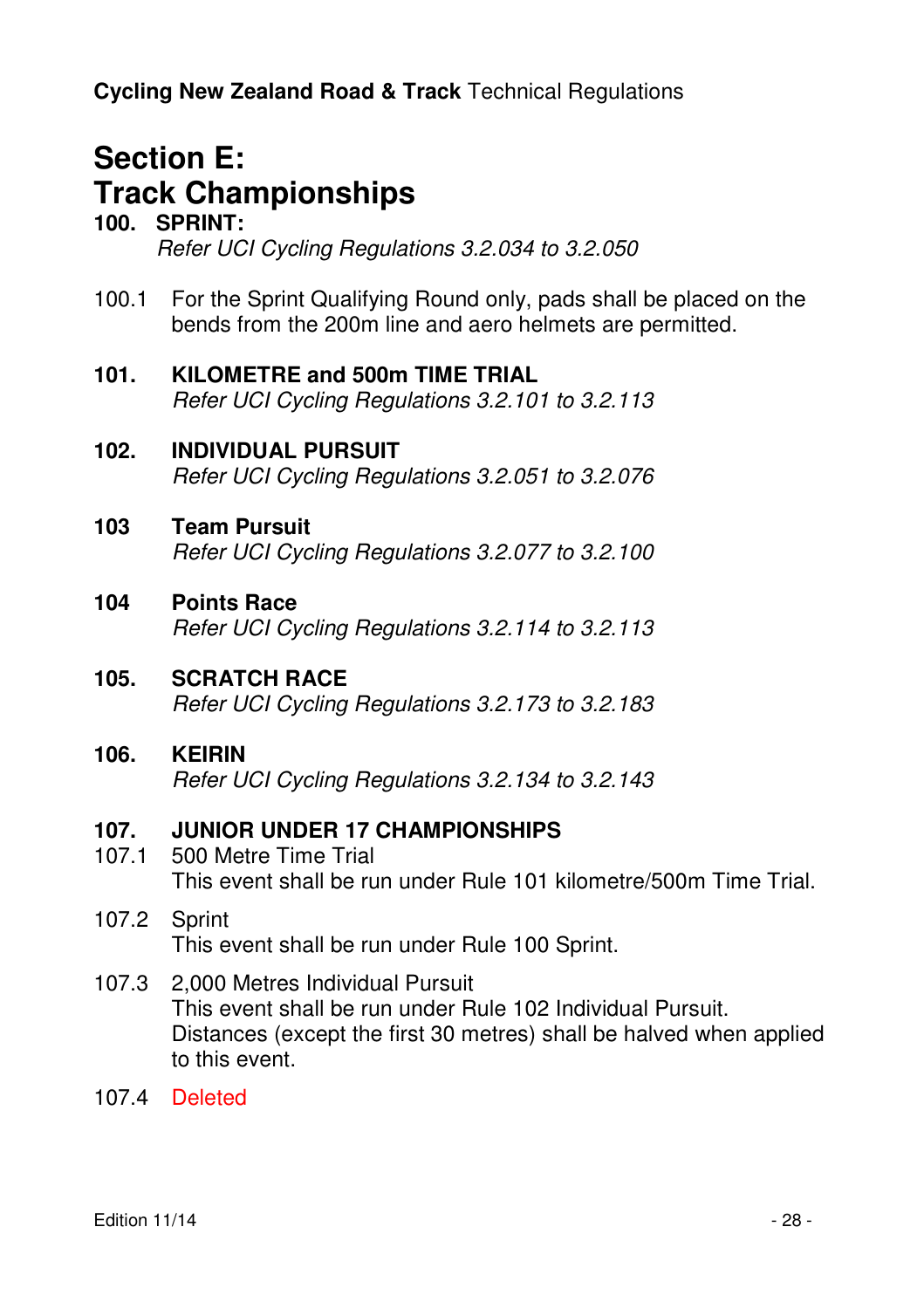#### **108 TEAM SPRINT**

Refer UCI Cycling Regulations 3.2.144 to 3.2.155

#### **109 POINTS SHIELD NZ TRACK CHAMPIONSHIP**

The points shield shall be competed for by Centres at the National Track Championships. Points shall be allocated for eligible events as follows:  $1<sup>st</sup>$  Place, 3 points,  $2<sup>nd</sup>$  Place 2 points,  $3<sup>rd</sup>$  place 1 point.

There must be 5 centres represented in an individual event and 5 teams in a team event for points to be allocated. (BRT Council Meeting Nov 2013)

In the event of Centres being equal on points, the Centre securing the most number of  $1<sup>st</sup>$  places shall be declared the winner. In the event of a tie on  $1<sup>st</sup>$  placings, the shield will be shared. (Refer CNZ Council Meeting Nov 07)

#### **110 POOL SYSTEM**

A Pool system will operate for those riders who are unable to represent their centre in the team events. Composite teams will be made up by the Commissaire's Panel (or their delegated authority) from entries submitted by Team Managers in order to create evenly matched teams

#### **111 RESERVES**

Reserve riders may be entered for bunch events only, but should have no expectation of riding. Reserves will be entered at the sole discretion of the Commissaires Panel and only if additional heats are not required. In the event of scratchings, riders from the withdrawn rider's centre will have first rights. Centres may enter a maximum of one reserve rider per bunch event."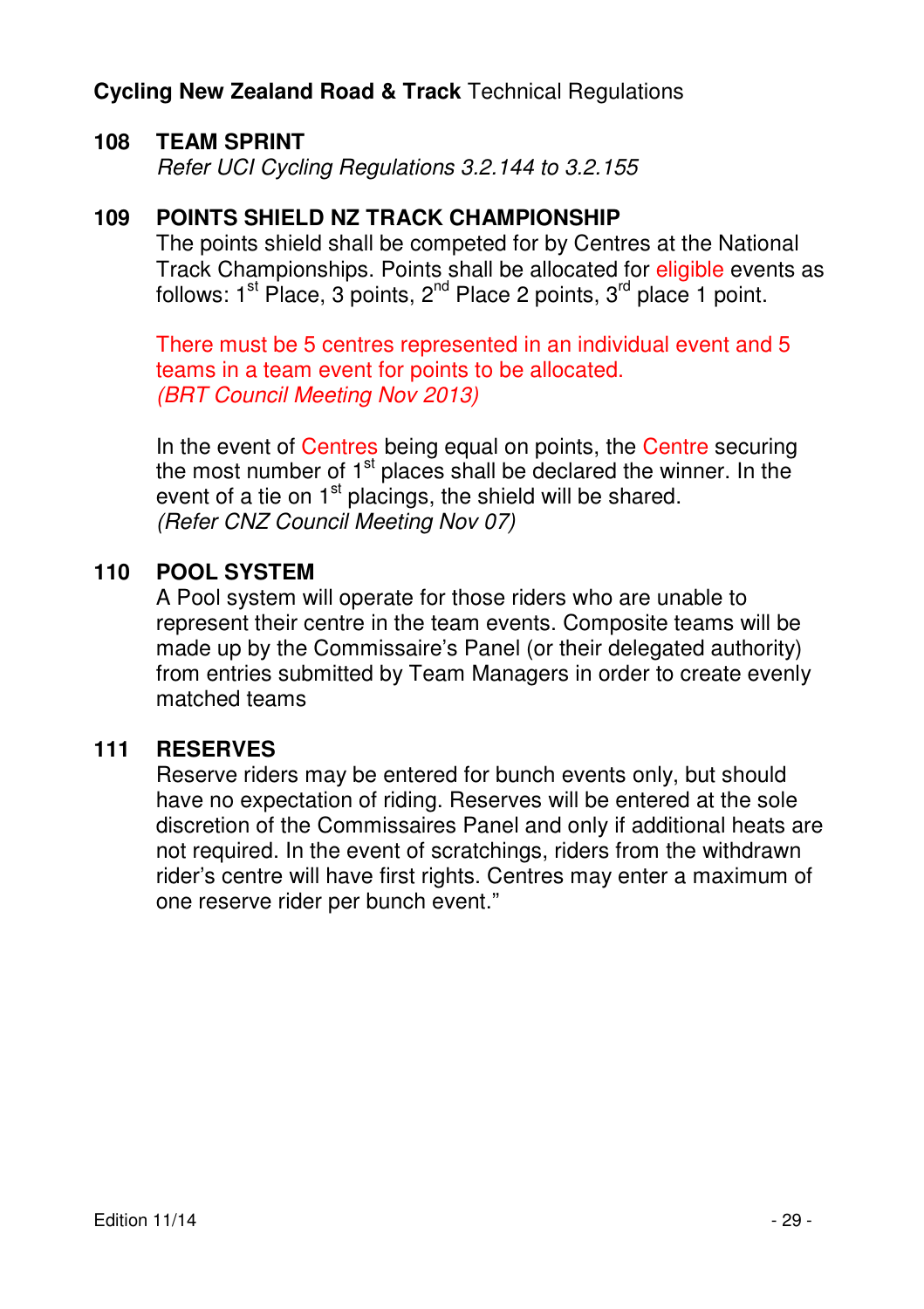# **Section F: Road Championships**

### **120. INDIVIDUAL ROAD RACE CHAMPIONSHIP**

Individual Road Race Championships are held over the distance listed in the National Championship Events Guide for the respective category.

- 120.1 The Commissaires have the right to withdraw any competitor who is lapped, dependent upon the length of the circuit and the progress of the race.
- 120.2 Team spirit is allowed but only between members of the same team in the forms of exchange of food, drink and repair materials; waiting for a colleague who has dropped back or suffered an accident; aid with a repair are permitted. However, the exchange of cycle, even with a team colleague, is not permitted.
- 120.3 Helping competitors by pushing is forbidden, even between team members.
- 120.4 The changing of cycles, wheels or accessories is permitted from the following neutral or team service vehicles, on condition that the borrowed spare is returned at the finish of the race Such change shall always be effected whilst stationary and at the rear of the field.
- 120.5 Food and drink will be given and received only at the designated feedzones as established by the Commissaires or from team cars or neutral service where permitted.
- 120.6 In the case of a dead heat for first place, the riders in question shall be declared joint winners.

#### **121. INDIVIDUAL TIME TRIAL**

Individual Time Trial Championships are held over the distance listed in the National Championships Events Guide for the respective category.

- 121.1 Riders shall start at one minute intervals according to the programme or as agreed at the managers meeting
- 121.2 Riders shall be held at the start by a designated Commissaire, and shall be released at the moment of starting.
- 121.3 The starting order shall be determined upon the principle that the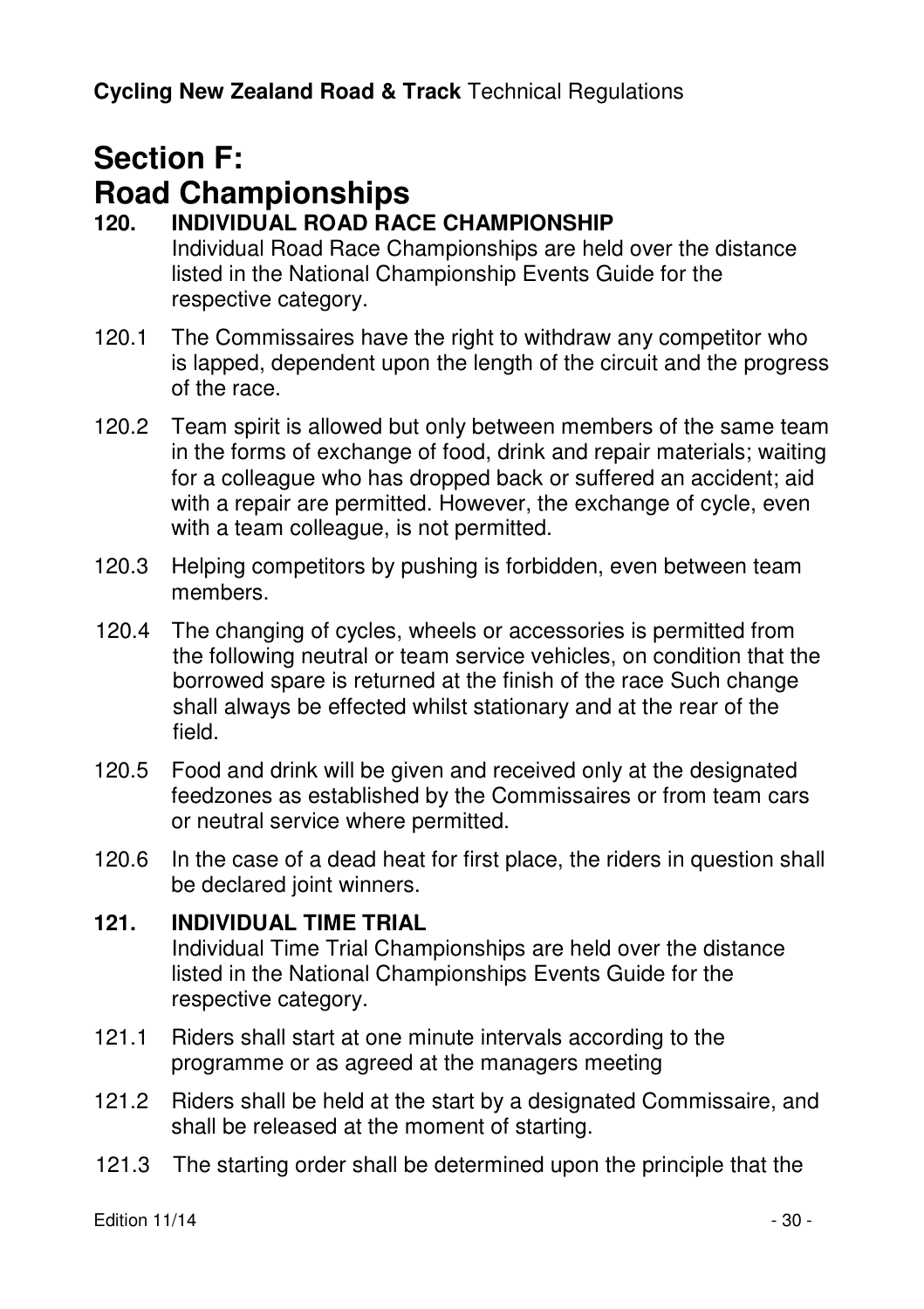first 10 riders placed in the previous years championship shall start last and in inverse order to their placing. The starting order for all other riders shall be drawn by lot.

- 121.4 Riders should report to the start at least 5 minutes prior to the designated start time. If a gear check is required this should be done at the start.
- 121.5 It is strictly forbidden to follow in the wake of another rider or a vehicle by less than 25 metres. When overtaking a clear 2 metre lateral gap should be maintained between the riders at all times.
- 121.6 Warming up is forbidden on the course after the first rider has started. Accordingly, the organisers should designate a suitable warming up area near to the start.
- 121.7 The times shall be recorded by the timekeepers in accordance with the programme, with no allowance given for late arrival or mechanical problems at the start.
- 121.8 It may, at the discretion of the Commissaires Panel only, be permitted to exchange repair materials, bicycles which must be stationary on the side of the road when giving service.
- 121.9 The competition shall be organised in accordance with UCI Cycling Regulations 2.4.001 to 2.4.031

#### **122. CRITERIUM CHAMPIONSHIP**

- 122.1 Criterium Championships are held over the distance listed in the New Zealand Championship regulations for the respective category. The race shall be run in accordance with UCI Cycling Regulations 2.7.001 to 2.7.024
- 122.2 Race Categories shall be as follows: Open Men Open Women U17 Boys U17 Girls
- 122.3 Deleted (Ref: BRT Council Meeting 08/08/09)
- 122.4 Deleted (Ref: BRT Council Meeting 08/08/09)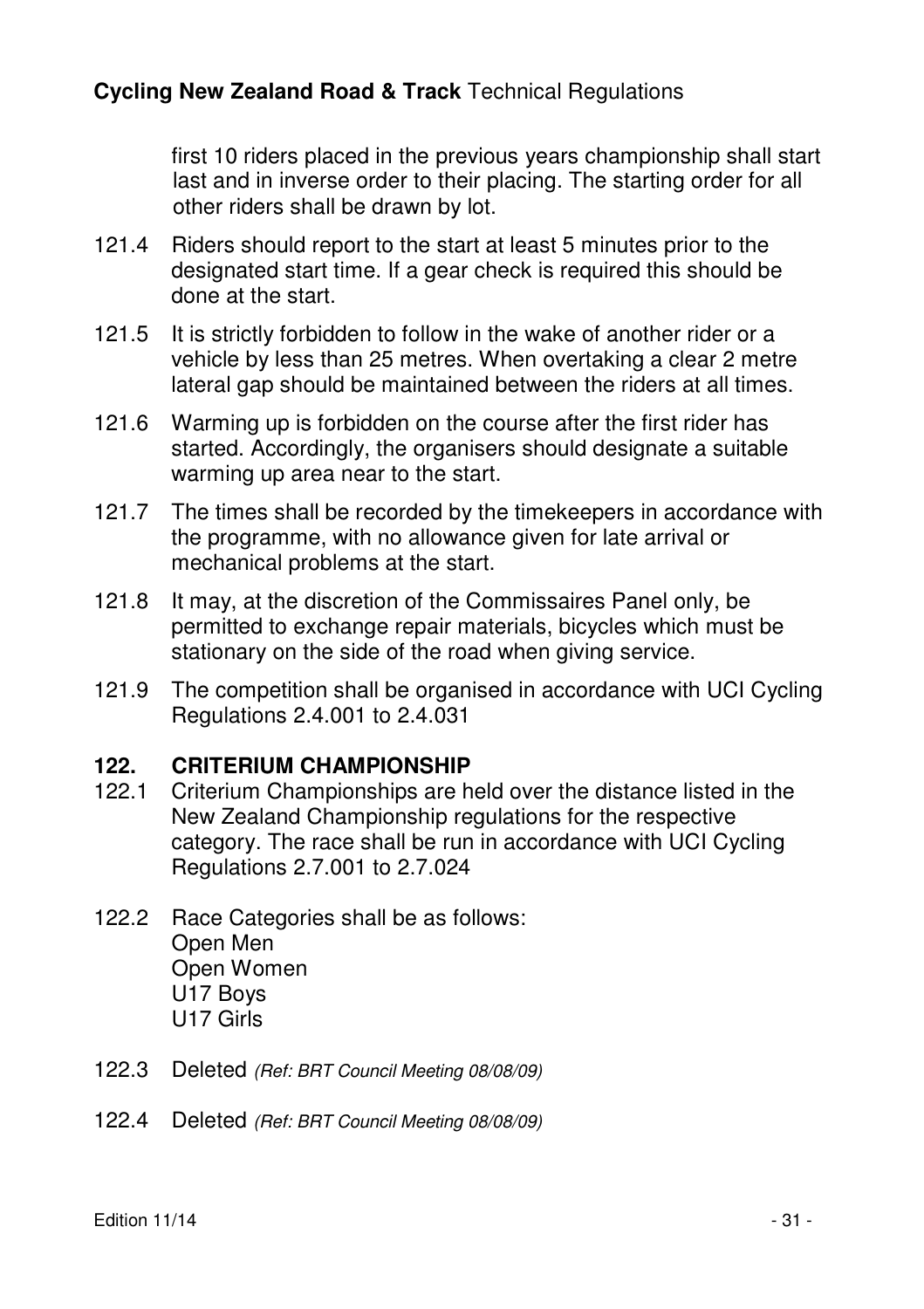#### **123. TEAM TIME TRIAL CHAMPIONSHIP**

- 123.1 Entry is open to Club Teams only
- 123.2 Team entry will be limited to a maximum of 7 riders. Riders must be licenced with the club that is entering the team
- 123.3 The team competing will be 4 riders, who may only be drawn from the list of the 7 riders entered as part of that team.
- 123.4 Teams will be timed on the  $3<sup>rd</sup>$  rider to cross the line.
- 123.5 Team Grades are: U17 (20km), Open (40km), Masters (40km), all with separate mens & womens categories
- 123.6 Masters Grades consist of M1 (35 to 44), M2 (45 to 54), M3 (55+).
- 123.7 Teams can consist of mixed grades, however, the team grade will then be determined by the youngest rider  $-$  e.g. a team consisting of M1 & M2 grade riders will be categorized as an M1 team. U17 teams may not be mixed with any other category
- 123.8 Teams will start at 3 minute intervals. A draw shall be made for start position, based on known results / previous years placing, with the fastest team starting last
- 123.9 Riders will NOT be held or assisted at the start. Riders who break the start will be awarded a time penalty.
- 123.10 The standard 25m x 2m drafting box applies
- 123.11 In the event of a team being overtaken, such team will avoid all contact with the overtaking team.
- 123.12 The overtaken team has 1km to drop back to at least 25m behind the other team.
- 123.13 Any rider dropped from a team may not join another team, or receive or provide assistance.
- 123.14 Riders comprising the same team may exchange cycles, parts, food and drink between themselves
- 123.15 All members of a team shall be entitled to a medal
- 123.16 Riders must compete in Club Colours.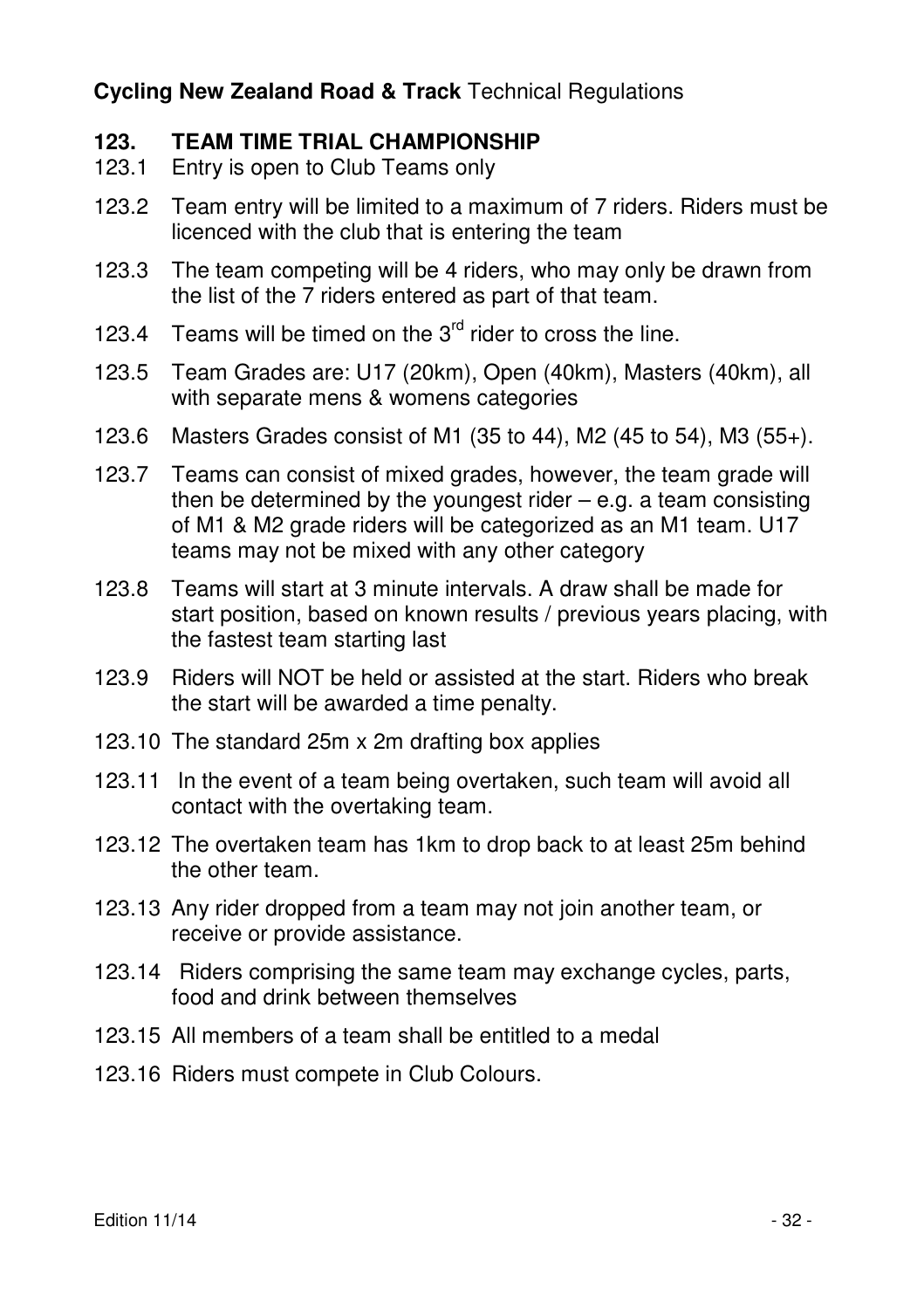#### **124 POINTS SHIELD, NZ ROAD CHAMPIONSHIPS**

 The points shield shall be competed for by Clubs at the National Club Championships. Points shall be allocated for all events (including paracycling events) as follows: Gold Medal, 3 points, Silver Medal 2 points, Bronze Medal 1 point. In the event of clubs being equal on points, the club securing the most number of Gold Medals shall be declared the winner. In the event of a tie on Gold Medals, the shield will be shared.

(Ref BRT Council Meeting Aug 2010)

#### **125. CRITERIA FOR COMBINING OF MASTERS AGE CATEGORY ROAD RACES**

- 125.1 Subject to a minimum of eight entries, separate races shall be held for all Masters categories.
- 125.2 Where there are fewer than 8 entries, that category shall be combined with another category, but shall retain its own classification and medals within that race.
- 125.3 Where Masters categories have been combined due to lack of sufficient entries and there are fewer than 5 entries in any given category, the medals for that category will be awarded as follows:
	- a. For Timed Events, as per regulation 126.4
	- b. For all other events:
	- The Gold Medal will be awarded when the competitor has ridden a time that is no more than +5% of the bunch time for the combined event or best time for the next lower category at the same event.
	- The Silver Medal will be awarded when the competitor has ridden a time that is no more than  $+7.5%$  of the bunch time for the combined event or best time for the next lower category at the same event.
	- The Bronze Medal will be awarded when the competitor has ridden a time that is no more than +10% of the bunch time for the combined event or best time for the next lower category at the same event.

#### **126 ROAD CHAMPIONSHIP MEDALS**

126.1 Gold, silver, and bronze medals are awarded for National Championship events.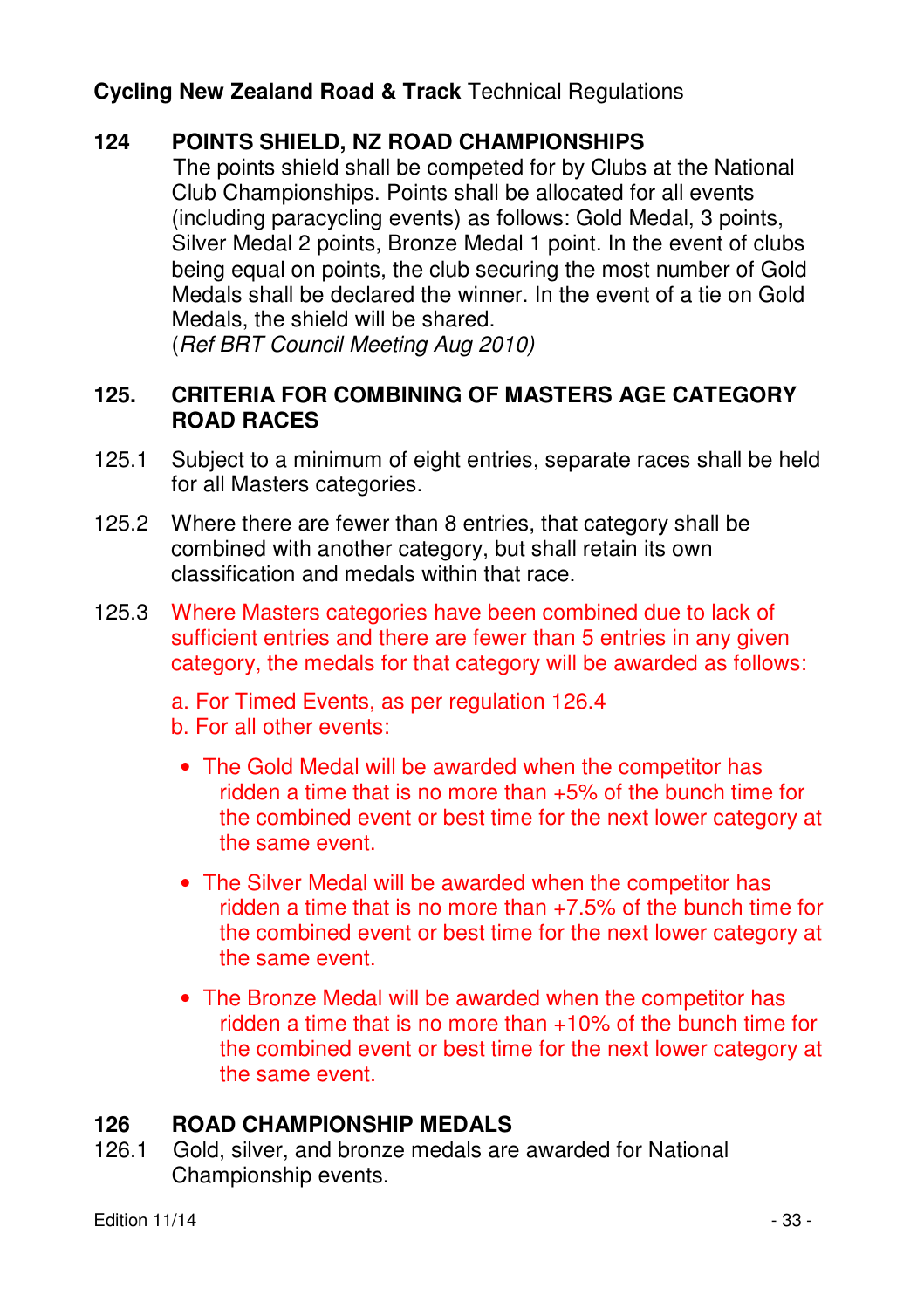- 126.2 Medals are normally awarded based on the following quidelines: If there are 3 riders in a race category only a gold medal is awarded, 4 riders gold and silver, and 5 riders or above, gold, silver and bronze are awarded. (text modified 1/09/10)
- 126.3 Any variation to rule 126.2 for any events will be advised prior to the event, by way of Communique from the Chief Commissaire and may take into consideration Regulation 125.3, 126.4 and 126.5.
- 126.4 Where only 1 competitor takes part in a timed event, the following criteria shall apply for such competitor to receive a medal, taking into account the NZ Record or Best Time in the applicable age category and event.

 The Gold Medal will be awarded when a competitor has ridden a time within 105% of the best time.

 The Silver Medal will be awarded when the competitor has ridden a time within 107% of the best time

 The Bronze Medal will be awarded when the competitor has ridden a time within 110% of the best time.

- 126.5 When only two competitors compete in an event, the above criteria will apply to receive a medal. However, two medals of the same colour shall not be awarded. If both competitors qualify for the same colour medal under Regulation 126.4, the fastest competitor shall receive the highest award and the slower competitor shall receive the lower award.
- 126.6 The above criteria can also be applied to Track Championship events, except where UCI Regulations may require minimum entry numbers to enable the event to be conducted.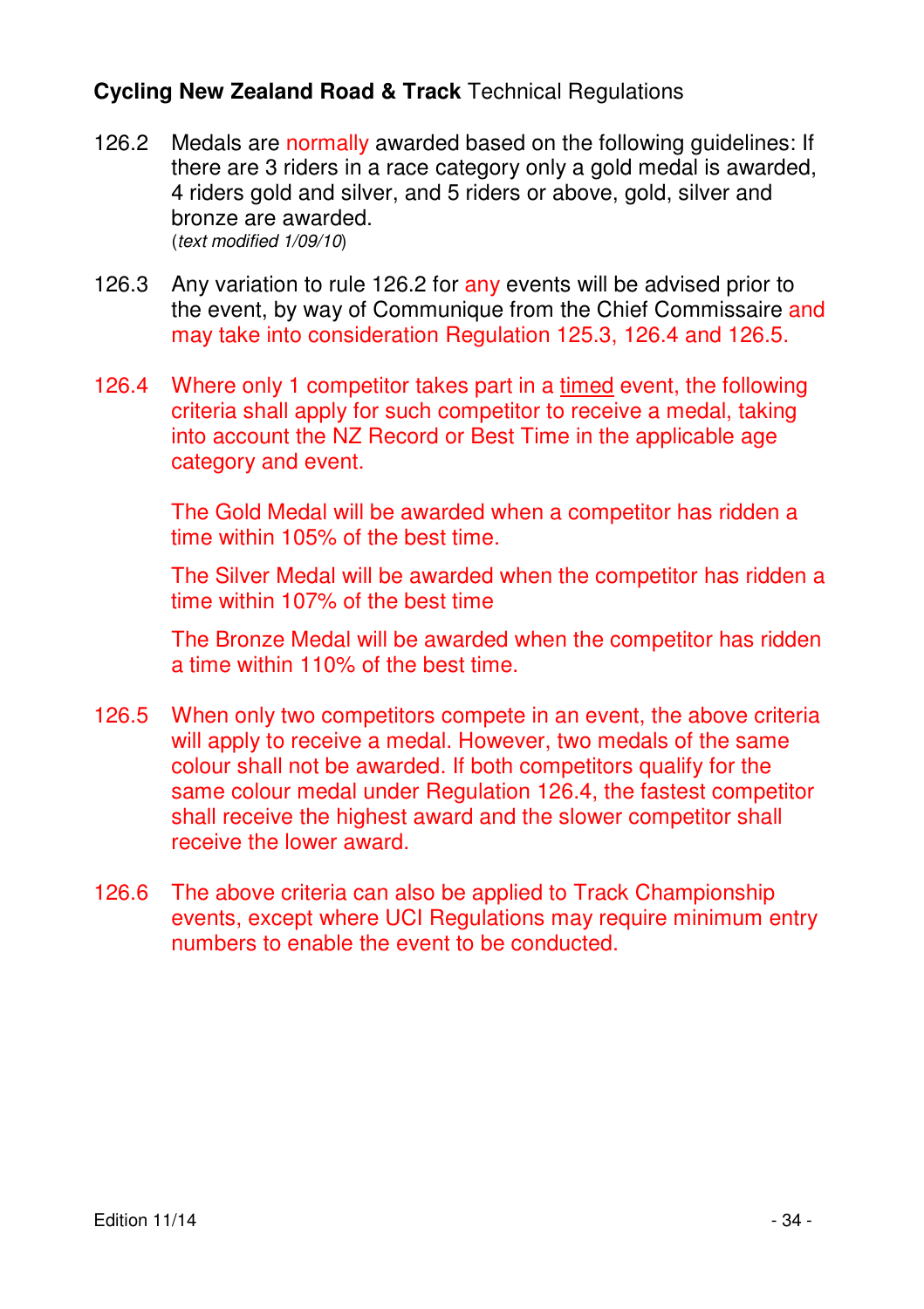# **Section G: New Zealand Trade Teams**<br>130 **General Provisions**

#### **130 General Provisions**

- 130.1 The purpose of these rules is to facilitate the registration of NZ based Domestic and Continental Trade Teams within the BikeNZ structure
- 130.2 The CNZ Constitution as well as all BikeNZ Road & Track policies, procedures and regulations shall apply to all registered Trade Teams and their members, except specifically where stated otherwise

#### **131 Licencing**

- 131.1 All Trade Team members, including competitors and any team official or other member shall be licenced with BikeNZ Road & Track, as per Section A1 of the BRT Racing Rules.
- 131.2 NZ Trade Team Competitors may only licence via a BRT Club, which will arrange for a National Licence to be issued with details of the registered Trade Team name to be listed on the licence. The competitor must be a financial member of the club.

#### **132 Sponsorship Information**

- 132.1 The Trade Team shall provide BikeNZ with a list of all their sponsors
- 132.2 Where these sponsors clash with the official sponsors of the Federation, of BikeNZ or those of anyone who is organising a BikeNZ National Championship, the Trade Teams sponsors shall be deemed secondary in priority.
- 132.3 A photo or diagram of the Trade Teams official uniform shall be provided to BikeNZ for approval as part of the team registration process.

# 133 **Race Entry**<br>133.1 Trade Team

- Trade Teams are permitted to enter Open races, the National Points Series and the BikeNZ Elite Road Championship. Other events may be entered upon invitation from the organisers. including the Australian NRS series.
- 133.2 Trade Teams and/or their individual riders may participate in other BRT Club events, subject to any reasonable requirements the club may place on entry.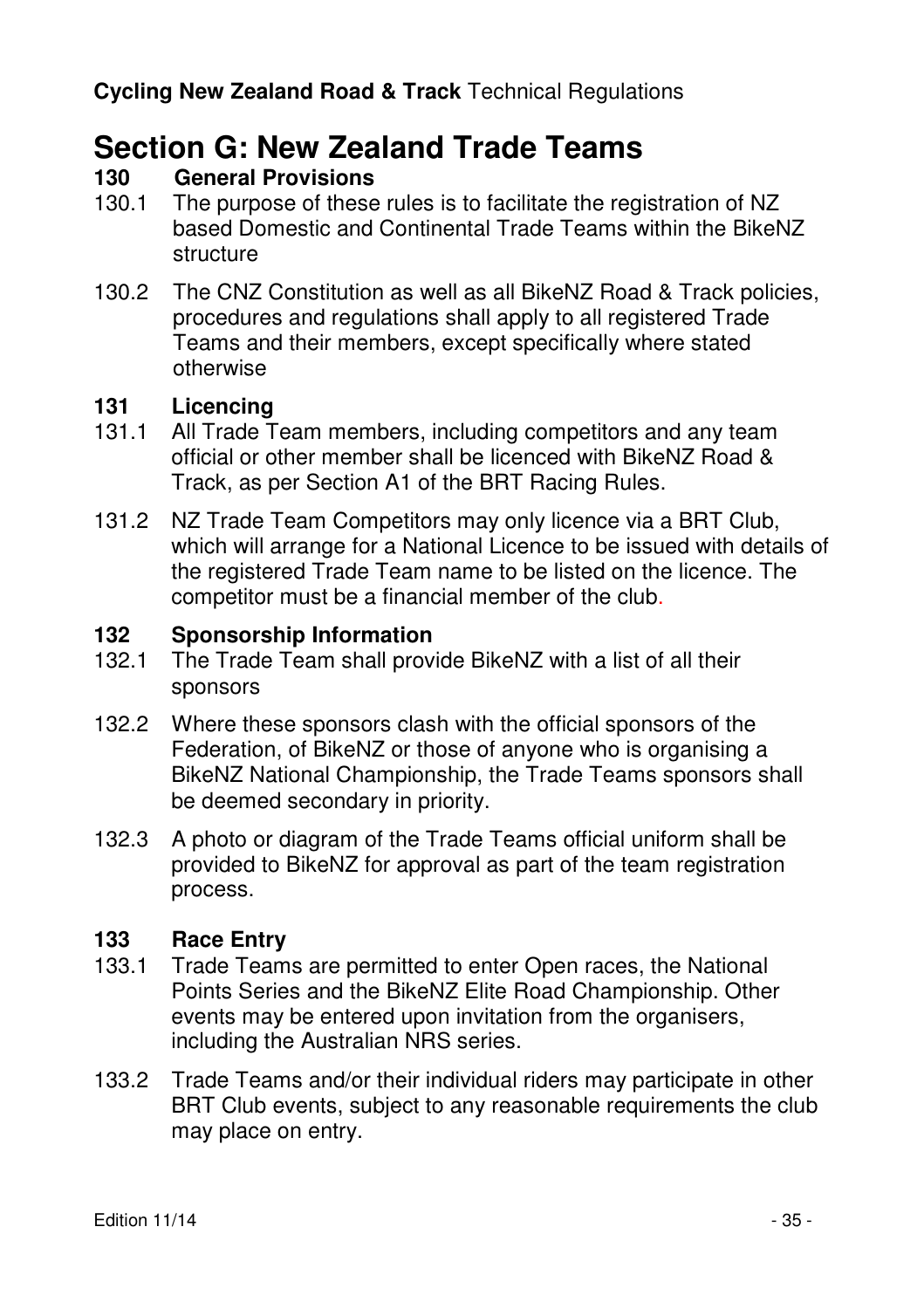- 133.3 Trade Teams and/or their individual riders may participate in BikeNZ Road & Track Centre events, where Centre rules permit such entry and subject to payment of any Centre levies or other reasonable requirements the Centre may place on entry.
- 113.4 Track Championships will be closed to Trade Teams. Where a rade team rider is seeking entry to the Track Championships, they must do so via a BikeNZ R & T Centre. Selection of riders will be determined by Centre policy.
- 133.5 The Club Road Nationals and the Team Time Trial Championships are closed to Trade Teams

# 134 **Racing Attire**<br>134.1 At the BikeNZ

- At the BikeNZ Elite National Road Championships, riders shall wear their registered Trade Teams uniform.
- 134.2 At BikeNZ Track Championships, riders shall wear the Centres official jersey, but the registered Trade Team shorts shall be permitted.
- 134.3 At the Club National Road Championships, riders shall wear the Clubs official jersey, but the registered Trade Team shorts shall be permitted.

#### **135 Team Composition**

- 135.1 Teams must consist of a minimum of 6 riders
- 135.2 Minimum team size in any approved event is 4 riders
- 135.3 Teams should be registered at the start of the licencing year, but will be permitted to register up to no later than 2 weeks prior to the start of the National Points Series in any given calendar year

# **136. NZ Continental Trade Teams**

136.1 Continental Teams shall be governed by UCI Regulations 2.17.001 to 2.17.013 in addition to all the provisions of Section G of BikeNZ Road and Track Racing Rules

#### **137. Annual Fees**

137.1 NZ Domestic Trade Teams shall pay an annual registration fee of \$550 to BikeNZ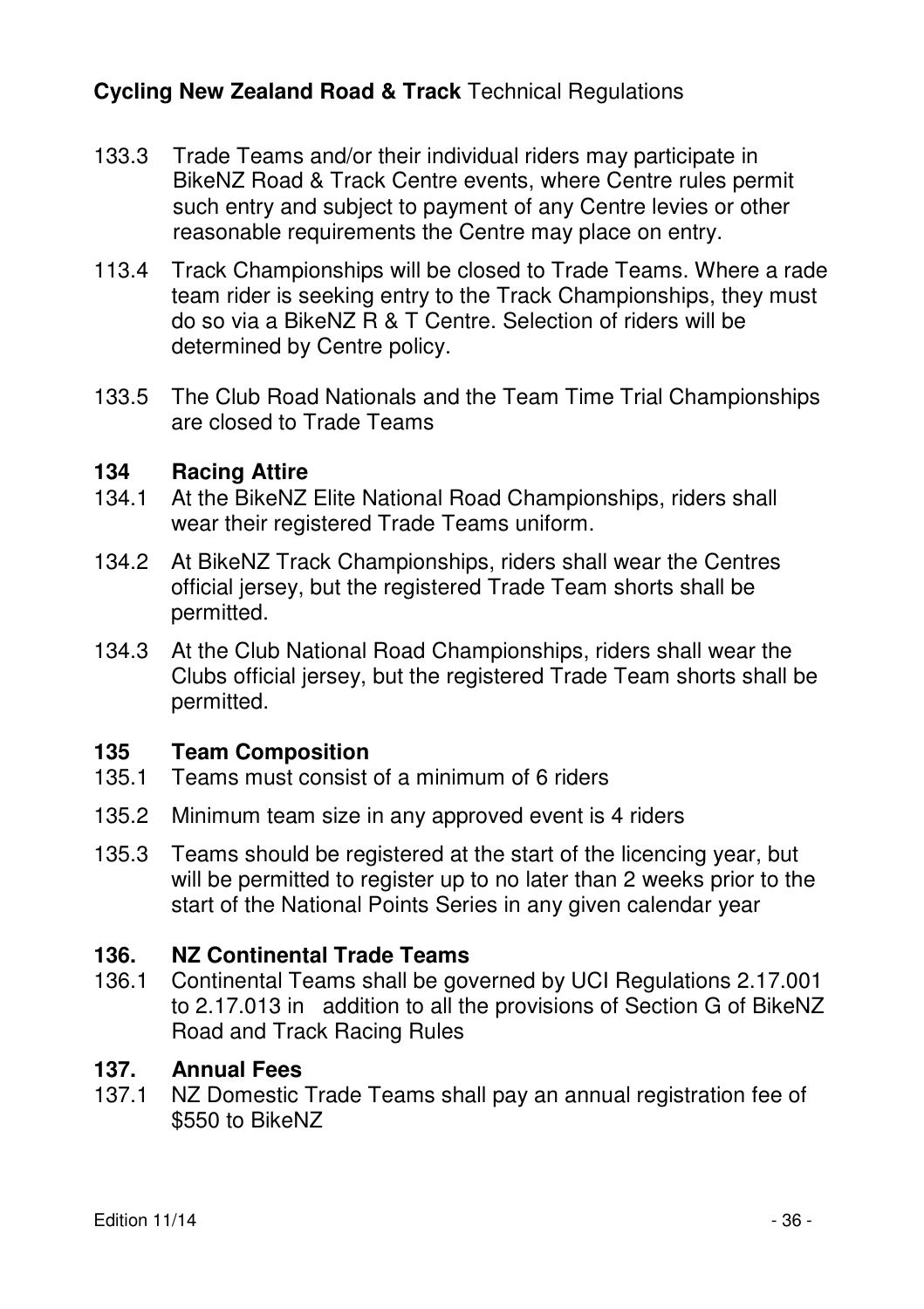- 137.2 NZ Continental Trade Teams are also subject to UCI regulations r egarding financial disclosure. UCI fees shall apply in addition to those specified by BikeNZ
- 137.3 Each team member shall pay the standard National Licence fees as per other BikeNZ Road & Track members, as determined at the Annual General Meeting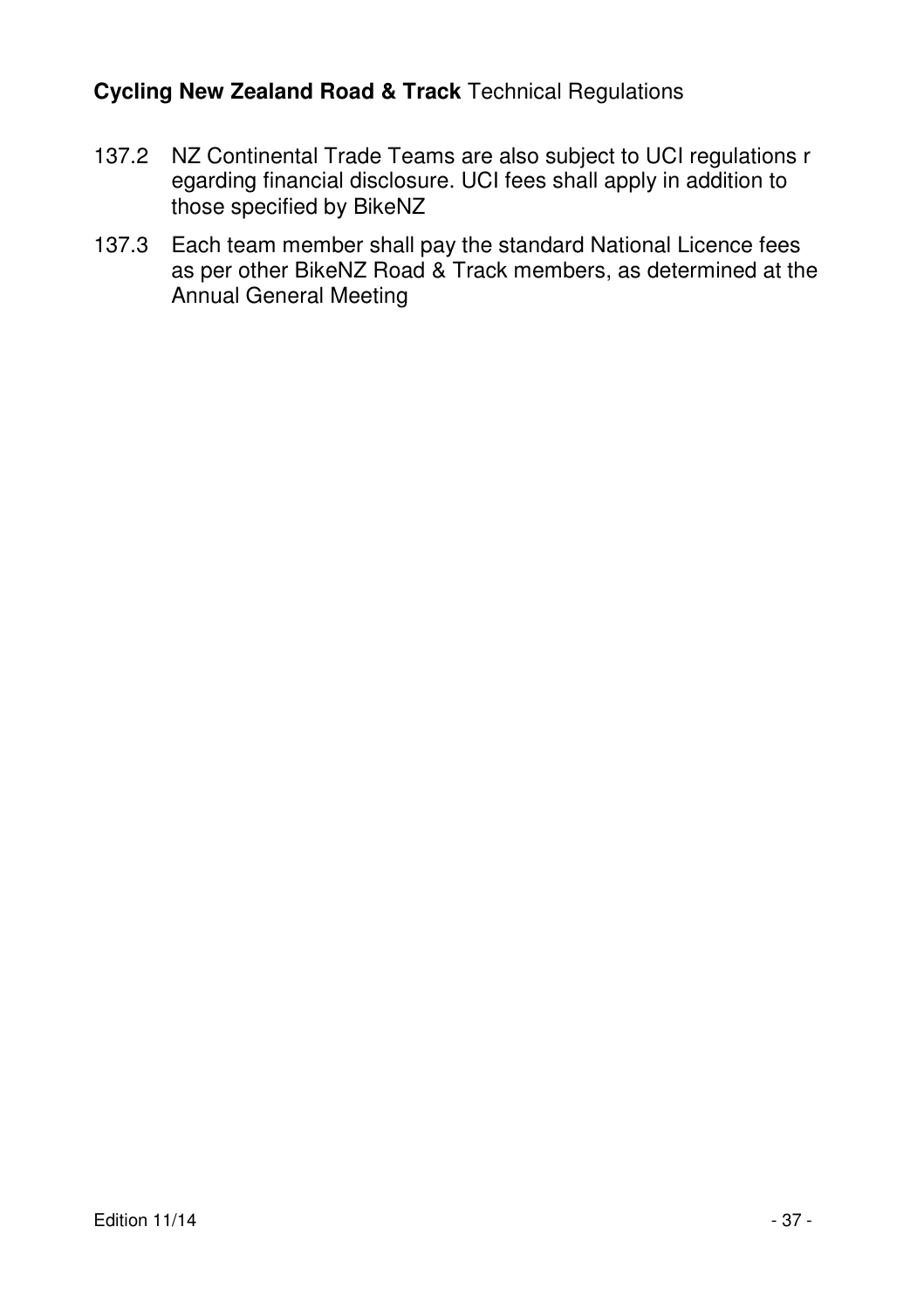### **Appendix 1**:

#### **BikeNZ Guidelines for Imposing Sanctions in Competition**

Road and Track Championships Elite Men, Elite Women and U23

- In situations where a second offence occurs, the fine may be doubled
- These sanctions are generally recognised for Elite and U23 riders
- Sanctions for juniors may be half the monetary value
- With junior riders, the aim is to educate by way of warnings and explanations in the first instance, wherever appropriate

These sanctions are a guide only and may be varied

#### **Definitions**

W Warning. A warning is any sanction that has been handed down for an infringement.

**There is only one warning given** – a second infringement will result in disqualification as per UCI regulations. A Warning includes any Reprimand given.<br>F Fine, A monetary

- Fine. A monetary penalty within the guidelines of this document, depending on the severity of the incident.
- R Relegation. Relegation in a heat, final or an event
- D Disqualification. Disqualification from participation including heats, finals and any other events or a part thereof on the programme (e.g. subsequent rounds, repecharges etc). Any other event on the programme may be interpreted as another event on another day
- S Suspension by the event Commisaires Panel

In cases where there has been a significant or wilful offence that requires action beyond the sanctions listed above, the matter can be referred on to the Club, Centre or BikeNZ Road and Track Council to deal with via the BikeNZ Road & Track Disciplinary Procedure.

| 1.1 | Start without signing on                          | $W + F$ \$20         |
|-----|---------------------------------------------------|----------------------|
| 1.2 | Failure to present to the start line in adequate  | F \$20               |
|     | time                                              |                      |
| 1.3 | Non-notified scratching                           | F \$40               |
| 1.4 | Scratching without medical certificate or         | F \$40               |
|     | adequate justification                            |                      |
| 2   | <b>Bicycle</b>                                    |                      |
| 2.1 | Presentation at the start of a race or race stage | <b>Start Refused</b> |
|     | with a bicycle that is not in conformity with the |                      |
|     | regulations                                       |                      |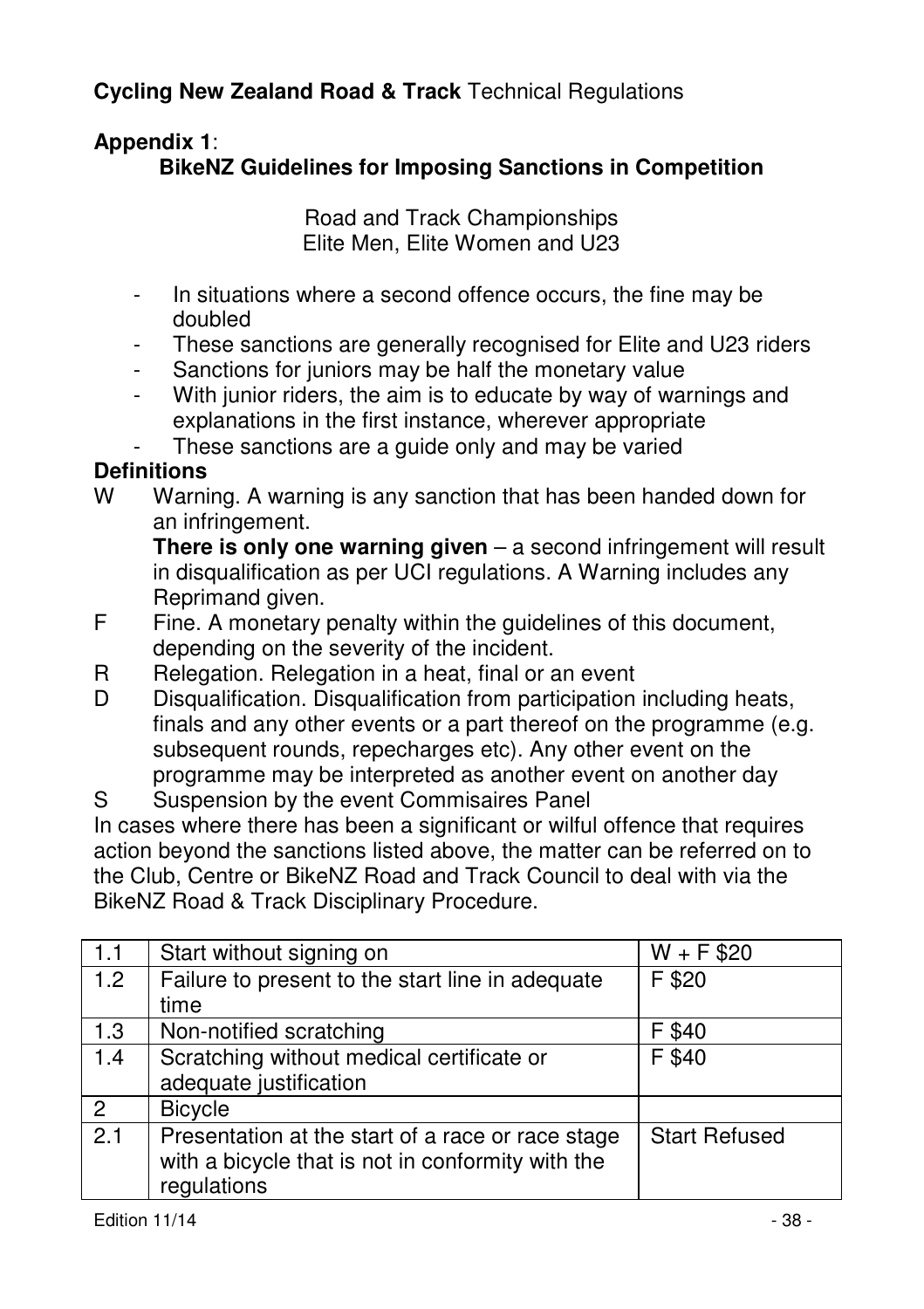| 2.2              | Use of a bicycle in a race which is not in                    | $R + \overline{D}$                    |
|------------------|---------------------------------------------------------------|---------------------------------------|
|                  | conformity with the regulations                               |                                       |
| 2.3              | Use of wheels in a mass start road race that                  | W, F \$50 or D                        |
|                  | are not in conformity with the regulations                    |                                       |
| 3                | Clothing                                                      |                                       |
| $\overline{3.1}$ | Wearing of non essential items                                | <b>Start Refused</b>                  |
| $\overline{3.2}$ | Wearing of inappropriate clothing or articles on              | F \$30                                |
|                  | the presentation podium                                       |                                       |
| 3.3              | Rider at the start without mandatory helmet                   | <b>Start Refused</b>                  |
| 3.4              | Rider taking off the mandatory helmet during a                | $F $30 + D$                           |
|                  | race                                                          |                                       |
| 3.5              | Rider competing with an unauthorised helmet                   | $F $30 + D$                           |
| $\overline{3.6}$ | <b>Incorrect Attire</b>                                       | F \$50 OR Start                       |
|                  |                                                               | Refused                               |
| 4                | Race or frame number changed or modified or                   |                                       |
|                  | mutilated in any way                                          |                                       |
| 4.1              | One Day Races and Stage Races                                 | 1 <sup>st</sup> offence: F \$20       |
|                  |                                                               | $2^{nd}$ offence: $F$ \$50            |
|                  |                                                               | 3 <sup>rd</sup> offence: D            |
| 5                | ID number or frame plate invisible or                         |                                       |
|                  | unrecognisable                                                |                                       |
|                  |                                                               |                                       |
| 5.1              | One Day Races and Stage Races                                 | 1 <sup>st</sup> offence: F \$20       |
|                  |                                                               | 2 <sup>nd</sup> offence: F \$50       |
|                  |                                                               | 3rd offence: D                        |
| 6                |                                                               | F \$20                                |
|                  | Non-return of riders number and/or not notifying              |                                       |
| 7                | judges after dropping out                                     |                                       |
|                  | Putting on or taking off a garment against the<br>Regulations | <b>Rider: \$20</b>                    |
|                  |                                                               |                                       |
|                  |                                                               | Team Manager:<br>\$20                 |
| 8                | Non-regulation assistance to a rider of another               |                                       |
|                  | team                                                          |                                       |
| 8.1              | One Day Race                                                  | D                                     |
| $\overline{8.2}$ | <b>Stage Race</b>                                             | $1st$ offence: F \$50                 |
|                  |                                                               | 2 <sup>nd</sup> offence: F \$50       |
|                  |                                                               | + Time penalty                        |
|                  |                                                               | 3 <sup>rd</sup> offence: D            |
| 9                | Hand Sling between team mates                                 |                                       |
| $\overline{9.1}$ |                                                               | F \$30 / R to end                     |
|                  | One Day Race                                                  |                                       |
| 9.2              |                                                               | of field                              |
|                  | <b>Stage Race</b>                                             | $F$ \$30 + time<br>penalty of 30 secs |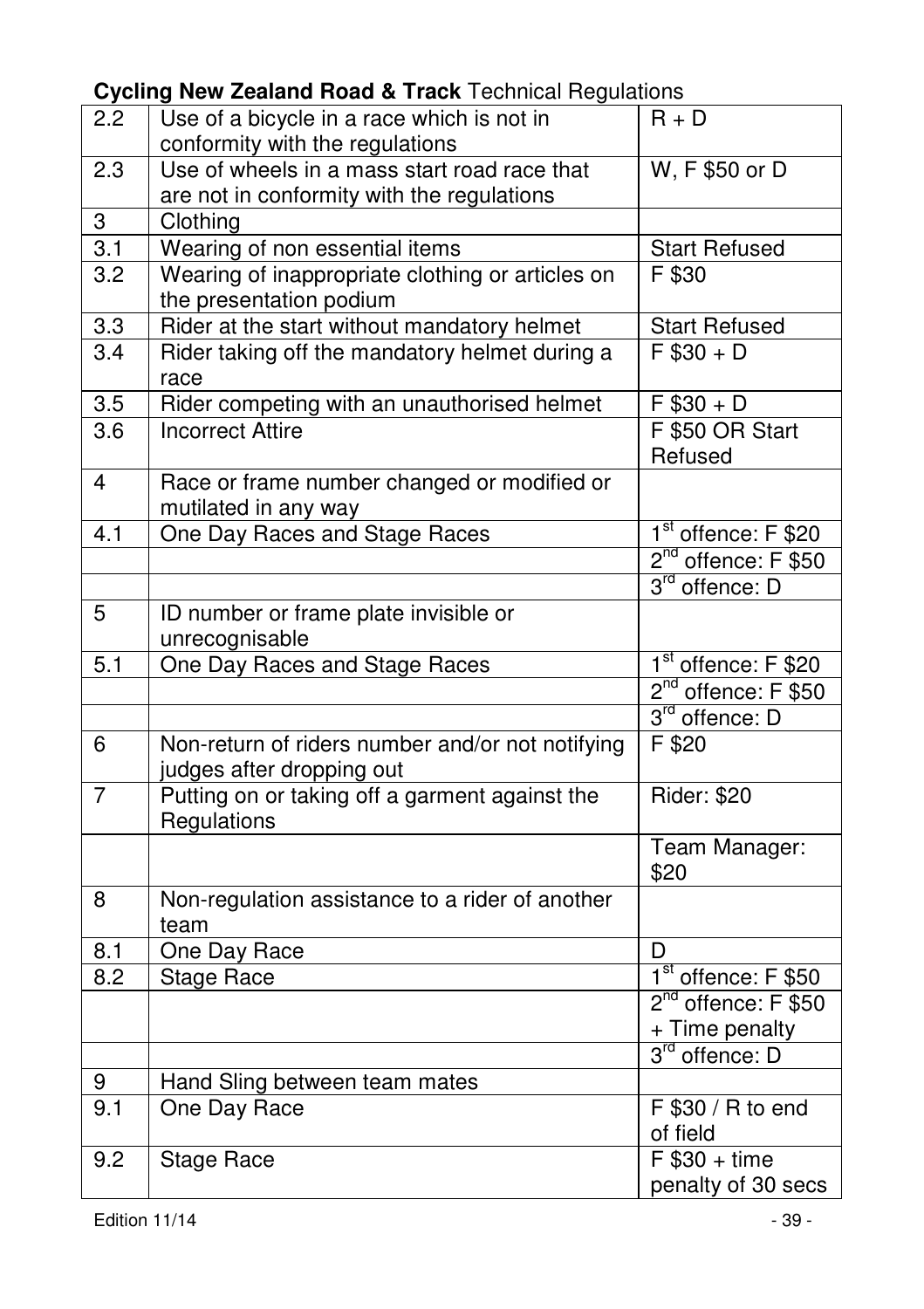| 9.3  | .<br>In last km of a stage                    | $F $50 + R$                      |
|------|-----------------------------------------------|----------------------------------|
|      | Hand Sling between riders of a different team |                                  |
| 9.4  | One Day Race                                  | F \$30 / R to end                |
|      |                                               | of field                         |
|      | <b>Stage Race</b>                             | $F $30 + time$                   |
|      |                                               | penalty of 30 secs               |
|      | In last km of a stage                         | $F $50 + R$                      |
| 10   | Sprint deviating from selected lane and       |                                  |
|      | endangering others                            |                                  |
| 10.1 | One Day Race                                  | D                                |
| 10.2 | <b>Stage Races</b>                            | 1 <sup>st</sup> offence: R to    |
|      |                                               | last place in his                |
|      |                                               | group, point                     |
|      |                                               | classification                   |
|      |                                               | penalty and F \$30               |
|      |                                               | $2nd$ offence: R to              |
|      |                                               | last place in the                |
|      |                                               | stage, point                     |
|      |                                               | classification                   |
|      |                                               | penalty and F \$50               |
|      |                                               | 3rd Offence: D                   |
|      | <b>Irregular Sprint</b>                       |                                  |
| 10.3 | One Day Race                                  | R to the last place              |
|      |                                               | in his group and F               |
|      |                                               | \$50                             |
| 10.4 | <b>Stage Races</b>                            | $1st$ offence: R to              |
|      |                                               | last place in his                |
|      |                                               | group and F \$30                 |
|      |                                               | $\frac{g}{2^{nd}}$ offence: R to |
|      |                                               | last place in the                |
|      |                                               | stage and F \$50                 |
|      |                                               | $3^{rd}$ Offence: D +            |
|      |                                               | F\$50                            |
|      | Pulling Jersey                                |                                  |
| 10.5 | One Day Race                                  | F \$30                           |
| 10.6 | <b>Stage Race</b>                             | $F $30 + time$                   |
|      |                                               | Penalty 30 secs                  |
| 10.7 | During last km of the event                   | $F $50 + D$                      |
| 10.8 | During last km of a stage                     | $F $50 + Time$                   |
|      |                                               | Penalty 30 secs                  |
|      |                                               | 2 <sup>nd</sup> Offence: F       |
|      |                                               | \$50 t D                         |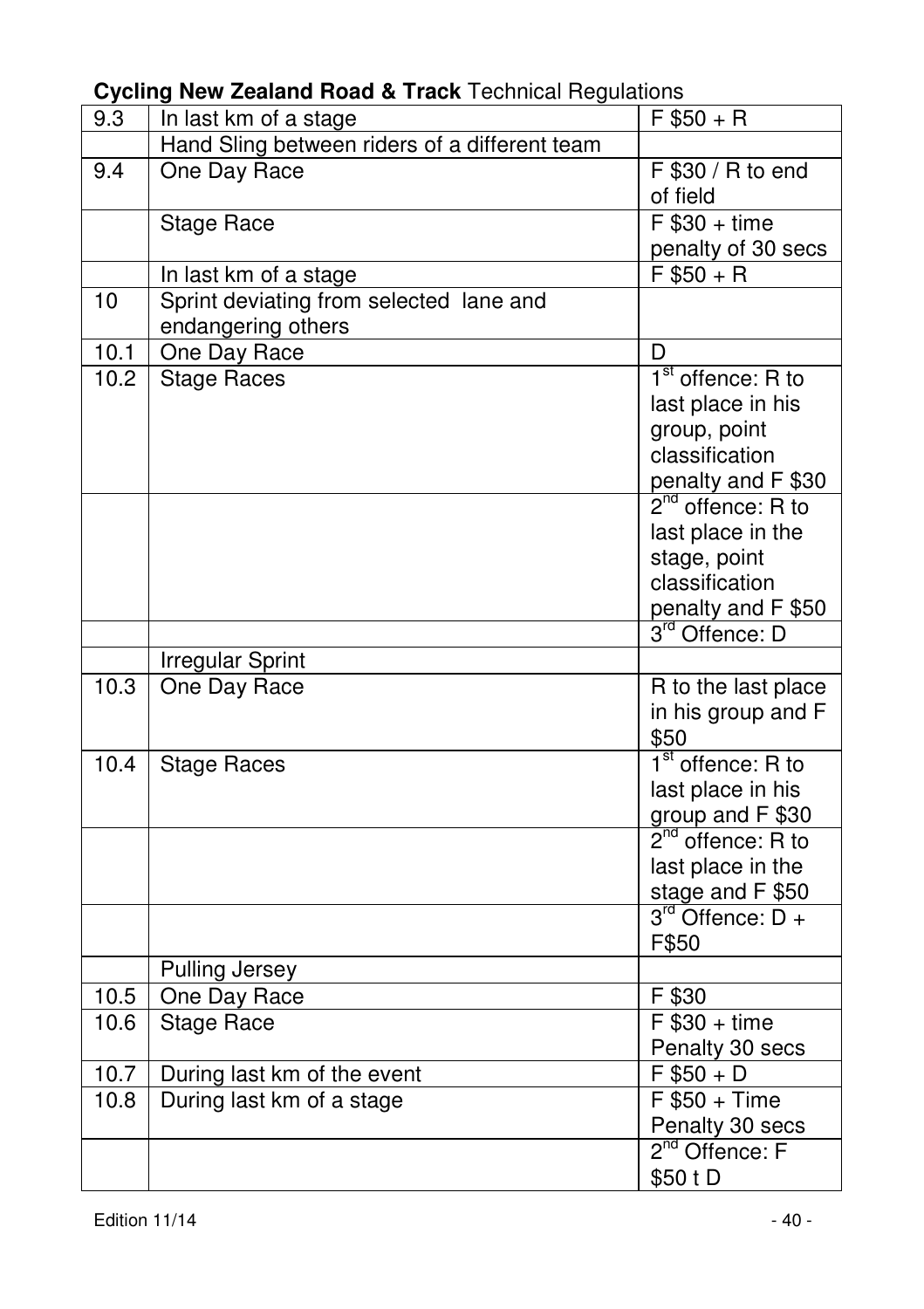| 11                | Pushing off against a vehicle                    |                                |
|-------------------|--------------------------------------------------|--------------------------------|
| 11.1              | One Day Races                                    | F \$20                         |
| 11.2              | <b>Stage Races</b>                               | $F $20 + Time$                 |
|                   |                                                  | Penalty 10 secs                |
|                   | Pushing amongst team mates                       |                                |
| $\overline{11}.3$ | One Day Race                                     | F \$20                         |
| 11.4              | <b>Stage Race</b>                                | $F $20 + time$                 |
|                   |                                                  | penalty 10 sec                 |
|                   | Pushing a member of another team                 |                                |
| 11.5              | One Day Race                                     | $F $30 + D$                    |
| 11.6              | <b>Stage Race</b>                                | $F $30 + Time$                 |
|                   |                                                  | Penalty 10 secs                |
| 11.7              | For offence in last stage                        | D                              |
| $\overline{12}$   | Wilful obstruction of a rider or team car        |                                |
| 12.1              | One Day Race                                     | $F $30 + D$                    |
| 12.2              | <b>Stage Race</b>                                | 1 <sup>st</sup> Offence F \$30 |
|                   |                                                  | + time penalty 10              |
|                   |                                                  | sec                            |
|                   |                                                  | 2 <sup>nd</sup> Offence F \$50 |
|                   |                                                  | $+ D$                          |
| 12.3              | For offence in last km of stage                  | $F$ \$30 + time                |
|                   |                                                  | penalty 30 secs                |
| 12.4              | For offence in last stage                        | $F$ \$50 + D                   |
| 13                | Prohibited assistance to another rider during a  |                                |
|                   | circuit finish                                   |                                |
| 13.1              | One Day Race                                     | $\overline{F $50 + D}$         |
| 13.2              | <b>Stage Race</b>                                | $F $50 + R$                    |
| 13.3              | For offence in last stage                        | $F $50 + R$                    |
| 14                | Wilful deviation from the course, attempt to be  | $F $50 + D$ and                |
|                   | placed without having covered the entire course  | possible                       |
|                   | by bicycle, resuming the race after having       | Suspension                     |
|                   | accepted a lift in a vehicle or on a motorbike   |                                |
| $\overline{15}$   | Unintentional detour of the circuit constituting | $\overline{D}$                 |
|                   | an advantage                                     |                                |
| 16                | Passing a level crossing which is down or has    | $\overline{D}$                 |
|                   | lights flashing                                  |                                |
| $\overline{17}$   | Cheating, attempted cheating, collusion          |                                |
|                   | between riders of different teams                |                                |
| 17.1              | One Day Race                                     | $F $50 + D$                    |
| 17.2              | <b>Stage Race</b>                                | $F $50 + D$                    |
| 18                | Rider holding on to his teams vehicle            | Rider $F $50 + D$              |
|                   |                                                  | <b>Team Manager F</b>          |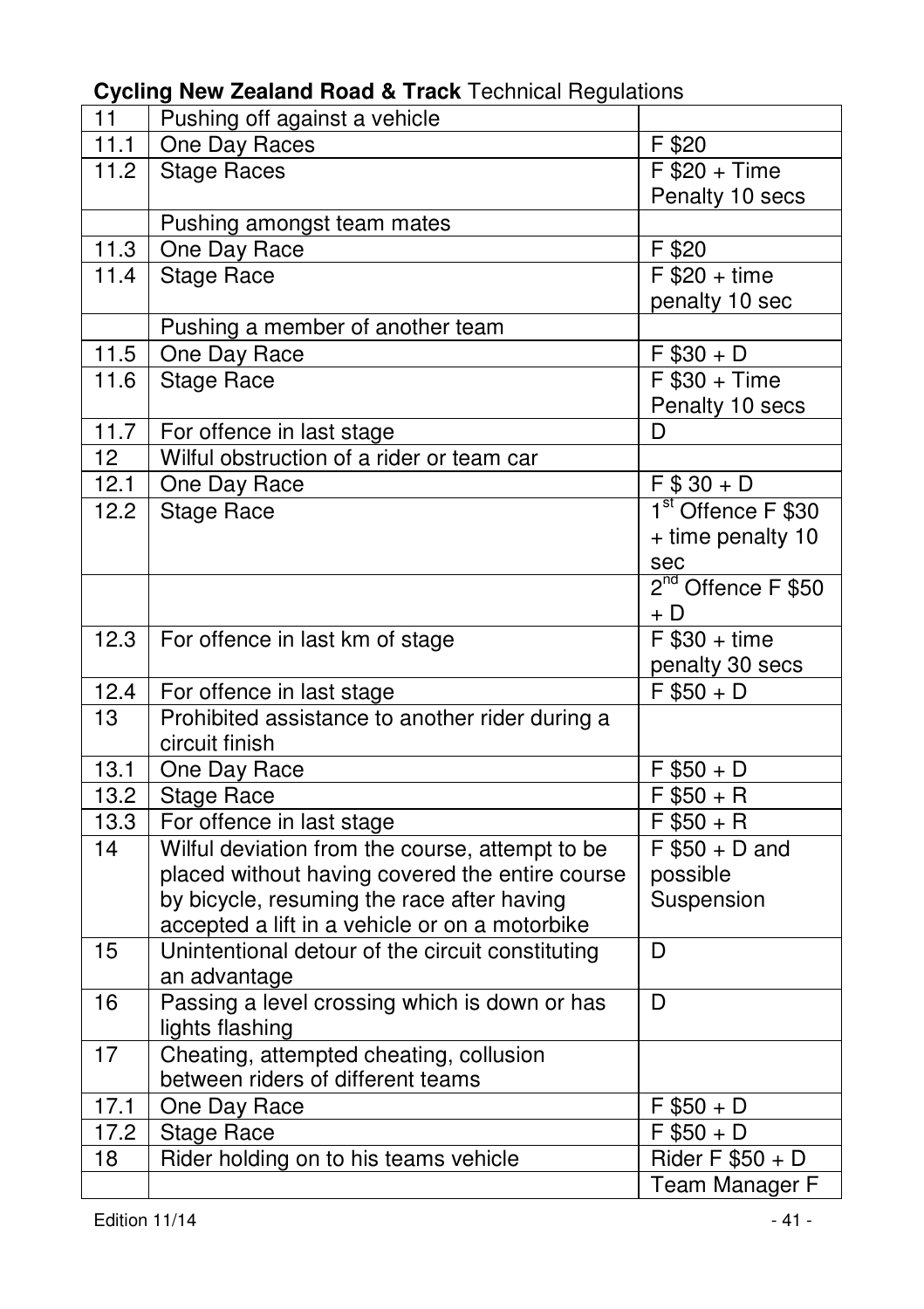|  |  |  |  |  | Cycling New Zealand Road & Track Technical Regulations |  |
|--|--|--|--|--|--------------------------------------------------------|--|
|--|--|--|--|--|--------------------------------------------------------|--|

|                 |                                                            | $$50 + D$                                |
|-----------------|------------------------------------------------------------|------------------------------------------|
|                 |                                                            | Team: exclusion                          |
|                 |                                                            | of the vehicle for                       |
|                 |                                                            | the duration of the                      |
|                 |                                                            | event without                            |
|                 |                                                            | possibility of                           |
|                 |                                                            | replacement                              |
| 19              | Rider holding on some other motor vehicle                  |                                          |
| 19.1            | <b>Briefly</b>                                             | F \$20                                   |
|                 | For some time                                              |                                          |
| 19.2            | One Day Race                                               | $F $30 + D$                              |
|                 | <b>Stage Race</b>                                          | $F $100 + time$                          |
|                 |                                                            |                                          |
|                 |                                                            | penalty<br>2 <sup>nd</sup> offence \$150 |
|                 |                                                            | + D                                      |
| 20              | Non regulation breakdown or medical                        |                                          |
|                 | assistance                                                 |                                          |
| 20.1            | One Day Race                                               | 1 <sup>st</sup> Offence F \$20           |
|                 |                                                            | 2 <sup>nd</sup> Offence D                |
| 20.2            | <b>Stage Race</b>                                          | 1 <sup>st</sup> Offence: W               |
|                 |                                                            | 2 <sup>nd</sup> Offence F \$20           |
| 20.3            | During last 20km of stage                                  | F \$30                                   |
| $\overline{21}$ | Follower leaning out or holding supplies out of<br>vehicle | 1 <sup>st</sup> Offence F \$40           |
|                 |                                                            | 2 <sup>nd</sup> Offence F \$60           |
| 22              | Motorcycle carrying breakdown supplies other               | $F $30 + D$                              |
|                 | than wheels                                                |                                          |
| 23              | <b>Unauthorised Refreshments</b>                           |                                          |
| 23.1            | One Day Race                                               |                                          |
|                 | - in the first 50km                                        | F \$20                                   |
|                 | - in the last 20km                                         | F \$30 and may be                        |
|                 |                                                            | Disqualified                             |
| 23.2            | <b>Stage Race</b>                                          |                                          |
|                 | - in the first 50km                                        | $\overline{F}$ \$20                      |
|                 | - in the last 20km                                         | F \$30 and may be                        |
|                 |                                                            | time penalty or                          |
|                 |                                                            | Disqualified                             |
| 24              | Non regulation supply of refreshments                      | F per offence \$20                       |
| 25              | Breach of regulations concerning vehicle                   | F vehicle driver                         |
|                 | movements during the race                                  | \$50                                     |
| 26              | Obstructing the progress of an official car                | F Rider \$50                             |
|                 |                                                            | F Other licence                          |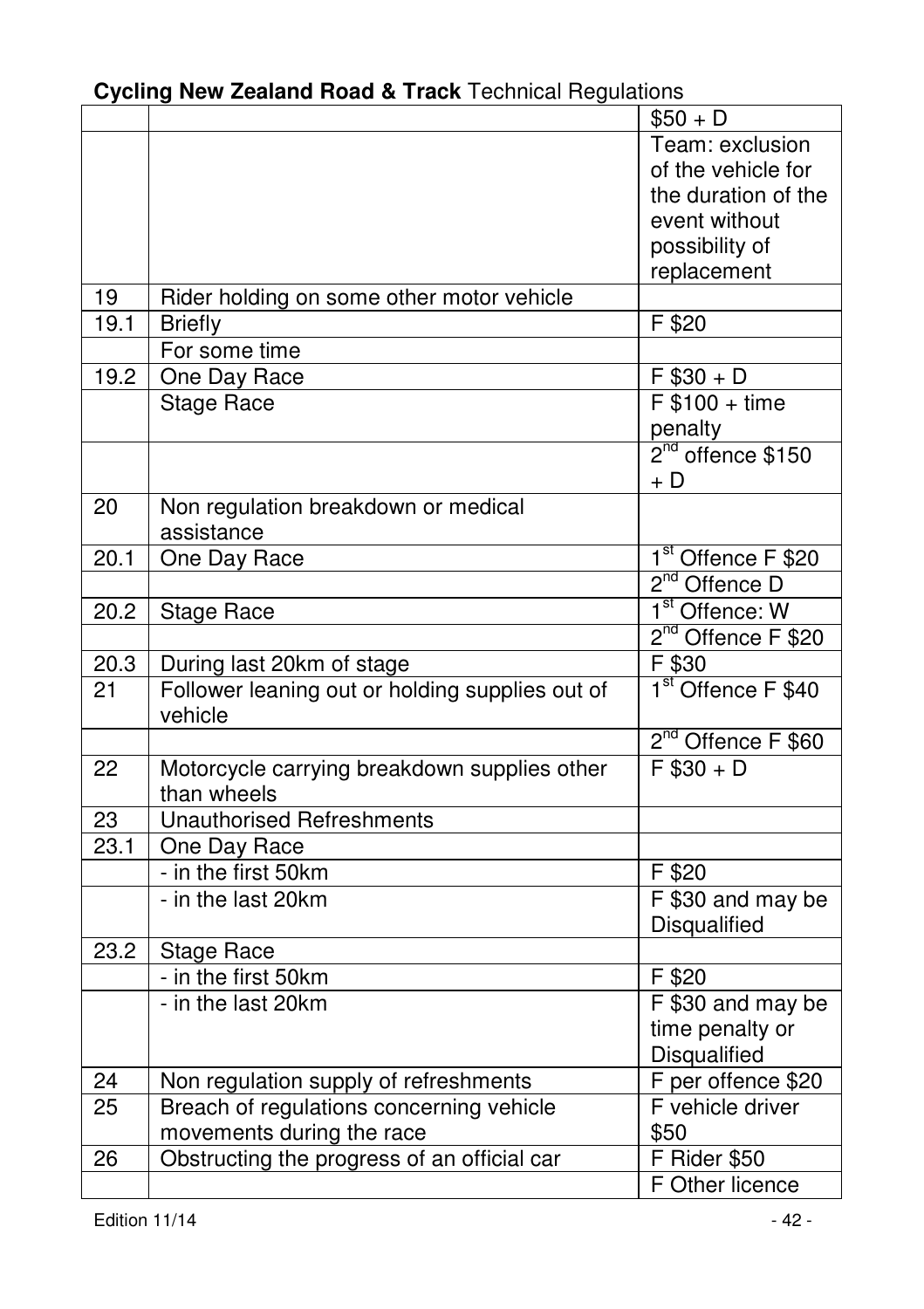#### holder \$50 27 Abandoning a commissaire riding in a Trade Team or Official vehicle during the race F Team Manager \$60 28 Failure to respect instructions by the race organiser, official or commissaire 1<sup>st</sup> Offence F \$50 to \$100 <u>2</u>  $\frac{1}{2^{nd}}$  Offence F  $$100 + D$ 28.1 Failure to respect instructions concerning a vehicle in Stage Race Vehicle sent to the back of the field for stage 28.2 Failure to respect instructions concerning a vehicle in One Day Race Vehicle sent to the back of the field for entire race 28.3 Failure to respect instructions to Keep Left and/or not to cross the road centre line R or Time Penalty (15 or 30 secs), or D, depending on circumstances<br>W or F \$50 to 29 | Insults, threats or unseemly behaviour \$100 or D depending on severity, possible suspension 30 Acts of Violence 30.1 Among riders F \$50 + time penalty 1 min or D, possible **Suspension** 30.2 Towards anyone else Suspension 31 Theft of food, drink or any other goods during a race D. 32 Carrying a glass container<br>33 Illegal or dangerous throwing of an object F \$100 33 | Illegal or dangerous throwing of an object 34 Discarding a glass object D 34.1 Discarding rubbish on the circuit, including drink bottles, gel sachets and musette bag W then F\$20 35 Re-crossing the finish line in the direction of the race while still wearing a race number W then F \$30 36 Failing to attend official ceremonies W then F \$60<br>37 Using a mobile phone. CD or MP3 player. W then F \$30 Using a mobile phone, CD or MP3 player, transistor radio etc during a road or track race W then F \$30 then D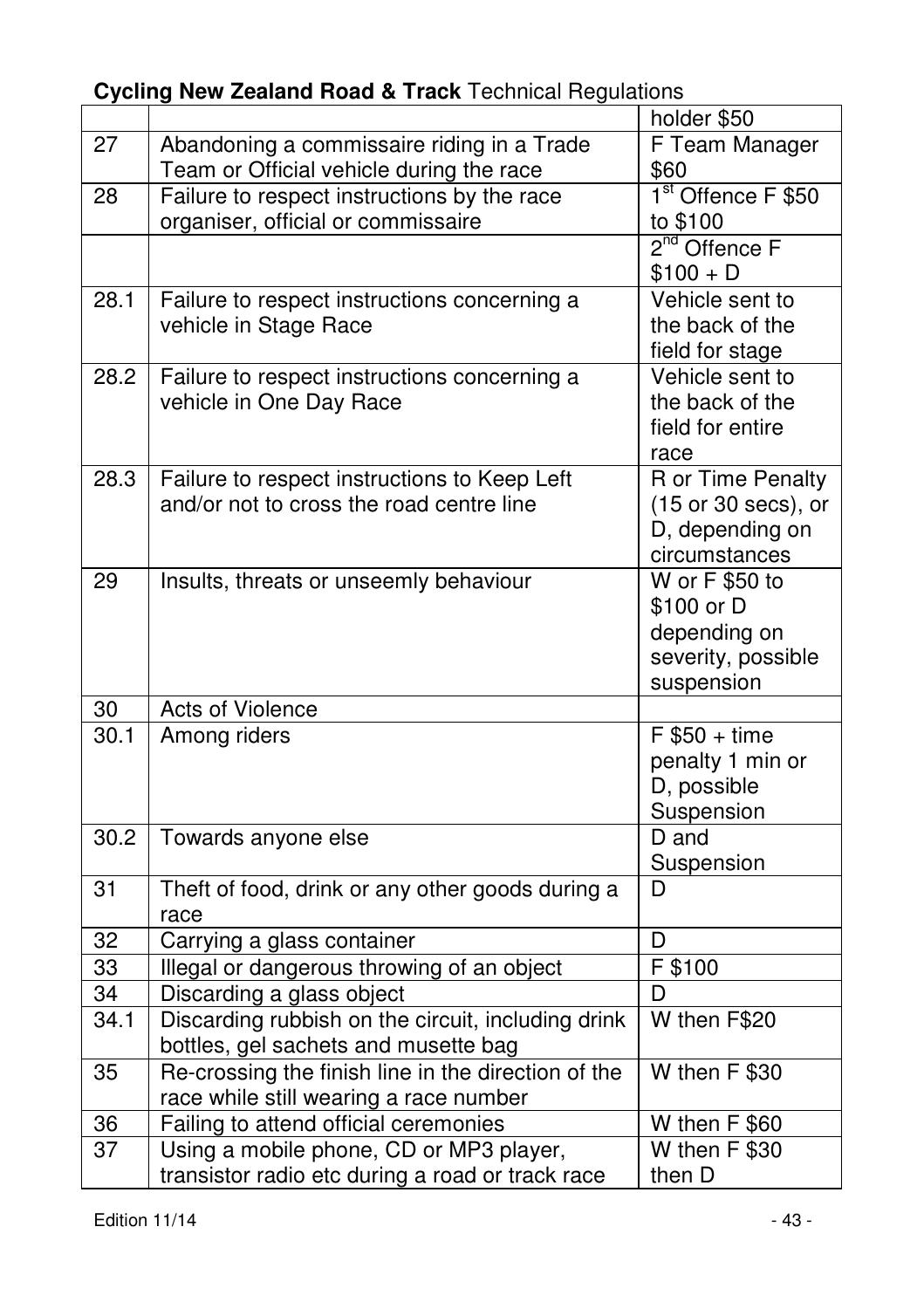| 37.1              | Giving a victory salute                                  | F depending on         |
|-------------------|----------------------------------------------------------|------------------------|
|                   |                                                          | circumstances          |
| $\overline{37.2}$ | Not gripping bars properly with hands while              | <b>W</b> or F \$40     |
|                   | racing (e.g. resting wrists only on the bars).           |                        |
|                   | Road and Track.                                          |                        |
| 38                | Failure to wear an awarded leaders jersey or<br>skinsuit | Start refused or D     |
| 39                | Demonstration or collusion to avoid being                | F \$50 or D            |
|                   | eliminated                                               | depending on           |
|                   |                                                          | severity               |
| 40                | Motor pacing                                             | $1st$ offence: F       |
|                   |                                                          | $$100$ max + Time      |
|                   |                                                          | penalty 1 min max      |
|                   |                                                          | $2nd$ offence: F       |
|                   |                                                          | $$200$ max + Time      |
|                   |                                                          | penalty 5 min max      |
|                   |                                                          | $3rd$ offence: F       |
|                   |                                                          | $$400 + D$             |
|                   | <b>Individual Road Time Trial Events</b>                 |                        |
| 41                | Breaking the start                                       | 10 second penalty      |
| 41.1              | Riders failing to respect regulation drafting box        | W then F \$30          |
|                   | distances                                                | then D                 |
| 41.2              | Slip Streaming behind another rider                      | Time Penalty as        |
|                   |                                                          | per Regs               |
| 42                | Following vehicle failing to respect a distance of       | F \$50 team            |
|                   | 10 <sub>m</sub>                                          | manager                |
|                   |                                                          | <b>Time Penalty 20</b> |
|                   |                                                          | secs for rider         |
| 43                | Breach of provisions concerning the circuit and          | W then F \$20          |
|                   | warming up                                               |                        |
|                   |                                                          |                        |
|                   | <b>Team Road Time Trial Events</b>                       |                        |
| 44                | Riders failing to respect regulation drafting box        |                        |
|                   | distances                                                |                        |
| 44.1              | Slip Streaming behind another team                       | W then F \$30          |
|                   |                                                          | each rider, then D     |
| 45                | Pushing amongst riders of the same team                  |                        |
| 45.1              | One Day Event                                            | D                      |
| 45.2              | <b>Stage Race</b>                                        | Time Penalty on        |
|                   |                                                          | each rider             |
| 46                | Following vehicle failing to respect a distance of       | F \$20 team            |
|                   | 10 <sub>m</sub>                                          | manager and time       |
| Edition 11/14     |                                                          | - 44 -                 |
|                   |                                                          |                        |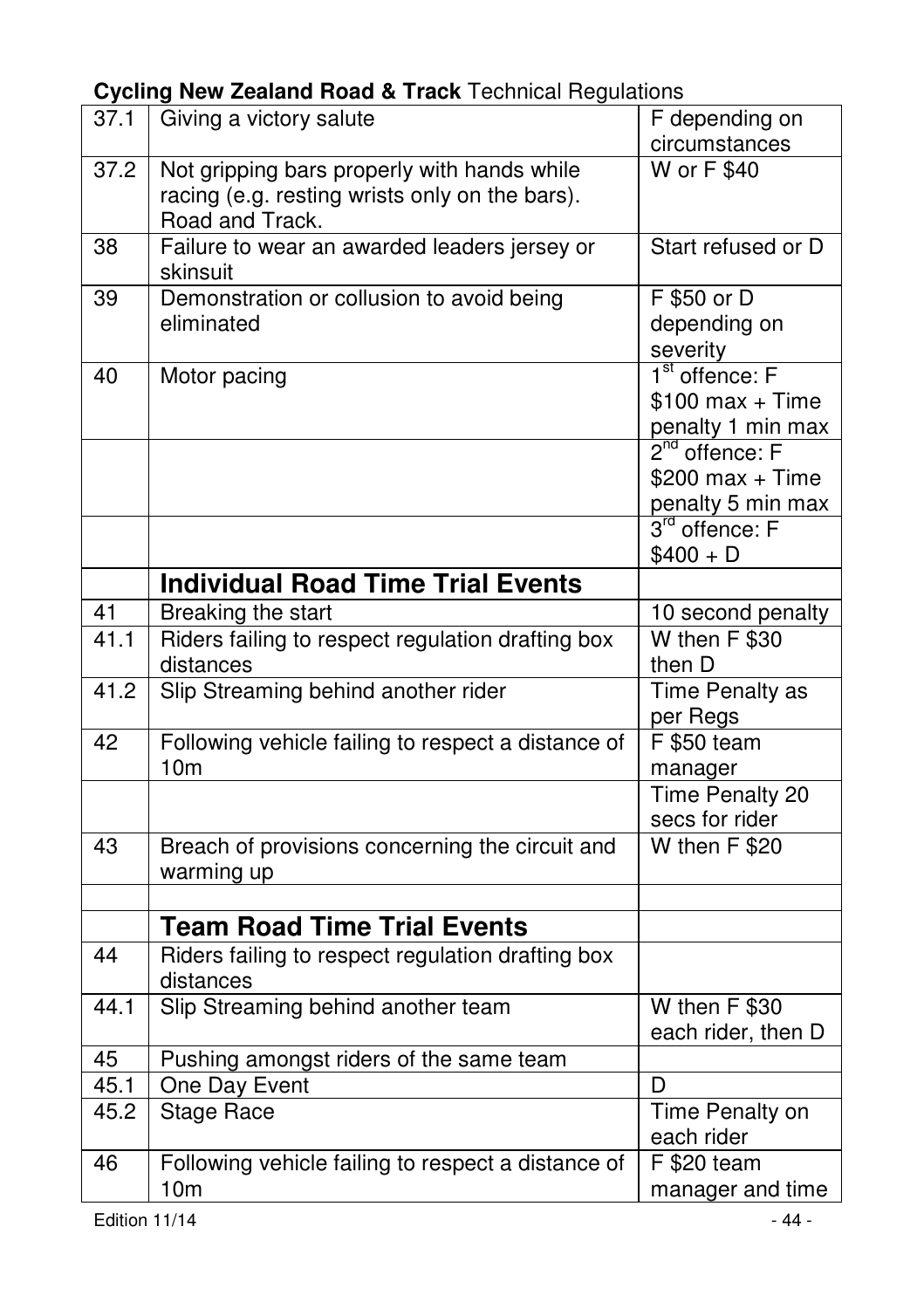|                 |                                                                                                    | penalty 20 sec<br>each rider             |
|-----------------|----------------------------------------------------------------------------------------------------|------------------------------------------|
| 47              | Breach of provisions concerning the circuit and                                                    | W then F \$20                            |
|                 | warming up                                                                                         |                                          |
|                 | <b>Track Events</b>                                                                                |                                          |
| $\overline{48}$ | For not holding his/her line during the final<br>sprint                                            | W then $D(D)$<br>without W if<br>severe) |
| 49              | For riding on the blue band during a sprint                                                        | W then D                                 |
| 50              | For deliberately riding on the blue band during<br>a race                                          | D                                        |
| $\overline{51}$ | For not having held his/her line from the<br>commencement of the sprint                            | R then D                                 |
| 52              | For irregular movements to prevent his<br>opponent from passing                                    | R then D                                 |
| 53              | For dangerous riding in the final bend                                                             | R then D                                 |
| 54              | For dangerous riding during the race                                                               | R then D                                 |
| 55              | For entering the sprinters lane when the<br>opponent was already there                             | R                                        |
| $\overline{56}$ | For moving down towards the inside of the<br>track when a rival was already there                  | $W$ or $R$                               |
| 57              | For moving down towards the inside of the<br>track and forcing another competitor off the<br>track | W or R                                   |
| 58              | For crowding an opponent with the intention of<br>causing him to slow down                         | $\overline{W}$ or $\overline{R}$         |
| $\overline{59}$ | For moving outwards with the intention of<br>forcing the opponent to move up the track             | $W$ or R                                 |
| 60              | For moving down too quickly after overtaking<br>an opponent                                        | $W$ or $R$                               |
| 61              | For a deliberate and flagrant action                                                               | $\overline{W}$ or D                      |
| 62              | For causing the crash of another rider                                                             | D                                        |
| 63              | For having blocked an opponent                                                                     | $\overline{W}$ or $\overline{D}$         |
| 64              | For being late to the start line                                                                   | W then D                                 |
| 65              | For wearing only 1 number where the rules<br>require 2                                             | W                                        |
| 66              | For incorrect gestures                                                                             | $W + F $20$                              |
| 67              | For incorrect behaviour                                                                            | $W + F $20 to $50$<br>or D if severe     |
| 68              | For pushing an opponent                                                                            | $W + F $20 to $50$<br>or D if severe     |
| 69              | For carrying illegal publicity on a race jersey                                                    | $W + F $20$                              |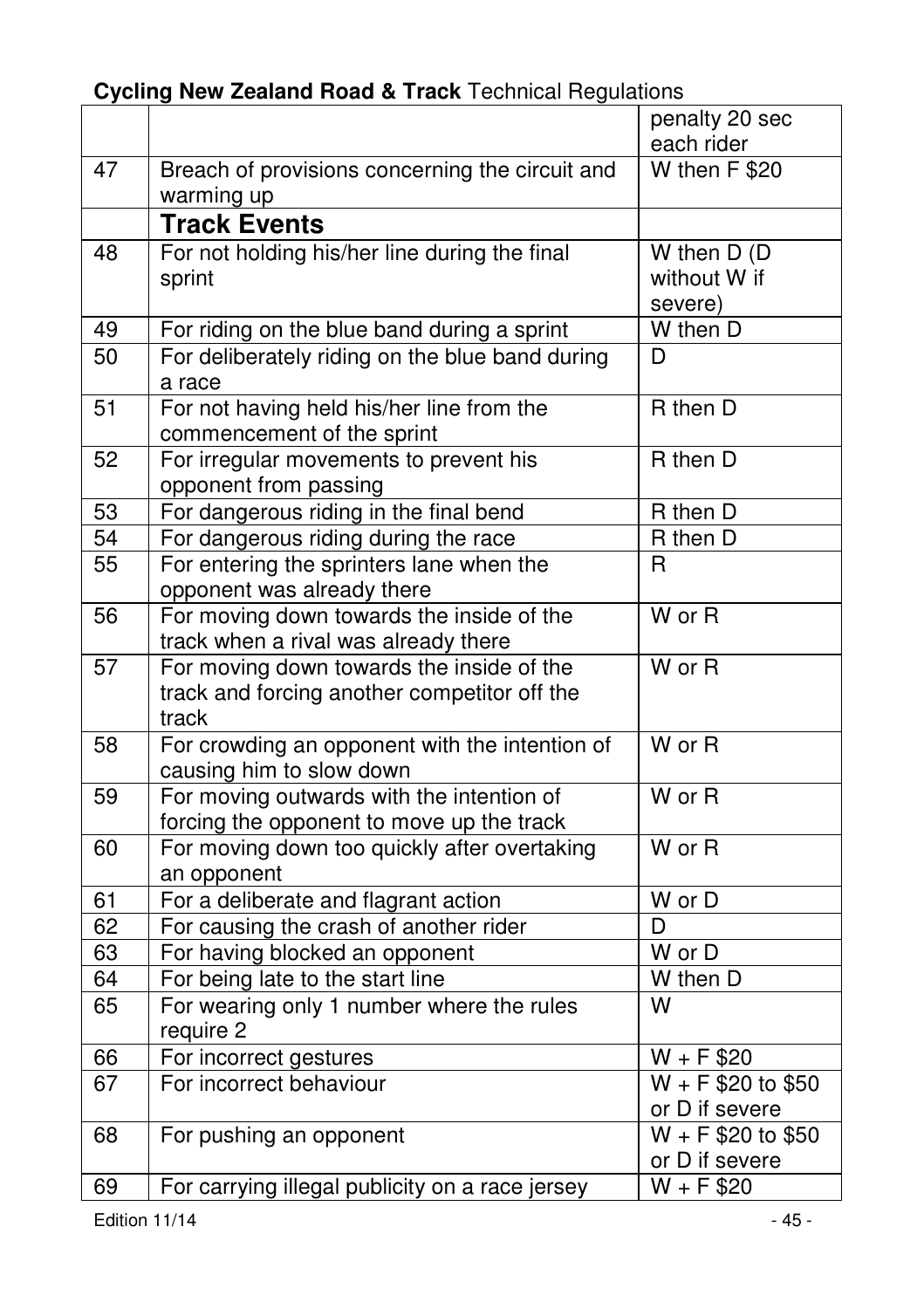**Cycling New Zealand Road & Track** Technical Regulations

| 70 |                                                |                  |
|----|------------------------------------------------|------------------|
|    | For incorrect behaviour or disrespect to an    | Disqualifiation  |
|    | offical                                        | and Suspension   |
| 71 | For folding or mutilating a race number        | F \$20           |
| 72 | For improper advertising on a Centre or Club   | F \$20           |
|    | jersey or short                                |                  |
| 73 | Qualified for event but did not start without  | F \$20           |
|    | justification                                  |                  |
| 74 | For protest with hands off the handlebars      | W then F \$20    |
| 75 | Giving a victory salute                        | F depending on   |
|    |                                                | circumstances    |
| 76 | For using two people to give information to a  | W then F \$20    |
|    | rider during a team pursuit                    |                  |
| 77 | For not being ready with extra wheels or other | W then F \$20    |
|    | equipment at the start                         |                  |
| 78 | Urinating in a public place, road or track     | F \$100 then x 2 |
|    |                                                | for each         |
|    |                                                | subsequent       |
|    |                                                | offence          |
|    |                                                |                  |

Process for Suspension

- 1 The Commissaires Panel at an event will have the power to suspend a riders licence for race related incidents only.
- 2 This power is not available to an individual Commissaire. They must refer on to either the Commissaires Panel for the event, or where one doesn't exist, to the Technical Panel.
- 3 Process Timeframe maximum of 10 working days.
- 4 Maximum Suspension period 14 days
- 5 Rider has the right to explain their actions to the Commissaires Panel as part of the process
- 6 Rider has the right to have their team manager or support person with them when being interviewed by the Panel
- 7 No appeal, the decision of the Commissaires Panel is final (as per UCI Regs)
- 8 The decision must be documented
- 9 The offences that can have a rider suspended are listed in the Guide for Sanctions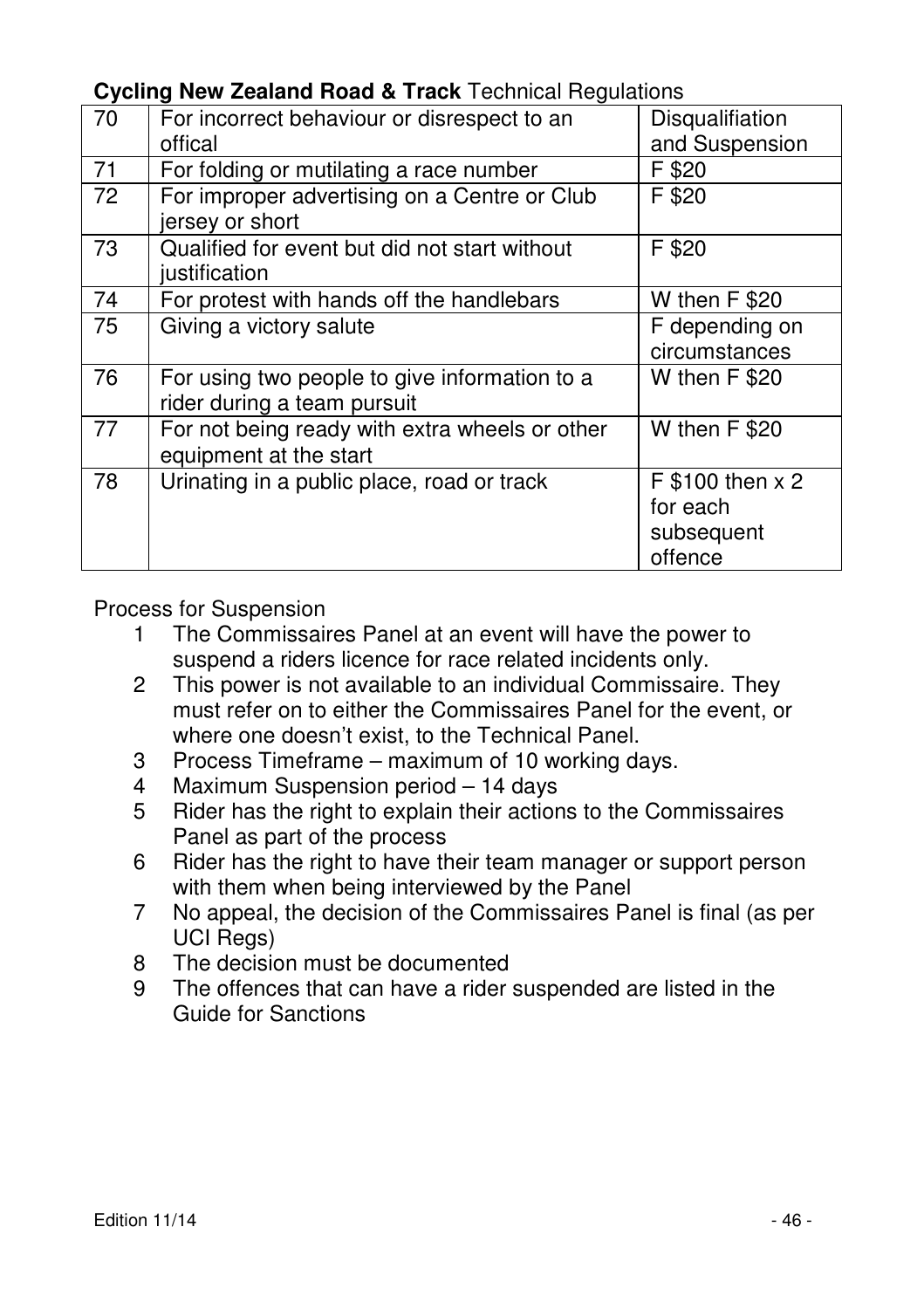Distances for National Road Championships

The guidelines for distances are as listed below. Note that there will be variations to suit the difficulty of the course and the logistics involved in managing the races, including (but not limited to) running multiple events on a circuit, available support resources, field size, combined grades and traffic management requirements

Road Races

MJ15 Boys - 35km MJ15 Girls - 35km MJ17 Boys – 75km MJ17 Girls - 40km to 50km MJ19 - 100km to 125km WJ19 - 50km to 75km WU - U/23 Women (currently Club Nationals only)- 100 to 125km Men Masters 1 - 100km to 125km Men Masters 2 - 90km to 100km Men Masters 3 - 75 to 100km Men Masters 4 - 75km to 100km Men Masters 5 - 50km to 75km Men Masters 6 - 50km to 75km Men Masters 7 - 50km Men Masters 8 – 50km Women Masters 1 & 2 - 75km Women Masters 3, 4, 5, 6 & 7 - 50 to 60km WE Womens Elite – 100 to 125km ME/MU Elite/U23 Men - 175km to 200km (Elite Champs Only)

Time Trials

Distances for Time Trials are to be as follows:

**15Kms:** Paracyclist Handbikes, U15 Girls, U15 Boys, U17 Girls, U17 Boys, U19 Women, Men Masters 6 to Men Masters 8, Women Masters 4 to Women Masters 7.

**25 Kms:** Senior and U23 (Club nationals only) Men & Women, Paracyclist Men, Paracyclist Women, Men Masters 1 to Men Masters 5, Women Masters 1 Women to Women Masters 3 and under 19 Men, Elite/Senior Men & U23 Men at Club National Champs

**40Kms:** Senior Men and Under 23 Men (as practical and convenient but may be less), Elite/U23 Road Champs only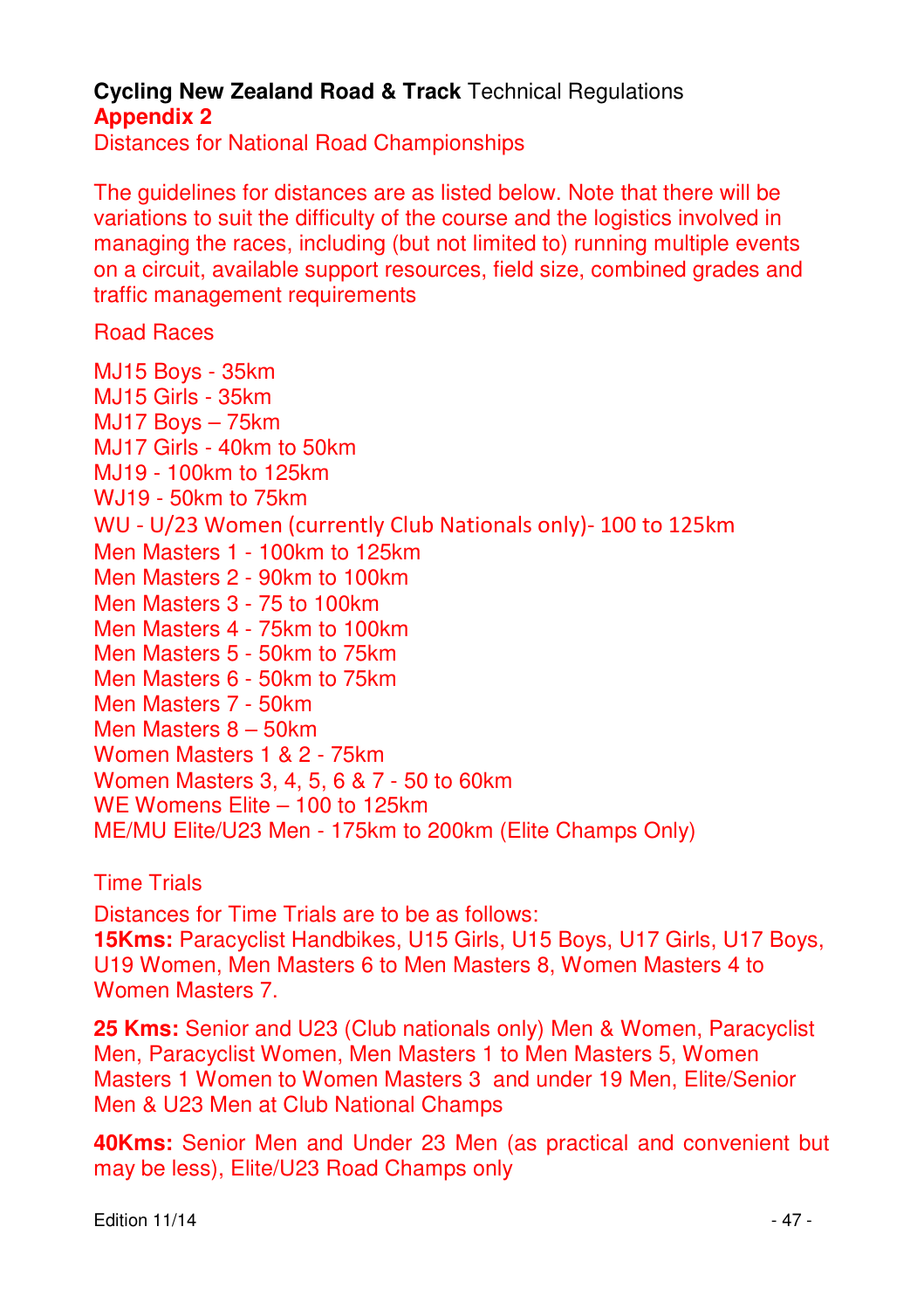#### **Appendix 3**

Track Championship Entry Limits per Centre

NB – This information is subject to confirmation by way of information on the entry form each year.

#### **Gender Entry Communist Communist Communist Communist Communist Communist Communist Communist Communist Communist Communist Communist Communist Communist Communist Communist Communist Communist Communist Communist Communis** 500m TT W 3 + TQs 0:39  $1000$ m TT M  $3 + TQs$  1:08 **Points** 3 (plus 1 extra permitted if the Centre enters a Team Pursuit in the championships. Scratch 4  $\begin{array}{ccc} \n\text{Ind Pursuit} & & 3 + \text{TQs} & & \text{M 4:45} \\
\hline\n\end{array}$ W 3:45 Team Pursuit 2 + Pool (Open event for Elite & U19) Madison 2 + Pool (Men only – Elite & U19) Keirin 6 Sprint | Open 250m TT and a large open Team Sprint  $2 + Pool$ Omnuim 4

#### **Elite Championships**

#### **U19 Championships**

|                     | Gender | <b>Entry</b>                            | <b>Qual. Time</b> |
|---------------------|--------|-----------------------------------------|-------------------|
| <b>500m TT</b>      | w      |                                         | 0:40              |
| 1000m TT            | м      | $3 + TQs$                               | 1:09              |
| <b>Points</b>       |        |                                         |                   |
| <b>Scratch</b>      |        |                                         |                   |
| <b>Ind Pursuit</b>  |        | $3 + TQs$                               | M 3:36<br>W 2:44  |
| <b>Team Pursuit</b> |        | 2 + Pool (Open event for Elite &<br>U19 |                   |
| <b>Keirin</b>       |        | 6                                       |                   |
| <b>Sprint</b>       |        | <b>Unlimited</b>                        |                   |
| <b>Team Sprint</b>  |        | $2 + Pool$                              |                   |
| Omnium              |        |                                         |                   |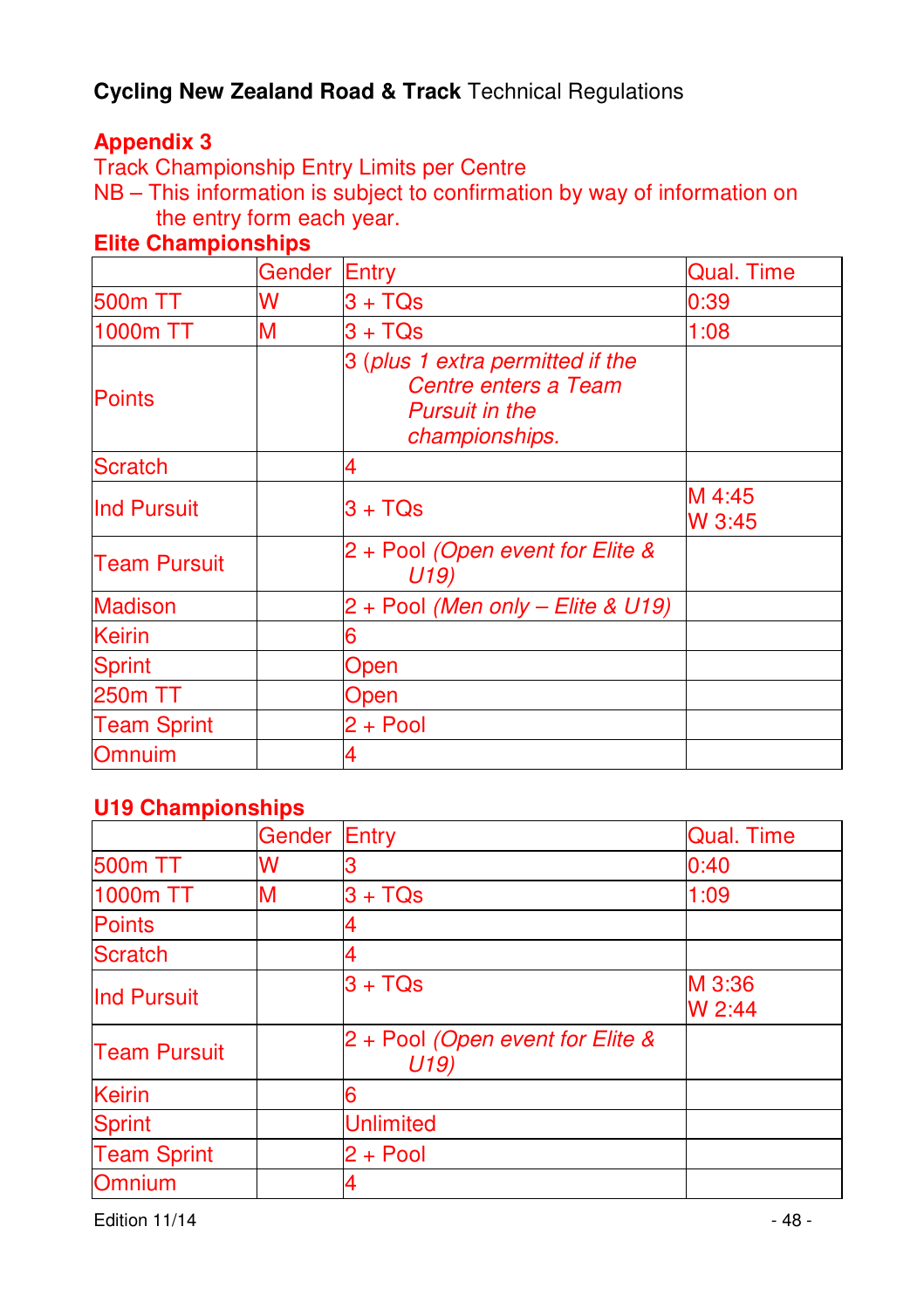| Event                          | Entry                                                                                                  | <b>Qualifying Times</b> |
|--------------------------------|--------------------------------------------------------------------------------------------------------|-------------------------|
| <b>MJ17</b>                    |                                                                                                        |                         |
| <b>Sprint</b>                  | <b>Unlimited</b>                                                                                       |                         |
| <b>Scratch</b>                 | 6                                                                                                      |                         |
| <b>Points</b>                  | $\overline{4}$                                                                                         |                         |
| 500m TT                        | All TQ, but if less than<br>4 TQ, then non time<br>qualifiers can be<br>added - see note<br>below      | 37.5                    |
| <b>Individual Pursuit</b>      | All TQ, but if less<br>than 3 TQ, then non<br>time qualifiers can be<br>added - see note<br>below      | 2:32                    |
| <b>Team Sprint</b>             | $2 + Pool$                                                                                             |                         |
| <b>Team Pursuit</b>            | $2 + Pool$                                                                                             |                         |
| <b>WJ17</b>                    |                                                                                                        |                         |
| <b>Sprint</b>                  | <b>Unlimited</b>                                                                                       |                         |
| <b>Scratch</b>                 | 6                                                                                                      |                         |
| <b>Points</b>                  | 4                                                                                                      |                         |
| 500m TT                        | All TQ, but if less than<br>3 TQ, then non time<br>qualifiers can be<br>added - see note<br>below      | 41.0                    |
| <b>Individual Pursuit</b>      | All TQ, but if less<br>than 3 TQ, then non<br>time qualifiers can be 2.54<br>added - see note<br>below |                         |
| <b>Team Sprint</b>             | $2 + Pool$                                                                                             |                         |
| <b>Team Pursuit</b>            | $2 + Pool$                                                                                             |                         |
| <b>MJ15 &amp; WJ15</b>         |                                                                                                        |                         |
| <b>All events</b>              | 4                                                                                                      |                         |
| <b>Masters Men &amp; Women</b> |                                                                                                        |                         |
| <b>All events</b>              | 6                                                                                                      |                         |

### **Age Group Championships**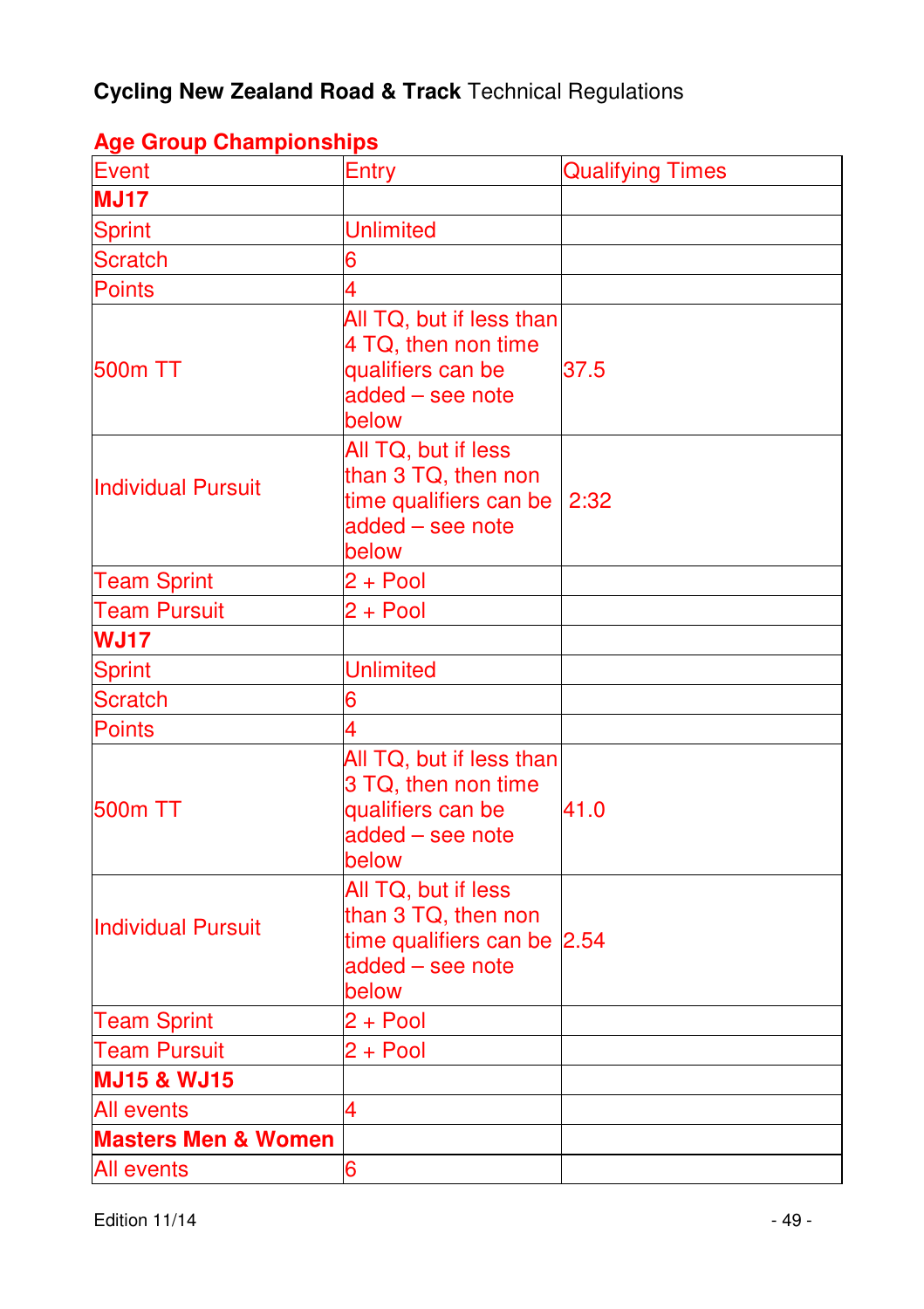#### **Junior U17 Events**

• In the MU17 and WU17 500m time trial, all riders who have ridden under the respective qualifying times, are eligible to be selected for their Centre.

 If a Centre has no time qualifiers, a maximum of 4 non-qualifiers may be entered.

 If a Centre has two riders who have met the qualifying time, a further two non-qualifiers may be added to make a maximum of 4 riders.

 If more than 4 have met the qualifying time, all are eligible for Centre selection but no non-qualifiers can obviously be entered.

#### **This applies for the Junior Time Trial only**

• In the Individual Pursuits, with all riders who have met the agreed qualifying times, being eligible for selection.

 In the event of only one or two time qualifiers, a further non qualifier can be added to make a maximum of three selections.

#### **Masters Events**

In the Master's events, a maximum of 6 riders per event is permitted

If fields of 12 or more are not achieved, the event will be reduced in Distance.

If an event has less than 8 riders, the event may be combined with another age group.

A minimum of 5 entries, representing 5 centres, are required for medals to be awarded.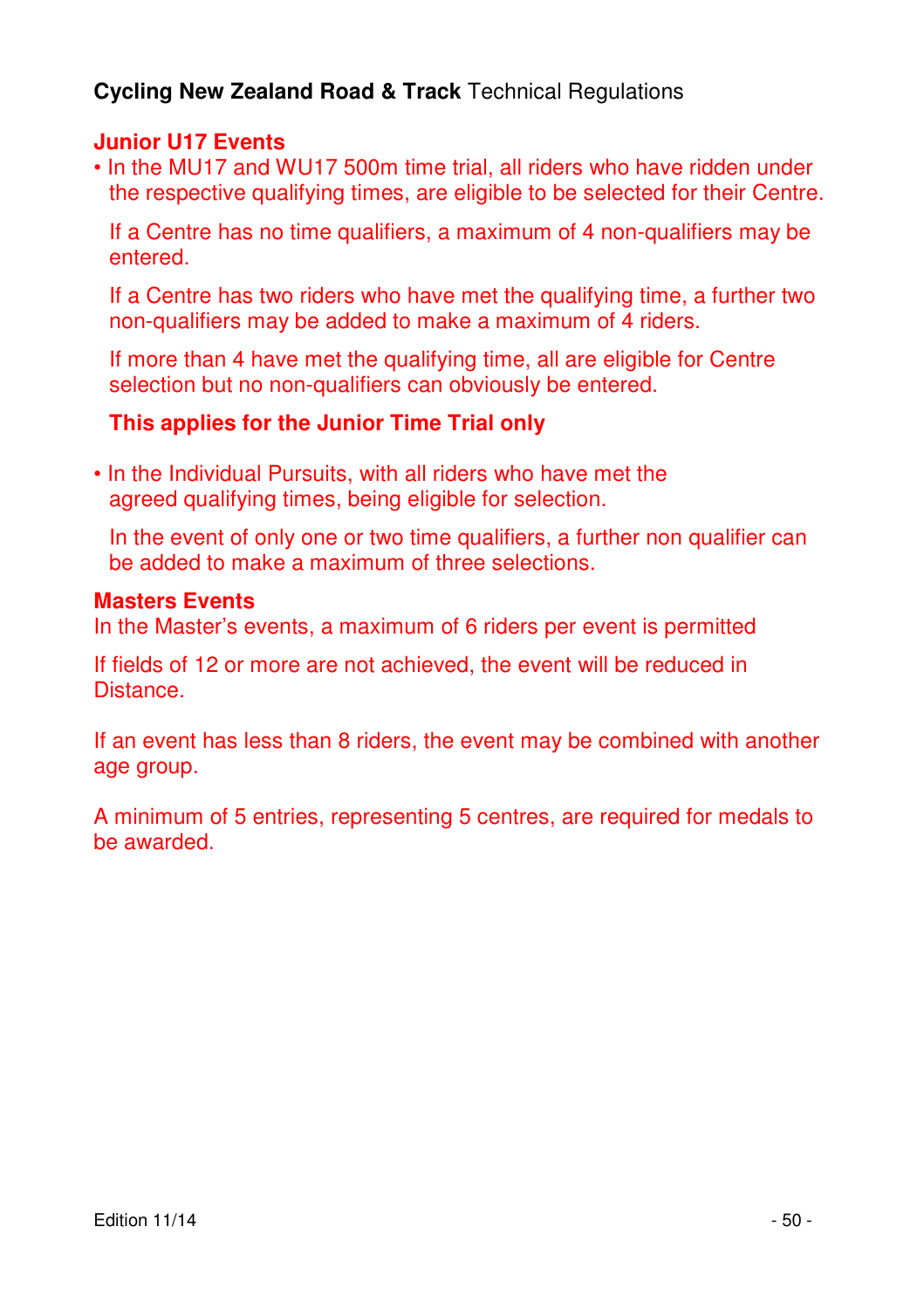**Appendix 4**  Events for which NZ National Records will be held

Men (Elite/Senior & U23) 200m flying start 750m Team Sprint 1000m Time Trial standing start 4000m Individual Pursuit standing start 4000m team pursuit 1 hour standing start

Women (Elite/Senior)

 200m flying start 500m Time Trial Standing start 500m Team Sprint 3000m Individual Pursuit standing start 4000m team pursuit 1 hour standing start

#### Junior U19 Men

 200m flying start 750m Team Sprint 1000m Time Trial standing start 3000m Individual Pursuit standing start 4000m team pursuit

#### Junior U19 Women

 200m flying start 500m Time Trial Standing start 500m Team Sprint 2000m Individual Pursuit Standing Start 4000m team pursuit

#### Junior U17 Men

 200m flying start 500m Time Trial Standing start 750m Team Sprint 2000m Individual Pursuit standing start 3000m team pursuit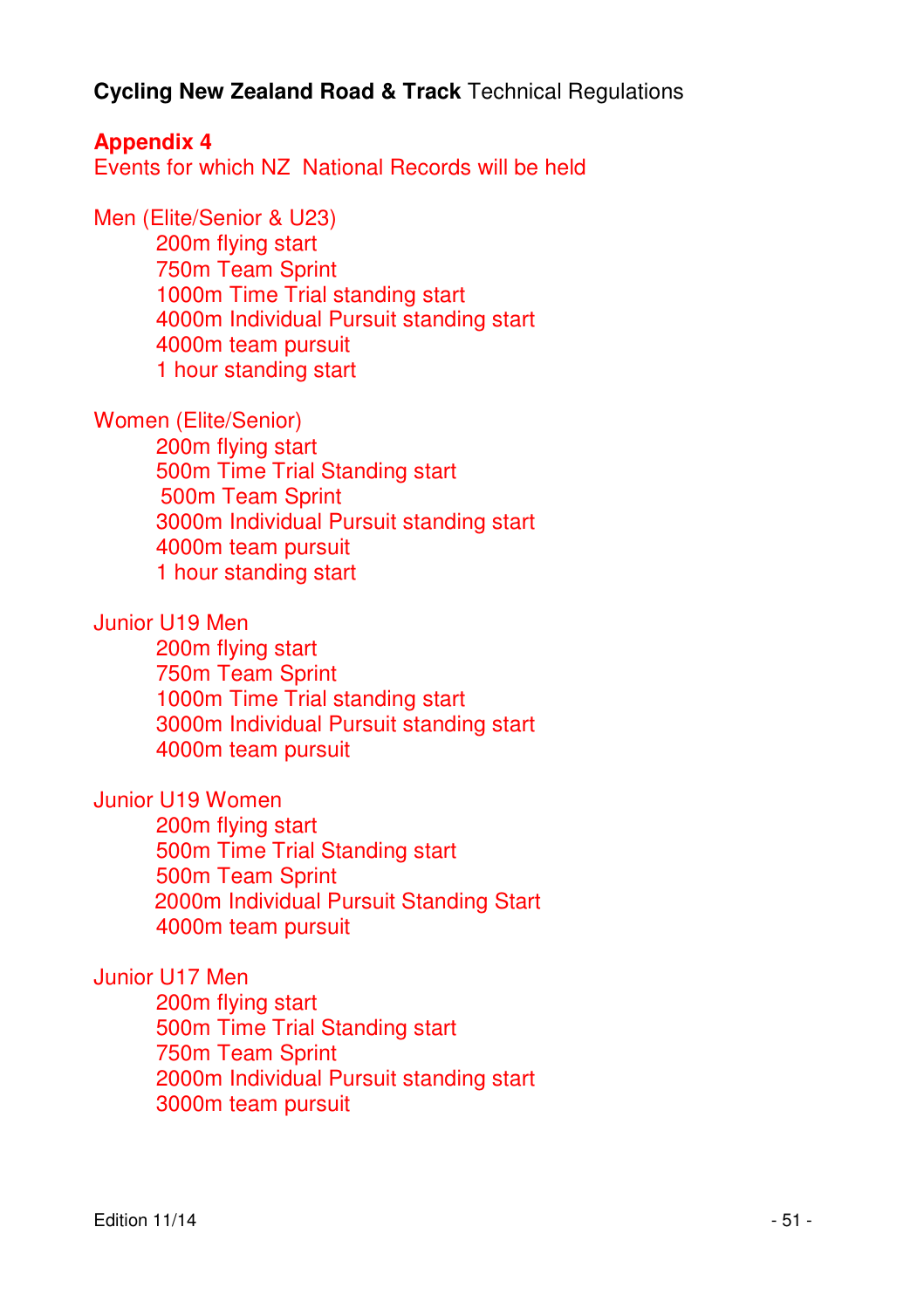Junior U17 Women 200m flying start 500m Time Trial standing start 500m Team Sprint 2000m Individual Pursuit standing start 3000m team pursuit

Junior U15 Men, Junior U15 Women 500m Time Trial standing start

Men Masters (Track Category 1, 2 & 3) 200m flying start 500m Time Trial standing start 750m Time Trial standing start 750m Team Sprint 3000m Individual Pursuit standing start 2000m Individual Pursuit standing start 1 hour standing Start

Women Masters (Track Category 1, 2 & 3)

 200m flying start 500m Time Trial standing start 500m Team Sprint 2000m Individual Pursuit standing start 1 hour standing Start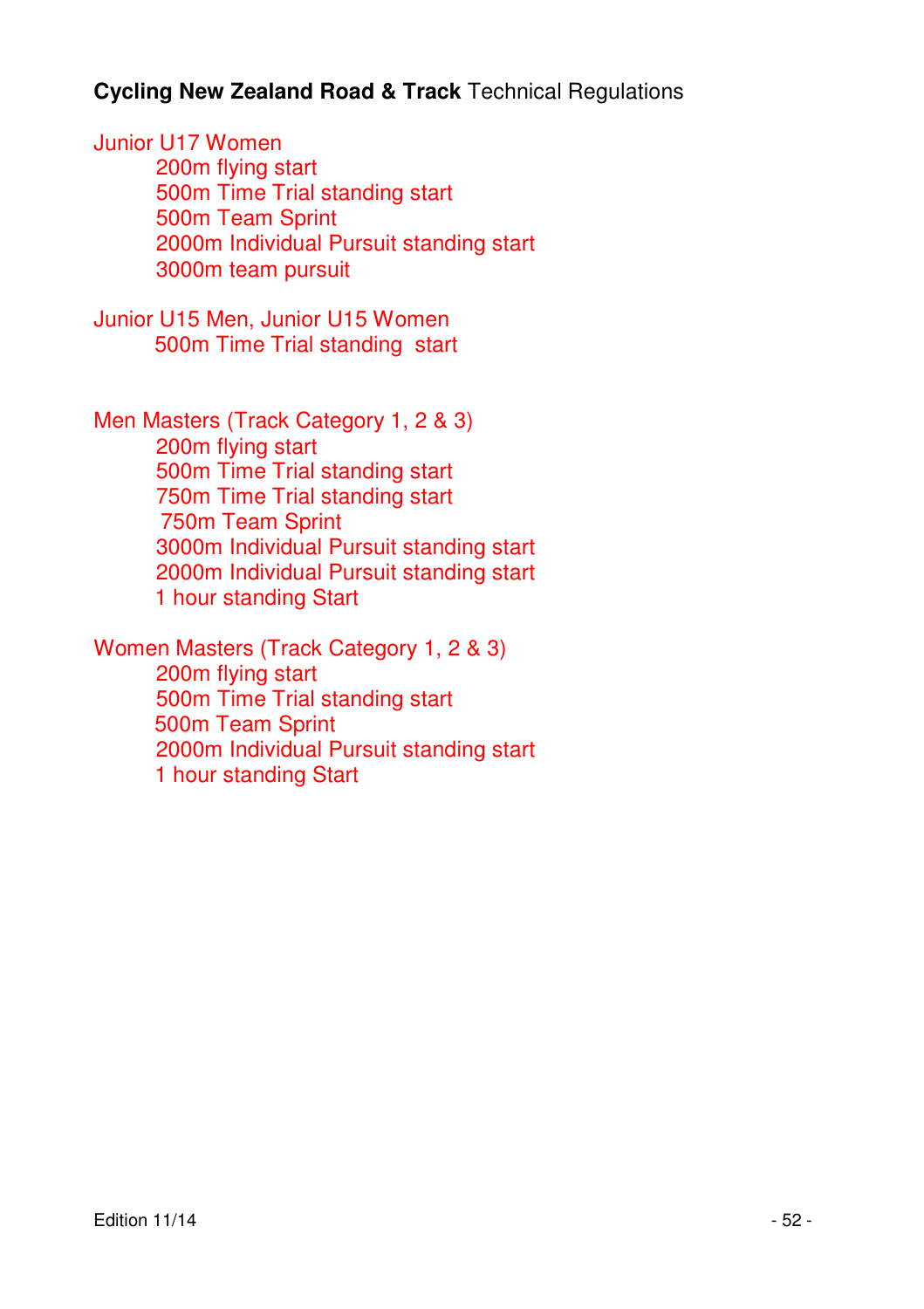| <b>INDEX</b>                                |                   |
|---------------------------------------------|-------------------|
| <b>Item</b>                                 | <b>Regulation</b> |
| 250m TT                                     | 43                |
| <b>Annual Fees - Trade Teams</b>            | 34                |
| At the Start - General                      | 11                |
| At the Start - Road Racing                  | 52                |
| <b>Australian Pursuit</b>                   | 16                |
| Clothing                                    | 2                 |
| Control                                     | 19                |
| <b>Control NZ Champs</b>                    | 70                |
| <b>Criteriums</b>                           | 57                |
| <b>Criterium Champs</b>                     | 122               |
| Centre & Club Colours / Uniforms            | 73                |
| <b>Commissaires Panel</b>                   | 77                |
| <b>Combining Masters Events</b>             | 31                |
| <b>Disqualification</b>                     | 16                |
| <b>Derby</b>                                | 43                |
| <b>Danish Points Race</b>                   | 16                |
| <b>Equipment - General</b>                  | 5                 |
| Equipment - Track                           | 31                |
| <b>Entries and Scratchings</b>              | $\overline{7}$    |
| Entries - NZ Champs                         | 71                |
| Entry Eligibility - NZ Champs               | 78                |
| <b>Elimination Race</b>                     | 41                |
| Finish                                      | 12                |
| <b>Finishing Line</b>                       | 54                |
| Gear Limits Junior U15, U17, U19            | 60                |
| General                                     | 20                |
| General - Road Racing                       | 59                |
| <b>General Provisions - Trade Teams</b>     | 131               |
| <b>Helmets</b>                              | 3                 |
| <b>Handicap Races</b>                       | 8,56              |
| Individual Race - NZ Champs Road            | 120               |
| <b>Individual Time Trial NZ Champs Road</b> | 121               |
| Individual Pursuit                          | 102               |
| Junior Under 17                             | 21                |
| <b>Junior Under 15</b>                      | 22                |
| Junior Under 19 (MJ & WJ)                   | 23                |
| Judging at the finish - Track               | 33                |
| <b>Junior U17 Track</b>                     | 107               |
| Kilometre Time Trial - Track                | 101               |
| Keirin                                      | 106               |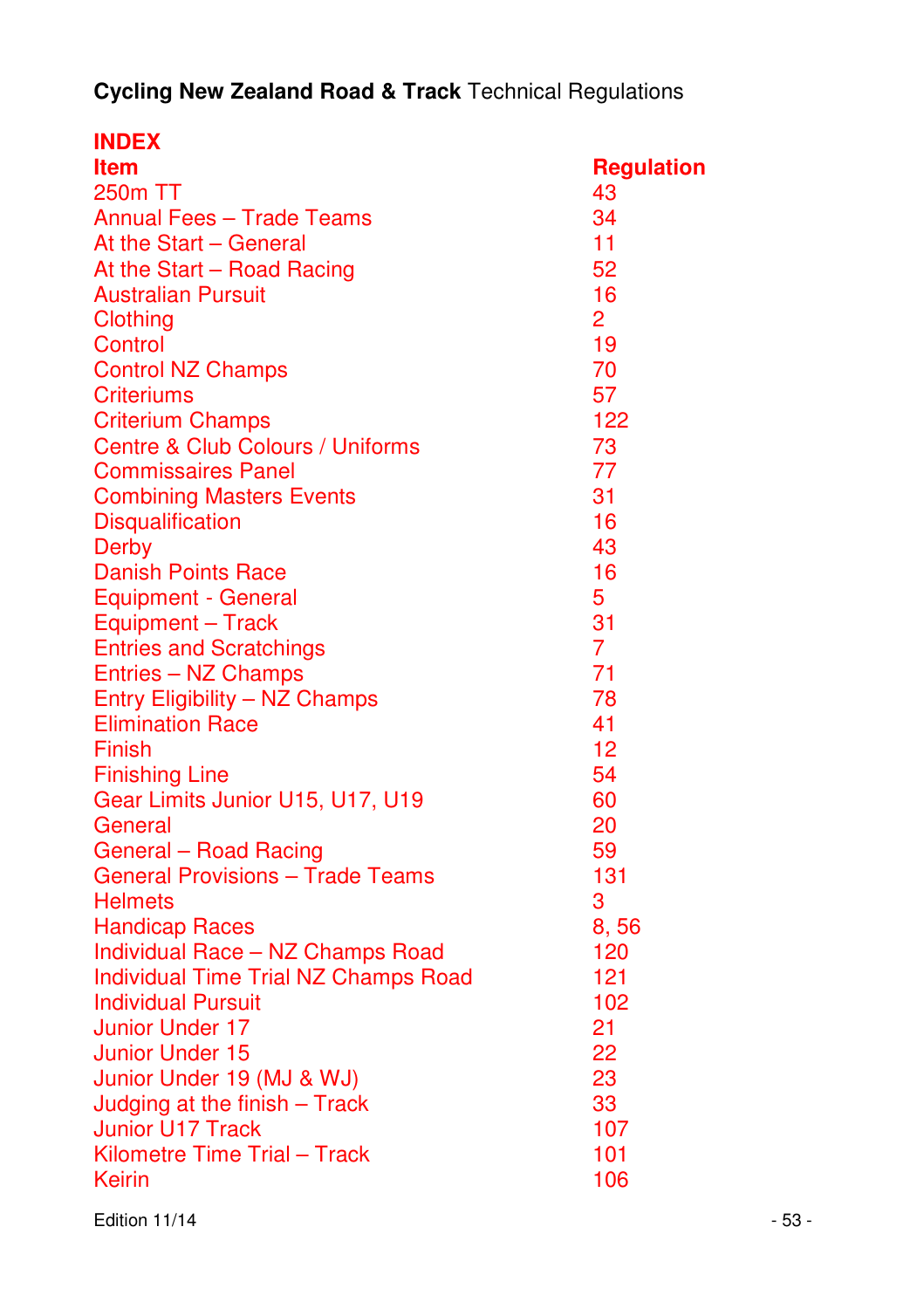| Item                                 | <b>Regulation</b> |
|--------------------------------------|-------------------|
| Licences                             | 1                 |
| <b>Licencing Trade Teams</b>         | 132               |
| <b>Maximum Number of Starters</b>    | 35                |
| Maximum Number of Starters U17 & U15 | 36                |
| <b>Maximum Entries Track Events</b>  | 80                |
| Madison                              | 40                |
| <b>Medals - Road Championships</b>   | 126               |
| <b>Numbers</b>                       | 4                 |
| <b>NZ Continental Trade Teams</b>    | 137               |
| <b>Own Risk</b>                      | 6                 |
| Offensive & Undesirable Language     | 18                |
| Omnium                               | 42                |
| <b>Outside Assistance</b>            | 58                |
| <b>Officials</b>                     | 75                |
| Open Races - Definition              | 9                 |
| <b>Prizes</b>                        | 13                |
| <b>Protests</b>                      | 14                |
| <b>Public Address System</b>         | 79                |
| <b>Points Race</b>                   | 104               |
| Points Shield - Road                 | 124               |
| <b>Points Shield - Track</b>         | 109               |
| <b>Pool System</b>                   | 110               |
| <b>Qualifying Times</b>              | 81                |
| Race Entry - NZ Trade Teams          | 134               |
| Race Attire - NZ Trade Teams         | 135               |
| <b>Risk</b>                          | 6                 |
| Refusal to attend Inquiry            | 17                |
| <b>Records</b>                       | 34 and Appendix 4 |
| Road Events - NZ Champs              | 82                |
| <b>Reserves - Track Champs</b>       | 111               |
| <b>Sanctions</b>                     | 24                |
| Sprint - Track                       | 100               |
| <b>Scratch Races</b>                 | 105               |
| Sponsorship - NZ Trade Teams         | 133               |
| <b>Track Markings</b>                | 30                |
| Timing - Track                       | 32                |
| <b>Traffic Safety</b>                | 50                |
| Turning Point - Road Races           | 53                |
| <b>Time Trials - Road</b>            | 55                |
| <b>Team Managers</b>                 | 72                |
| <b>Time of Championships</b>         | 74                |